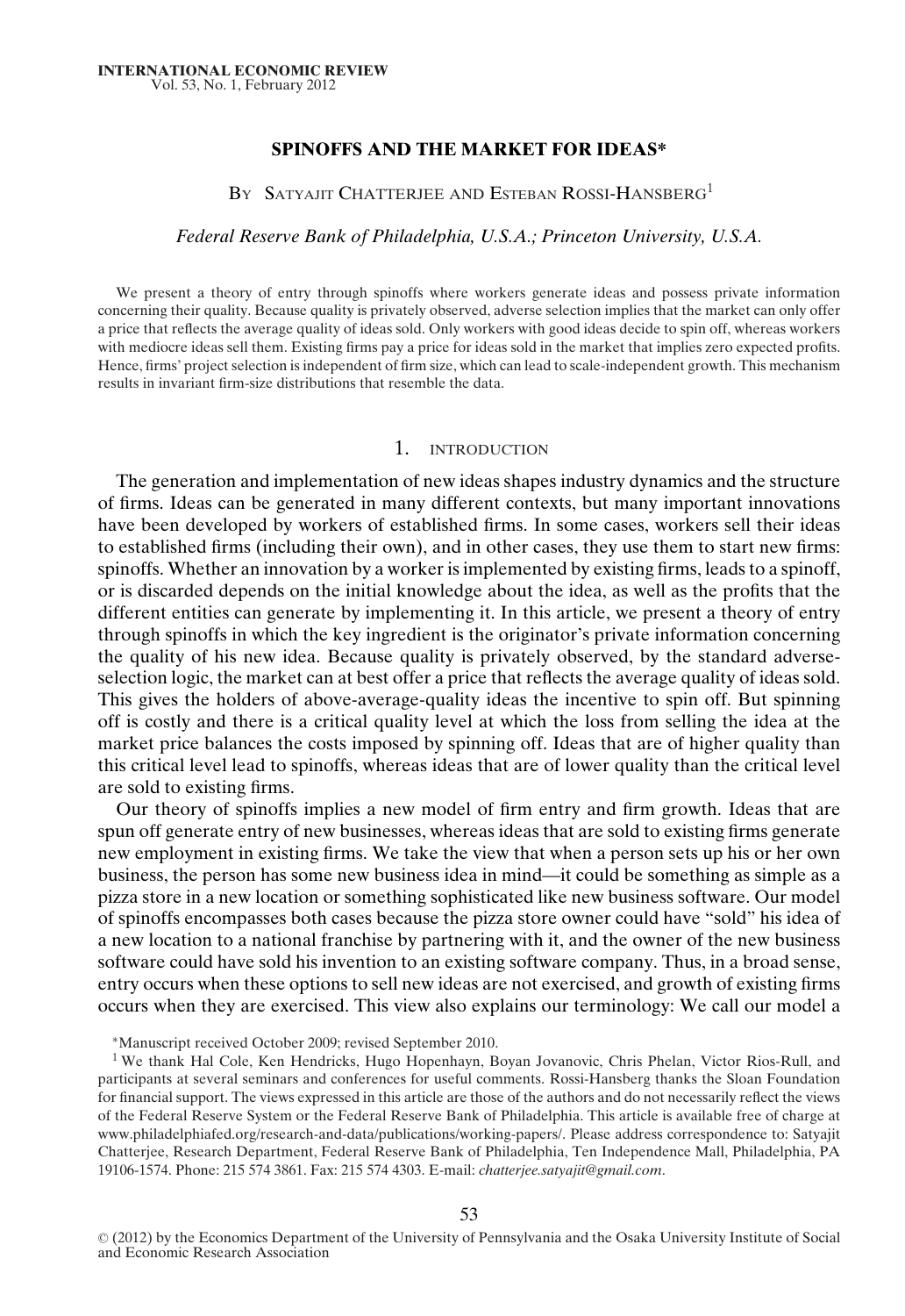theory of spinoffs precisely because the alternative is to sell the new idea to an established firm. We explore this model of entry and firm growth at some length in the article.

There are several key elements in our theory. The first key element, of course, is private information. Specifically, we assume that a worker with a new idea has private information on the mean payoff from the idea. The worker can decide to either create a new firm to implement the idea or sell the idea to an established firm at a price that is independent of the (privately observed) mean return. If he does the latter, he can credibly reveal the mean return to the buying firm *after* the sale, since there is nothing at stake for him at that point. Knowing the mean return, the buying firm then decides whether to implement the idea. Low quality ideas are discarded without being implemented. Implementing an idea means producing with it for one period. Producing with an idea—either in a spinoff or in an established firm—reveals the actual payoff from the idea. We call an idea that has been implemented, and therefore that has a known payoff, a project. Production requires one unit of labor. Since labor is costly, the project payoff can be low enough to make further use nonoptimal. In that case, the project is dropped. If the project payoff is sufficiently high, the project is run forever and provides a constant source of profits to the entrepreneur who implemented it.

The second key element is the costs of spinning off. We assume that managing one or more projects is a full-time job that leaves the entrepreneur no time to devote to inventing new ideas. Thus, becoming an entrepreneur implies giving up on the possibility of spinning off in the future with an even better idea. Clearly this option to spin off in the future has value and, consequently, prospective entrepreneurs—workers who decide to test an idea on their own—are more choosy about which projects to accept and run than established entrepreneurs. Because project returns are specific to the entrepreneur who tests the idea, projects that are discarded by a prospective entrepreneur cannot be sold to established entrepreneurs. This specificity makes workers with ideas more selective in choosing which ideas to test on their own compared to established entrepreneurs. Thus the mean return at which established entrepreneurs are just willing to test an idea is lower than the mean return that just induces a worker to spin off and test on his own. The gap in these thresholds implies that ideas can sell at a positive price in the market. To use an analogy, it is like having a "lemons problem" in which withholding a used car from the market is costly (because, say, the person has to pay insurance costs, garage fees, etc.), and, therefore, the person may sell a car even if the price fetched in the market is lower than the (privately observed) value of the car.<sup>2</sup>

The third key element is competition in the market for ideas. When individuals are risk neutral or have constant absolute risk aversion and competition forces all the (expected) surplus from new ideas to go to the seller of the idea, the mean return for which established entrepreneurs are indifferent between testing an idea or discarding it is independent of the size of the entrepreneur's firm. Hence, in equilibrium, heterogenous firms are indifferent about how many ideas to buy. If they find out about ideas at a rate proportional to their size, this implies scale-independent growth for established firms, for which there is some evidence in the U.S. data. If the market for ideas was not competitive, firms would not be indifferent about the number of ideas they buy, and scale-independent growth would not be an equilibrium outcome of the model. We show that this growth process, together with the entry process predicted by the model, leads to a realistic size distribution of firms.

There are two strands of literature directly related to our article: the one on spinoffs and the one on firm/industry dynamics. A key contribution of this article is to combine these two,

<sup>2</sup> It seems plausible that setting up and running a new firm will leave the entrepreneur with little time to innovate, at least for some length of time. For simplicity we go to the extreme and assume that this length of time is infinite. What is fundamental is that there be *some* cost to spinning off. In Section B of the Appendix B, we consider an extension of our model in which project returns are not specific to the entrepreneur who tests the project and entrepreneurs do not forgo the opportunity of getting ideas. However, (new) entrepreneurs must pay a resource cost to start up a new firm. The main results hold in this environment as well.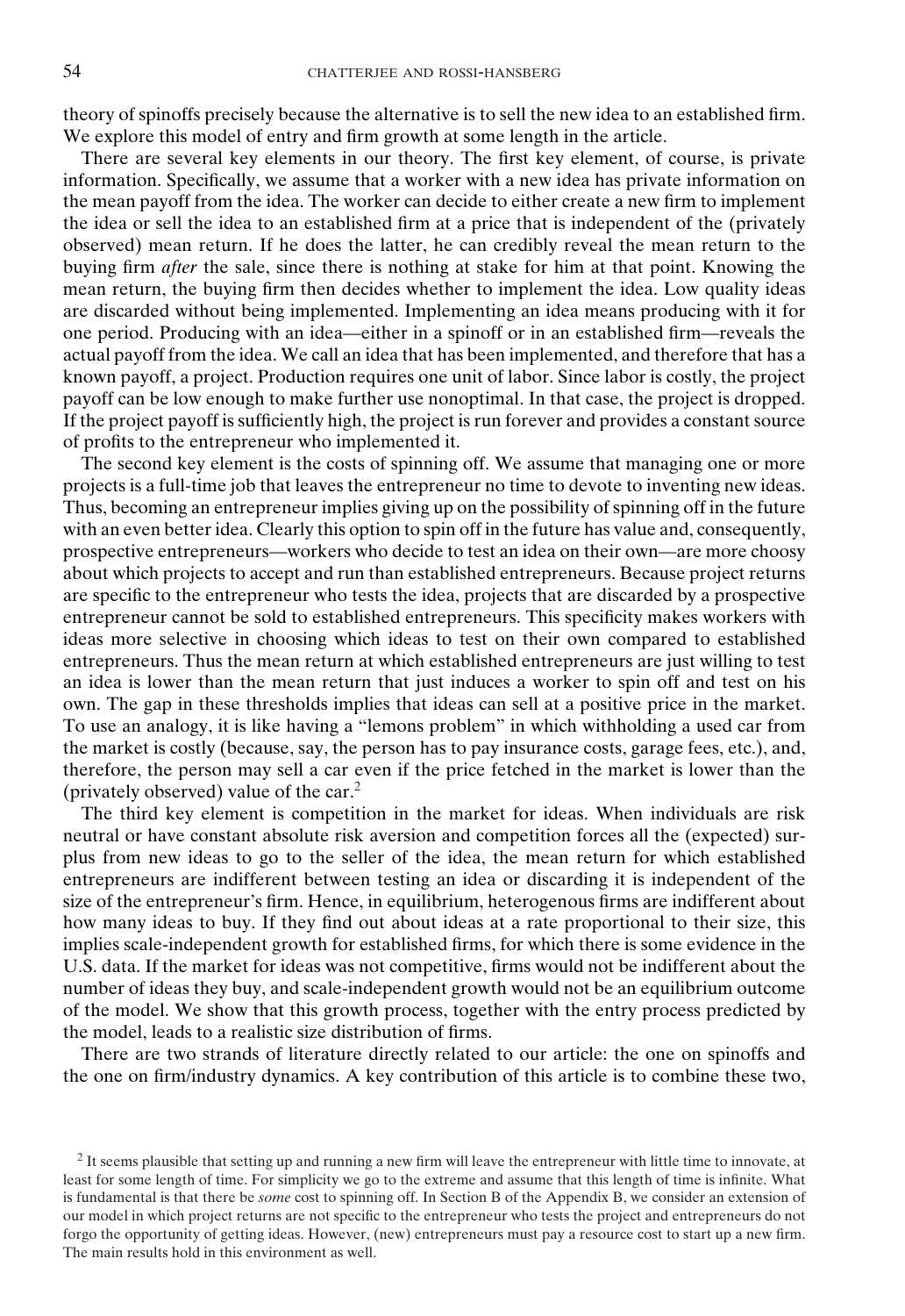otherwise separate, literatures.3 Turning first to the literature on spinoffs, our article is related to Anton and Yao (1994, 1995). They study the problem of a worker who privately learns of an innovation and must decide between revealing the innovation to his employer in return for compensation or keeping it secret and exploiting the innovation independently in a spinoff. In their model, the spinoff competes directly with the parent firm and it is the threat of competition that makes it (potentially) rational for the parent firm to compensate the inventor after learning about the innovation. If competition reduces profits enough, the inventor has a credible threat and the equilibrium outcome is for him to reveal the idea in return for adequate compensation. Franco and Filson (2006) provide a theory of spinoffs based on imitation. Established firms understand that workers acquire know-how on the job and eventually become knowledgeable enough to profitably set up a competing firm. In equilibrium, the workers "pay" for this valuable know-how by accepting a lower wage. In contrast to these studies, in our model spinoffs do not compete with established firms, so the threat of competition, or imitation, is absent. Instead, as noted above, the reason ideas get sold at all is that spinning off is costly. This allows us to broaden the scope of the analysis beyond a narrowly defined industry. Silveira and Wright (2010) study the market for ideas in the context of a search model and focus on the role of liquidity provision in the functioning of this market. Neither of the latter two papers focuses on the friction created by private information.

Turning to the literature on firm dynamics, previous studies have mostly taken a different approach. The seminal works of Jovanovic (1982), Hopenhayn (1992), and Ericson and Pakes (1995) study firm dynamics that result from a stream of productivity levels drawn from exogenously specified distributions for existing and new firms. So do more recent papers such as Luttmer (2007), Klette and Kortum (2004), and Rossi-Hansberg and Wright (2007). In contrast to these studies, we stress the fact that new ideas occur to *people* as opposed to organizations. And the people to whom these ideas occur *choose* the organization that gets to implement their ideas—established firms or their own start-ups. In our model, a key implication of this choice is that the distribution from which *established firms* draw their project payoffs (or, equivalently, their productivity shocks) and the distribution from which *new firms* draw their project payoffs are both *endogenously* determined. Furthermore, the distribution of payoffs for new firms has a higher mean than the distribution for established firms. As we discuss later in the article, there is empirical evidence to support this implication.

Finally, our theory connects to an older empirical literature on the firm-size distribution. In an early study, Simon and Bonini (1958) established that the distribution of firm sizes in the United States was well approximated by a Yule distribution. The Yule distribution is a one-parameter distribution that results when new entrants are always of some given size and established firms grow, on average, at a rate that is independent of their size (Gibrat's Law). As noted earlier, our model is consistent with scale independent growth of established firms and, by assumption, spinoffs start off with one employee (or a constant team size). Thus, our framework can deliver a Yule distribution for the size of business firms. Importantly, our theory provides a microfoundation for the single parameter that governs the shape of the Yule distribution by providing a theory of entry through spinoffs. As we show later in the article, there is evidence that this parameter varies across time and across industries, underscoring the need for such a microfoundation. Of course, the actual size distribution of firms in any economy is the result of a variety of forces, including ideosyncratic productivity shocks, financial constraints, and industry-specific human and physical capital. We abstract from these other forces in order to stress the fact that the idea-selection mechanism we propose leads to an entry process that is consistent with the observed economy-wide firm size distribution and with the variation in these distributions across industries.

<sup>3</sup> In an interesting contribution, Anton and Yao (2002) model a market for ideas based upon credible partial disclosure via bond posting. However, they do not model a competitive market for ideas nor do they examine the implications for firm dynamics.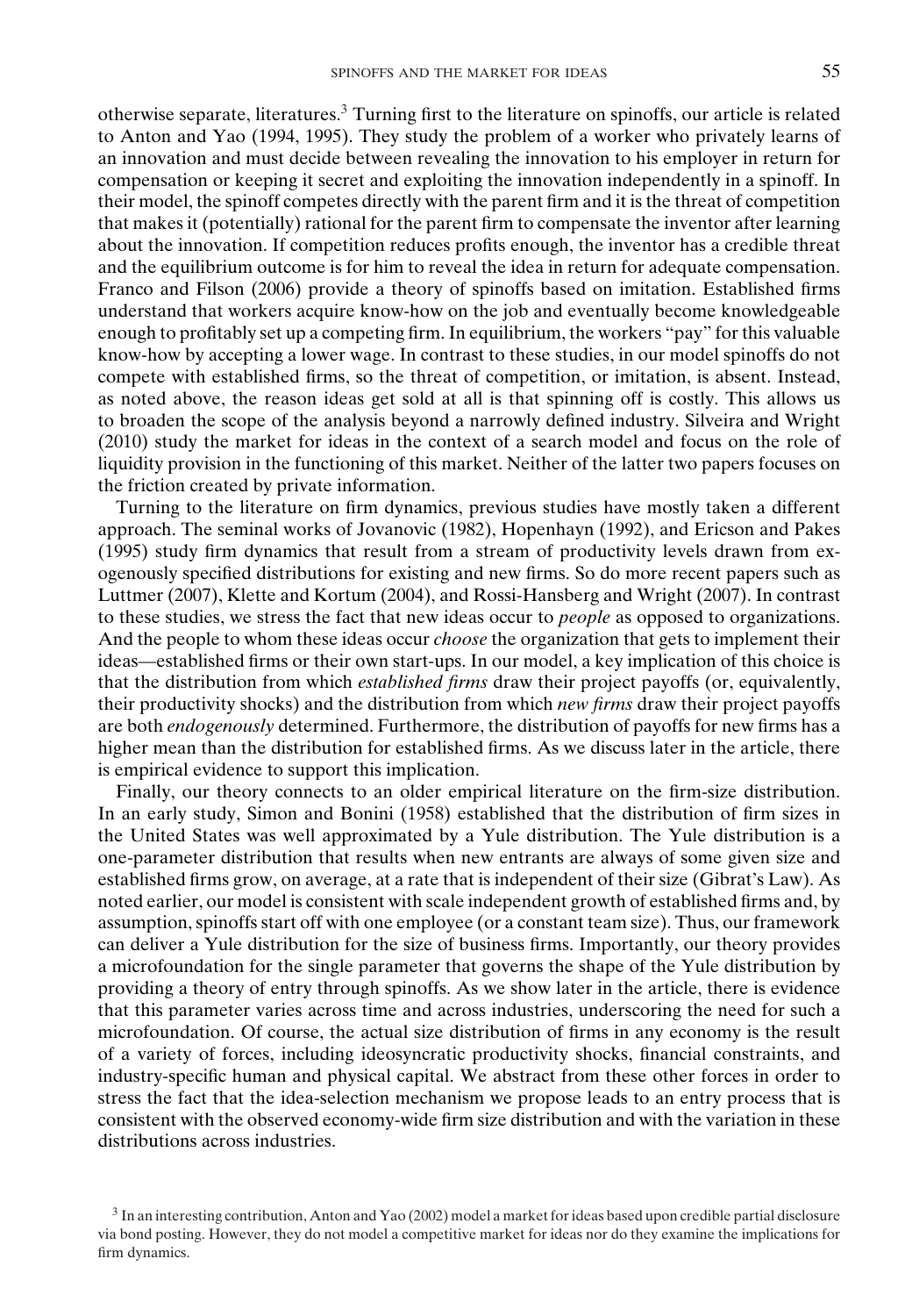In sum, our article provides an equilibrium theory of firm entry and growth based on private information. Given the fundamental role that business ideas play in the formation and growth of firms, and that the quality of these ideas is usually hard to convey, the lack of private information in theories of firm dynamics was an important gap. This article takes a first step toward filling this gap.

The rest of the article is organized as follows. Section 2 describes the model and establishes some basic results. Section 3 characterizes the selection of ideas and projects and the price of ideas when individuals are risk neutral. Section 4 is devoted to exploring some of the implications of our theory of entry through spinoffs and how those implications stack up against available empirical evidence. Section 5 derives the invariant distribution of firm sizes and compares it to the data on firm sizes for the United States as a whole and for a set of two-digit NAICS industries. Section 6 concludes. In Section A of the Appendix we collect all proofs not included in the main text and show that the main points of our theory carry over to the case where individuals have constant absolute risk aversion. In Section B of the Appendix we extend the model to allow for entrepreneurs to generate ideas and a sunk resource cost of new entry and show that the main results of the article continue to hold.

# 2. THE MODEL

Agents order consumption according to the following utility function:

$$
U(\{c_t\}) = \sum_{t=0}^{\infty} \beta^t u(c_t),
$$

where  $u(c_t): \mathbb{R} \to \mathbb{R}$  is strictly increasing, concave, twice continuously differentiable, and bounded. The boundedness assumption is useful to invoke standard contraction mapping arguments but it is not necessary. In Section 3 we study two particular cases, namely,  $u(c) = c$  and  $u(c) = -ae^{-bc}$ , that do not satisfy the boundedness assumption but for which we can solve the Bellman equation in closed form.

Individuals work in two occupations. They can be entrepreneurs or workers. A worker can work for an entrepreneur at a wage  $w > 0$  each period and we assume that there is a perfectly elastic supply of workers at this wage. For simplicity, we abstract from a savings decision so individuals consume what they earn each period. Entrepreneurs earn profits from the projects they own and run, and workers earn wages plus any compensation they receive for ideas they sell to entrepreneurs. As noted already, for the main model we assume that entrepreneurs do not generate ideas, only workers do. A worker can become an entrepreneur if he has an idea and decides to spin off and start his own firm.

An idea is a nonreplicable technology to produce consumption goods using labor, specifically, an idea uses one unit of labor.<sup>4</sup> Consider an entrepreneur who owns a firm with  $N \in \{1, 2, ...\}$ implemented ideas or projects. Then his one-period profits are given by

$$
\pi(S, N) = N(S - w),
$$

where  $S = \frac{1}{N} \sum_{i=1}^{N} P_i$  denotes the average revenue and  $P_i$  is the per period income generated from a particular idea. We assume that  $P_i > 0$  with probability one.

We assume that in each period the probability of a worker getting an idea is  $\lambda$ . An entrepreneur does not get ideas but buys ideas from workers. An entrepreneur learns about ideas with probability  $0 < \gamma(\lambda, N) < 1$ . For now, we do not take a stand on the specification of  $\gamma(\cdot)$  but assume, as seems natural, that the probability of learning about an idea in any given period is

<sup>4</sup> We assume that ideas are nonreplicable technologies in order to determine the scale of each project. If technologies are replicable, we would need a demand structure and goods differentiation to limit the size of each project. This simple extension would complicate our framework without providing new insights.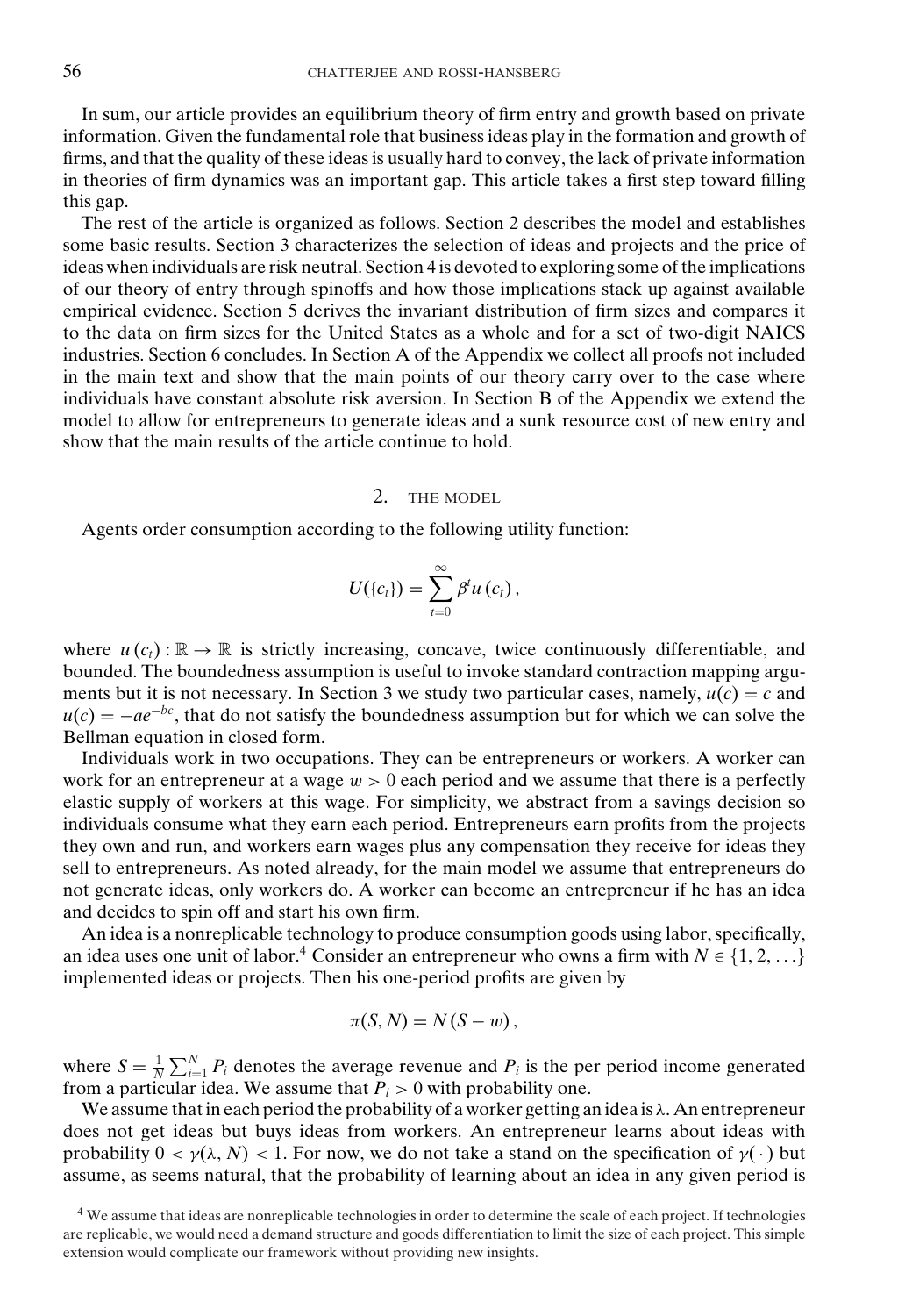increasing in  $\lambda$  and *N*. We will have more to say about the specification of  $\gamma(\cdot)$  at the beginning of Section 4. In particular, in equilibrium, the number of ideas an entrepreneur learns about the demand for ideas—must be equal to the number of ideas generated by workers, the supply of ideas. As we show below, equilibrium in the market for ideas will determine the average probability of an entrepreneur learning about an idea, but not the distribution of probabilities among them. That is, we show that in equilibrium heterogenous firms are indifferent about how many ideas to buy. Thus, if we write  $\gamma(\lambda, N) = \theta \tilde{\gamma}(\lambda, N)$ ,  $\theta$  will be an equilibrium object (the average probability of an entrepreneur learning about an idea) and  $\tilde{\gamma}(\cdot)$  (the distribution of probabilities among entrepreneurs) is a primitive of our economy. In Section 4 we specify it as  $\lambda N$ .

The mean payoff per period from the idea is  $\mu$ , which is private information to the originator of the idea.<sup>5</sup> The mean payoff is drawn from a continuous distribution  $H(\mu)$  with  $H'(\mu) > 0$ for all  $\mu \geq 0$ . The actual payoff is drawn from a distribution  $F_{\mu}(P)$ , where  $\int P dF_{\mu}(P) = \mu$ . The realization of *P* for a given idea can be discovered by implementing the idea for one period.<sup>6</sup> We impose the following assumptions on this distribution. First,  $\int f(P) dF_{\mu}(P)$  is increasing in  $\mu$  for all increasing functions *f*,  $F_\mu(0) = 0$  all  $\mu$ . Second,  $F_\mu$  is continuous with respect to  $\mu$  and  $\lim_{u\to\infty}F_u(w)=0.7$ 

As mentioned above, entrepreneurs do not get ideas, as they are involved in the management of their firm, but they can buy ideas from workers.<sup>8</sup> An entrepreneur who has bought an idea can pay w to try it out for one period and observe the realization of *P*. If he does, he will use the idea to produce as long as his future expected utility from doing so is greater than from dropping it. Entrepreneurs may decide to implement a project even if the stream of profits is negative  $(P < w)$ , since having an extra project may alter the number of ideas they learn about in the future.

A worker who has had an idea this period has two potential uses for it. He can sell his idea to an entrepreneur, in which case he reveals the mean payoff to the entrepreneur who buys it. In this case he earns a wage w plus the price *Z* at which he sells the idea. The idea is then owned by the entrepreneur and he decides to try it out or not. The worker can also leave with the idea and become an entrepreneur of a firm with only this idea: a spinoff. Note that in the market of ideas, the price of an idea has to be noncontingent on the quality of the idea. The reason is that any contingent contract would give the worker an incentive to lie about the quality of the idea. So the only incentive-compatible price is independent of quality, in which case the agent is indifferent between revealing the true quality of the idea or not. Since this information is useful for the entrepreneur, we assume that the worker does reveal the true quality. The price

<sup>5</sup> We assume anyone can tell apart genuine ideas from fake ideas. In other words, it is verifiable whether an idea will pay a strictly positive revenue stream with probability one. Without this assumption we could not impose conditions on the realization of the payoffs from these ideas that are common knowledge to workers and entrepreneurs. We can also invoke a different argument. We model the generation of ideas through the parameter  $\lambda$ , which governs the frequency with which workers have ideas. We view this as a shortcut for a model in which it is costly to generate ideas, even fake ones (which pay zero). If the cost of generating fake ideas is not too low, a market for ideas will still form, since the arguments in the article are developed for general  $\lambda$  and distributions *H* and  $F_{\mu}$ .<br><sup>6</sup> We assume two layers of uncertainty (about  $\mu$  and *P*) in order to avoid contracts in which the private information

is fully revealed at the contracting stage in exchange for a fee, by threatening dire consequences for misrepresentation. For instance, one could write a contract that says that lying about *P* is a criminal offense. Then, *P* would be credibly revealed. In our setup, these contracts are not used, since the inventor does not know the realization *P*, only its mean  $\mu$ .

<sup>7</sup> A sufficient condition for  $\int f(P) dF_{\mu}(P)$  increasing in  $\mu$  is that a higher  $\mu$  implies a distribution that first-order stochastic dominates a distribution with a lower  $\mu$ . Since  $\mu$  is also the mean of the distribution, this assumption need not be satisfied for all probability distributions. However, it is satisfied by the uniform and the normal distributions (our numerical example uses a uniform distribution). The assumption is needed in order to deliver a well-defined ordering of ideas and is necessary for our selection results reported later. The assumption  $\lim_{\mu\to\infty}F_\mu(w)=0$  means that, as the mean of the distribution increases, the distribution puts less and less weight on outcomes less than or equal to w. So for high enough  $\mu$  it is impossible to lose by trying out the idea. Again, this is naturally true for the uniform and normal distributions. This assumption is needed to guarantee that some ideas will always lead to spinoffs.

<sup>8</sup> We relax this assumption in Section B of the Appendix, where we impose an exogenous resource cost to start a new firm.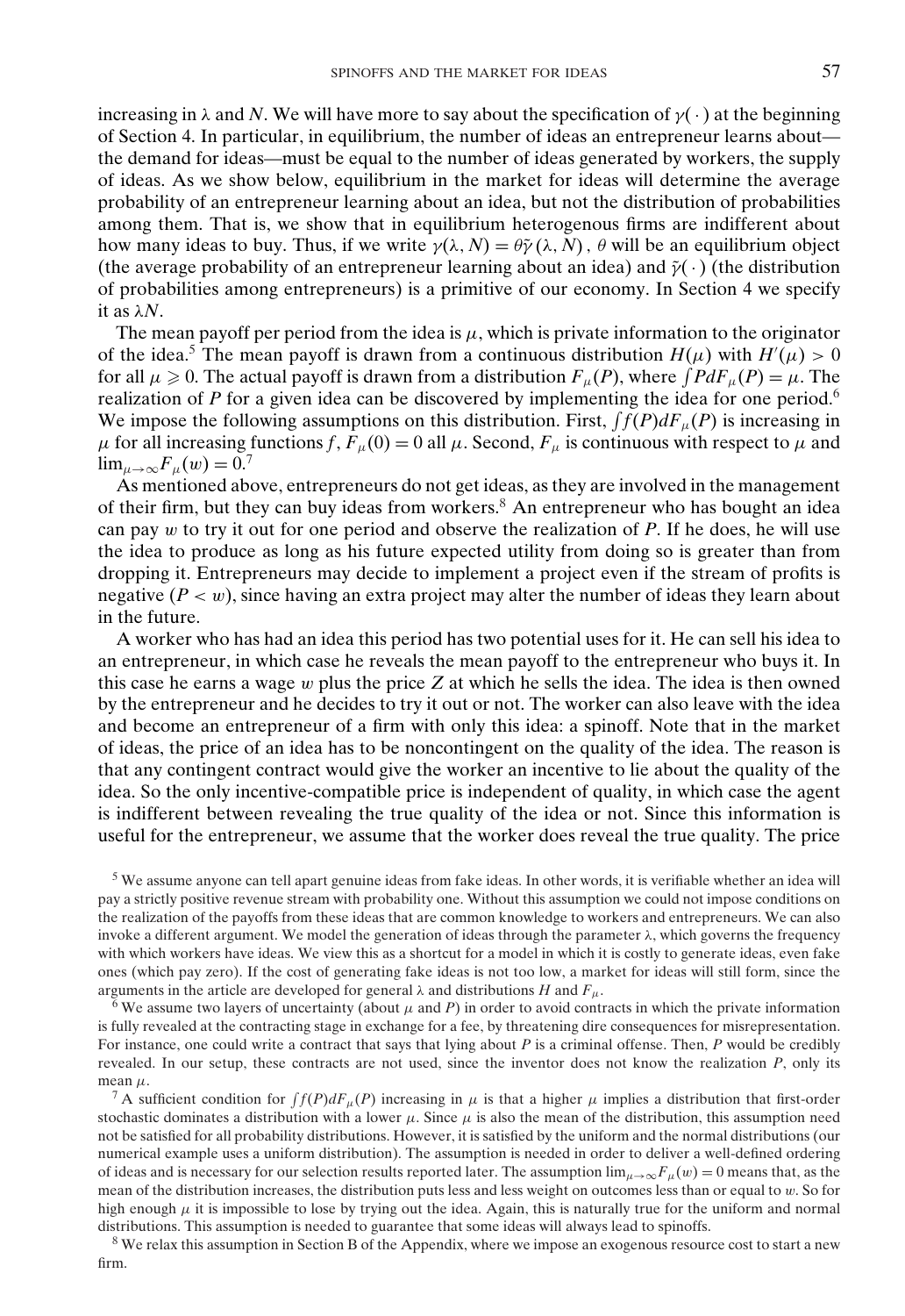of an idea *Z* is determined in equilibrium, where all entrepreneurs will be indifferent between buying ideas or not.

We assume that the implementation of an idea and the return that it generates are specific to the entrepreneur who tests the idea. Hence, projects are entrepreneur specific (but not worker specific). The notion that some entrepreneur-specific knowledge is used to generate output from the particular implementation of an idea seems plausible. We could imagine a more elaborate setting where a worker who tests an idea can sell his realized project to an established entrepreneur at some loss. In this case, established entrepreneurs would be able to expand by buying ideas and testing them and by buying projects directly from workers who test them but wish to delay becoming entrepreneurs. For simplicity, we chose to make the assumption that without the entrepreneur who implemented the idea, the project has zero value.

We also assume that contracts contingent on the realizations of the project payoff are not possible. The implicit assumption is that contingent contracts come hand in hand with additional agency problems (private information, imperfect enforcement, etc.) that make the use of contingent contracts suboptimal.<sup>9</sup> We also abstract from financing issues. The friction that leads to a spinoff—the private observability of the mean return—will also make it difficult for an entrepreneur to obtain financing for the project. One possibility is to imagine that these financing hurdles impose additional costs on the spinoff. We show in Section B of the Appendix that including such a resource cost does not change the main results. Thus, we simply abstract from these issues in the main body of the article.

2.1. *An Entrepreneur's Problem.* Consider the problem of an entrepreneur with average revenue *S*, coming from *N* existing projects, who owns one new idea with mean payoff  $\mu$ . If the entrepreneur tests the idea, his value function is

$$
V(\mu, S, N) = \int \left[ u \left( \pi(S, N) + w + P - Z - w \right) \right] dF_{\mu}(P) + \beta \int \max \left[ W \left( \frac{NS + P}{N + 1}, N + 1 \right), W(S, N) \right] dF_{\mu}(P).
$$

This period, his expected utility is the result of consuming the profits from the accumulated used projects  $\pi(S, N)$ , his wage w, the price paid for the idea Z, and the random realization of profits from the new project  $\overline{P} - w$ . Note that the distribution from which *P* is drawn has expected value  $\mu$ . Denote by  $W(S, N)$  the continuation value of an entrepreneur with N projects with average revenue *S*. If the entrepreneur uses the project, next period he will manage a firm with  $N + 1$  projects and average revenue  $(NS + P)/(N + 1)$ . If he does not use it, next period his continuation value stays constant at  $W(S, N)$ . The continuation value (or the value without any new idea) of an entrepreneur with *N* projects with average revenue *S* is given by

$$
W(S, N) = \gamma(\lambda, N) \int^{\mu_H} \max [V(\mu, S, N), u(\pi(S, N) - Z + w) + \beta W(S, N)] dH(\mu)
$$
  
+ (1 - \gamma(\lambda, N) H(\mu\_H)) [u(\pi(S, N) + w) + \beta W(S, N)]

or

$$
W(S, N) = \gamma(\lambda, N) \int^{\mu_H} \max [V(\mu, S, N) - u(\pi(S, N) - Z + w) - \beta W(S, N), 0] dH(\mu)
$$
  
+ (1 - \gamma(\lambda, N) H(\mu\_H)) [u(\pi(S, N) + w) + \beta W(S, N)]  
+ \gamma(\lambda, N) H(\mu\_H) [u(\pi(S, N) - Z + w) + \beta W(S, N)],

<sup>9</sup> Anton and Yao (1995) consider this possibility and show that contingent contracting does not replace the "sale" of ideas or start-ups provided the inventor has limited wealth (or liability).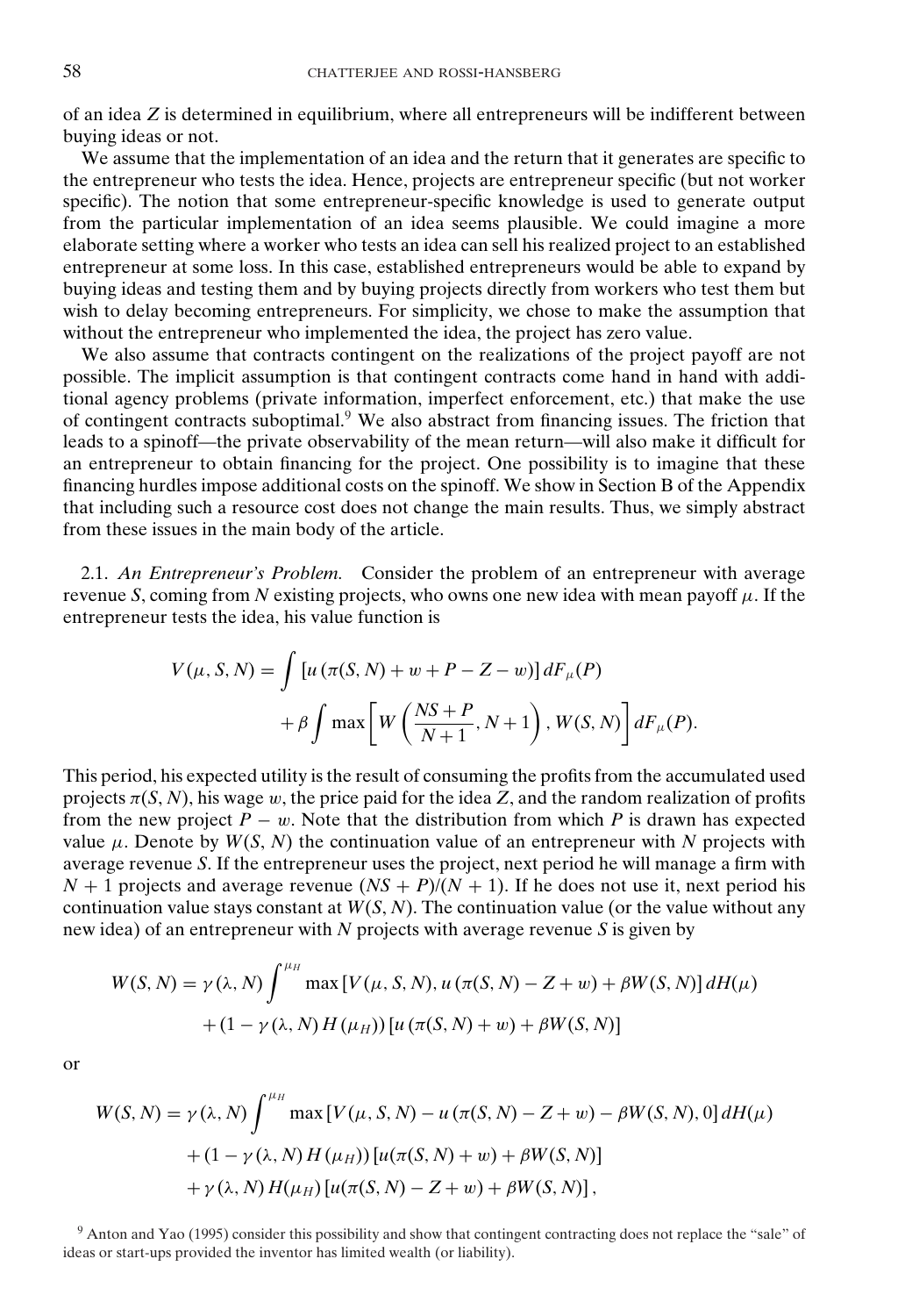where  $\mu$ <sub>H</sub> denotes the mean revenue value at which workers leave the firm with their idea.<sup>10</sup> The probability of finding out about an idea next period is  $\gamma(\lambda, N)$ . Any worker with an idea can leave and set up his own firm. He will do so as long as the idea is good enough, that is  $\mu \ge \mu_H$ . Hence, ideas get implemented in existing firms only if  $\mu < \mu_H$ . Given that an idea of expected revenue  $\mu$  is generated, the value of implementing it is, as discussed above, given by *V*( $\mu$ , *S*, *N*). The value of not implementing the idea is given by  $u(\pi(S, N) - Z + w) + \beta W(S,$ *N*), namely, the utility of consuming profits and wage today and paying the price for the idea plus the same continuation value tomorrow. An idea will not be implemented if it provides a very low expected value. If the entrepreneur does not find out about an idea, or if the idea is good enough to generate a spinoff, the value of the entrepreneur is given by  $u(\pi(S, N) + w)$  +  $\beta W(S, N)$ , since he does not pay for the idea. One of these scenarios happens with probability  $1 - \gamma(\lambda, N)H(\mu_H)$ .

The next lemma shows that the continuation value *W*(*S*, *N*) exists and is increasing and continuous in average revenue *S*. We then show in Lemma 2 that the value of an entrepreneur with an idea  $\mu$ ,  $V(\mu, S, N)$ , is increasing and continuous in the expected value of the idea  $\mu$  and in the average return *S*. All proofs are relegated to Section A of the Appendix.

LEMMA 1. *W*(*S*, *N*) *exists and is strictly increasing in S.*

LEMMA 2. *V*( $\mu$ , *S*, *N*) *exists and is strictly increasing and continuous in*  $\mu$  *and S*.

An entrepreneur will implement an idea with expected revenue  $\mu$  if

$$
V(\mu, S, N) > u(\pi(S, N) - Z + w) + \beta W(S, N).
$$

Let  $\mu_L(S, N)$  be the value of  $\mu$  that solves

(1) 
$$
V(\mu_L, S, N) = u(\pi(S, N) - Z + w) + \beta W(S, N).
$$

Then an entrepreneur will implement an idea as long as  $\mu > \mu_L(S, N)$ . Thus, we can rewrite  $W(S, N)$  as

$$
W(S, N) = \gamma(\lambda, N) \int_{\mu_L(S, N)}^{\mu_H} [V(\mu, S, N) - u(\pi(S, N) - Z + w) - \beta W(S, N)] dH(\mu)
$$
  
+  $\gamma(\lambda, N) H(\mu_H) [u(\pi(S, N) - Z + w) + \beta W(S, N)]$   
+  $(1 - \gamma(\lambda, N) H(\mu_H)) [u(\pi(S, N) + w) + \beta W(S, N)].$ 

The next lemma shows that there exists a unique function  $\mu_L(S, N)$  that satisfies Equation (1).

LEMMA 3. *There exists a unique function*  $\mu_L(S, N)$  *that satisfies Equation* (1).

2.2. *A Worker's Problem.* The expected utility of a worker with an idea  $\mu$  who decides to spin off is given by

$$
V_0(\mu) = \int u(P) dF_{\mu}(P) + \beta \int \max [W(P, 1), W_0] dF_{\mu}(P).
$$

<sup>10</sup> Note that we are already assuming that workers spin off when they get an idea with  $\mu > \mu_H$ . We prove below that this is, in fact, the case. In the meantime, all our arguments remain unaffected if we were to define a set  $M_H$  that includes the  $\mu$ 's for which agents spin off. Then the integrals above would integrate over all values of  $\mu$  that are not in  $M_H$ .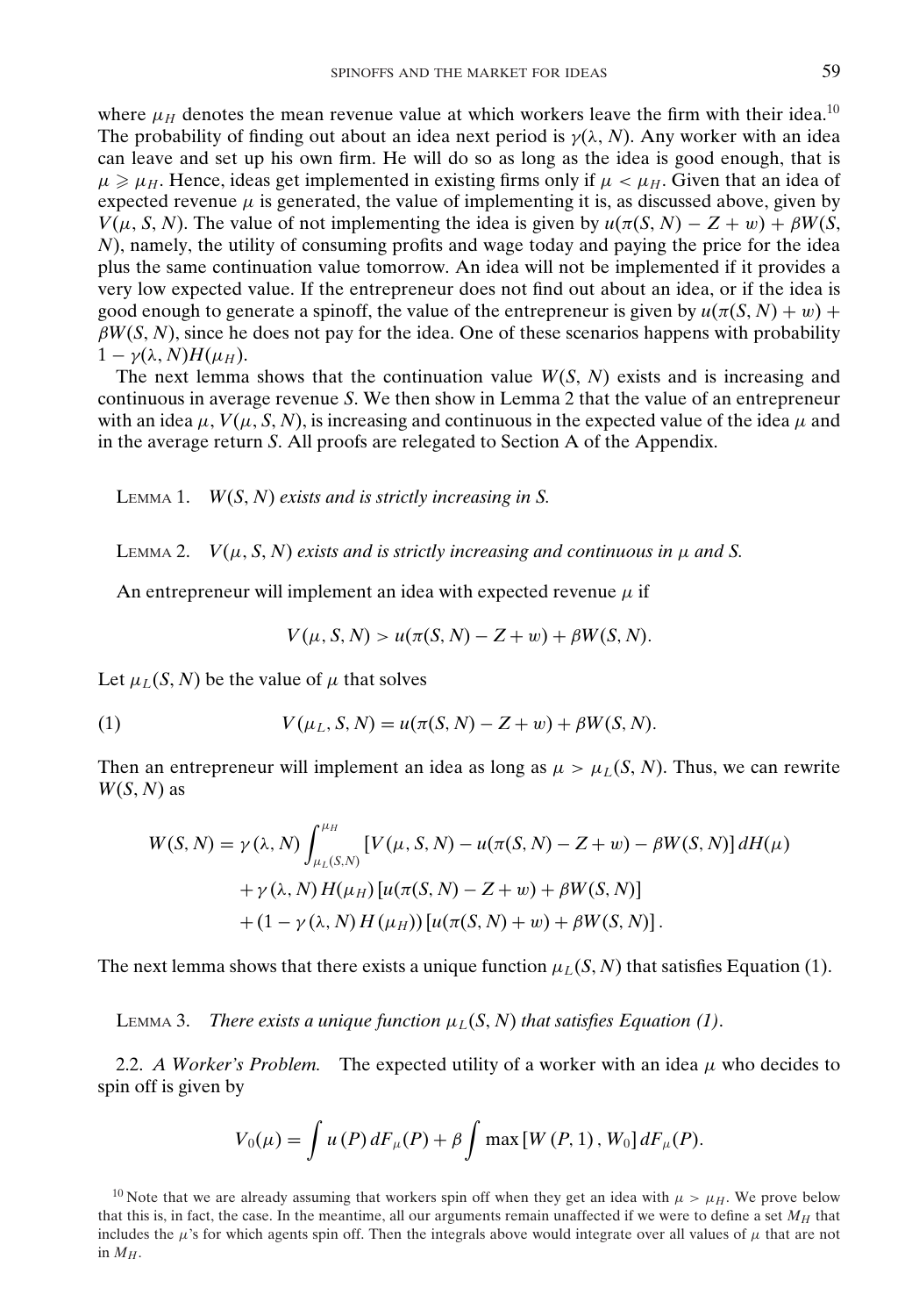The continuation value of a worker currently working in a firm,  $W_0$ , is then given by

$$
W_0 = \lambda \int \max[V_0(\mu), u(w+Z) + \beta W_0] dH(\mu) + (1-\lambda)[u(w) + \beta W_0].
$$

Using arguments similar to the ones used above for *V*, we can show that  $V_0(\mu)$  is strictly increasing in  $\mu$ . A worker with an idea  $\mu$  will leave the firm and become an entrepreneur if

$$
V_0(\mu) > u(w+Z) + \beta W_0.
$$

Let  $\mu$ <sub>H</sub> be the value of  $\mu$  that solves

(2) 
$$
V_0(\mu_H) = u(w + Z) + \beta W_0.
$$

Thus, if  $\mu > \mu_H$  the worker will leave his employer and set up a new firm. The continuation value of a worker can therefore be written as

$$
W_0 = \lambda \int_{\mu_H} V_0(\mu) dH(\mu) + (1-\lambda) [u(w) + \beta W_0] + \lambda H(\mu_H) (u(w+Z) + \beta W_0).
$$

We show formally below that there exists a unique threshold  $\mu_H$ . Note also that  $\mu_H$  is constant and so it is independent of the characteristics of the firm (*S*, *N*) in which the agent works.

LEMMA 4. *There exists a unique value*  $\mu_H$  *that satisfies Equation (2). Furthermore*  $V_0(\mu)$  *is increasing and continuous in* μ.

We still need to define the realized return needed in order to continue with a project once its return is realized. Define  $P_L(N, S)$  as

$$
W\left(\frac{NS+P_L\left(N,S\right)}{N+1}, N+1\right) = W(S, N)
$$

and  $P_H$  by

$$
W(P_H, 1) = W_0.
$$

Then a firm keeps the project if the realized return is  $P \ge P_L(N, S)$  and a spinoff stays in operation if the realized return on the idea that generated the spinoff is such that  $P \geqslant P_H$ . Note that if  $P < P_H$ , the spinoff will exit and the would-be entrepreneur will return to the labor force as a worker. In that case, given that the implementation of his project was specific to him, the project has zero resale value.

2.3. *Equilibrium.* A long-run equilibrium of this economy is a distribution of firm sizes  $\delta_N$ , a list of four thresholds,  $\mu_L(\cdot)$ ,  $\mu_H$ ,  $P_L(\cdot)$ , and  $P_H$ , a price of ideas, *Z*, and the average probability with which an entrepreneur buys an idea,  $\theta$  (where  $\theta$  is given by  $\gamma(\lambda, N) = \theta \tilde{\gamma}(\lambda, N)$ ) such that entrepreneurs solve the problem in Section 2.1, workers solve the problem in Section 2.2 and the price,  $Z$ , and the average probability of buying an idea,  $\theta$ , clears the market for ideas:

(3) 
$$
\lambda \sum_{N=1}^{\infty} (N-1) \delta_N = \theta \sum_{N=1}^{\infty} \tilde{\gamma}(\lambda, N) \delta_N,
$$

where the l.h.s. is the supply of ideas and the r.h.s. is the demand for ideas. As we show in the next section, the price *Z* will be such that entrepreneurs will be indifferent about how many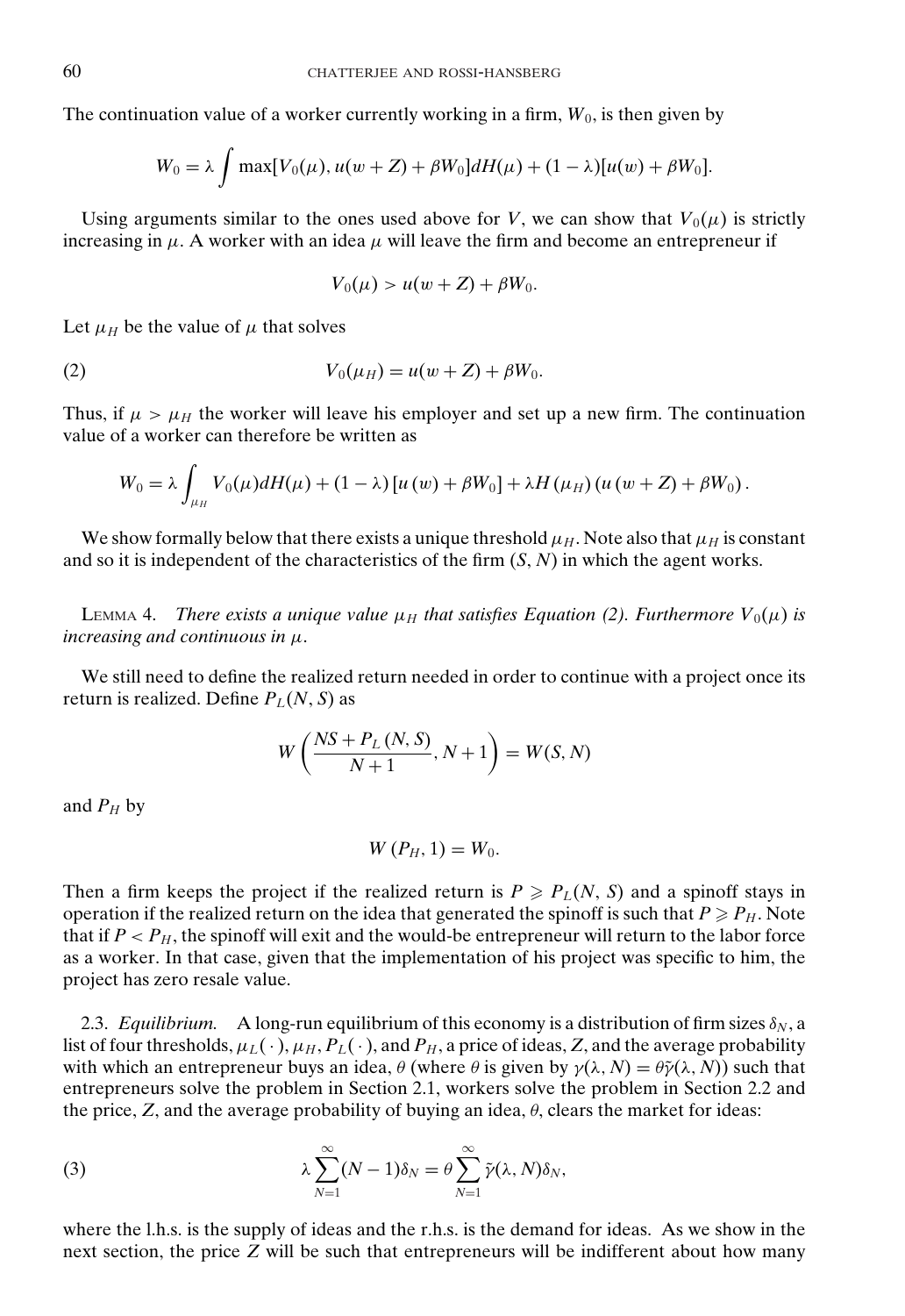ideas to buy. Therefore, market clearing will just require that the number of ideas bought by entrepreneurs be equal to the number of ideas generated by workers. That is, market clearing simply determines the value of  $\theta$ , but it leaves indeterminate the function  $\tilde{\gamma}(\lambda, N)$ . Hence, if we want to determine the number of ideas bought by a firm, we need to specify  $\tilde{\gamma}(\lambda, N)$  as a primitive of the model. The flexibility to specify  $\tilde{\gamma}(\lambda, N)$  is then the direct result of a competitive market for ideas and the resulting equilibrium price *Z*.

# 3. CHARACTERIZATION

In this section, we characterize the thresholds on the expected revenue from an idea that determine if an idea is thrown away, implemented by a particular firm, or results in a spinoff. For this, we first assume that the utility function is of the form

$$
U(\lbrace c_t \rbrace) = \sum_{t=0}^{\infty} \beta^t u(c_t) = \sum_{t=0}^{\infty} \beta^t c_t.
$$

We show in Section A of the Appendix that our main results hold under a CARA utility function as well. The main reason to choose these two utility functions is that we can solve the value of an existing firm in closed form given the additive separability or log additive separability of these utility functions. $11$ 

Under the assumption that the utility function is linear we can fully solve this problem in closed form. The first result shows that the threshold  $\mu_L(S, N)$  is independent of *S* and *N*.  $\mu_L(S, N)$ *N*) independent of *S* is implied by risk neutrality (or, in the CARA case below, by the fact that risk does not depend on the level of wealth).  $\mu_L(S, N)$  constant in N is the result of the market for ideas. Since workers will sell their ideas to whomever is willing to pay more for them, and there is a relative scarcity of ideas, workers extract all the surplus of an idea, and we can solve for the price of an idea in equilibrium. The proposition also yields the result that in equilibrium  $P_L = w$ , and so entrepreneurs use all projects that give positive returns. In contrast,  $P_H > w$  and so spinoffs use projects that give strictly positive returns. The reason is that new entrepreneurs that start a firm with a project with a low realized return have the option of going back to work for a firm and start a new firm in the future with a better project. The proposition also shows that the threshold for implementing ideas through spinoffs is greater than the one for implementing ideas within the firm,  $\mu_L < \mu_H$ . This is essentially the result of a positive option value of spinning off in the future and our assumption that project returns are entrepreneur specific. Thus, inventors are more selective with the ideas they implement when they spin off than established firms. This also implies that some ideas do not result in spinoffs and so some firms grow. An industry's growth is then the result of entry through spinoffs and growth in the intensive margin.

PROPOSITION 1. *If*  $u(c_t) = c_t$ , *then in equilibrium* 

- *the value of the firm is given by*  $W(S, N) = (\pi(S, N) + w)/(1 \beta)$ ,
- *the value of a worker is given by*  $W_0 = (w + f_0)/(1 \beta)$  *for some positive constant*  $f_0$ *,*
- $\mu_L(S, N)$  *is independent of S and N, and*  $\mu_L(S, N) < w$ ,
- *the thresholds for using a project are given by*  $P_L(S, N) = w$  *and*  $P_H = w + f_0 > w$ ,
- $\mu_L < \mu_H$ , so some ideas are implemented within existing firms and some through spinoffs,

 $11$  These specifications do not satisfy the boundedness assumption we made in Section 2. However, since in these two cases we can solve the functional equation for *W*(*S*, *N*) analytically, it follows from Theorem 9.12 in Stokey et al. (1989) that the solution is, in fact, optimal.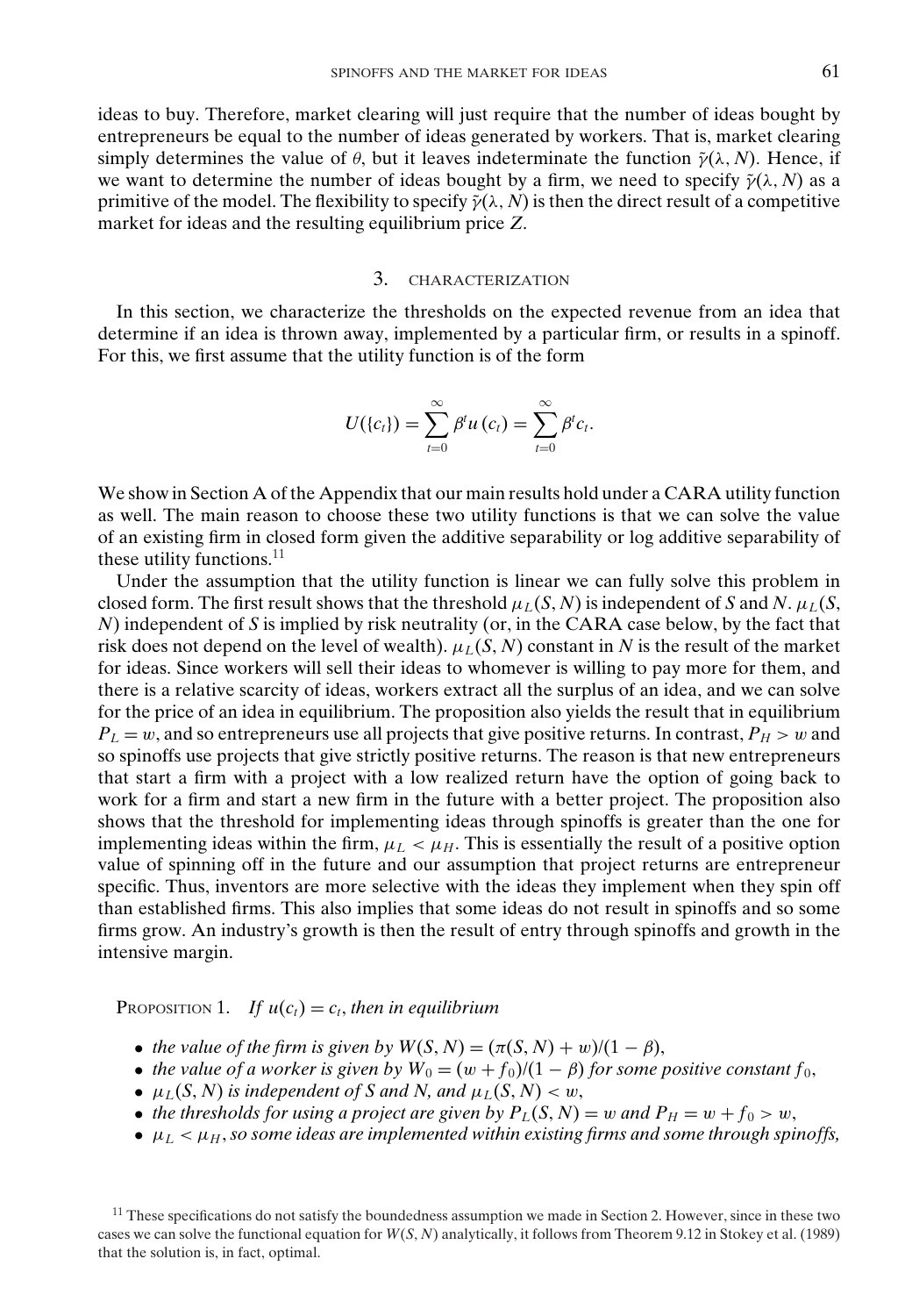

#### FIGURE 1

#### SELECTION OF IDEAS

• *and the market price of ideas is given by*

(4) 
$$
Z = \frac{1}{H(\mu_H)} \int_{\mu_L}^{\mu_H} \left[ \mu - w + \frac{\beta}{1 - \beta} \int \max [P - w, 0] dF_{\mu}(P) \right] dH(\mu) > 0.
$$

Hence, the value of an established entrepreneur, *W*(*S*, *N*), is given by the present value of his *current* projects plus the present value of his wage. Future projects have zero value after paying a competitive price for the idea. Similarly, the value of a worker, *W*0, is given by the present value of his wage plus the present value of having ideas. The latter includes the gains from selling some of these ideas and of the possibility of spinning off with one of them.

The key insight in the previous proposition is that the selection of the ideas implemented in existing firms, which is given by  $\mu_L$  and  $\mu_H$ , is independent of *S* and *N*. Because of this, the set of ideas that will be implemented within each firm is independent of the firm's size. It is the competitive market for ideas that leads to this result. In the absence of this competitive market, entrepreneurs of existing firms will appropriate some of the surplus of a given idea. Because of this, established entrepreneurs would care about the number of ideas they implement in the future, which in general depends on their size. Hence, selection of ideas and projects would depend on firm size as well. This in turn would determine how many ideas they buy in equilibrium given their size, namely,  $\gamma(\lambda, \cdot)$ . This is not the case when entrepreneurs pay the competitive market price *Z* of an idea. In this case, the expected benefits for all entrepreneurs is zero, the selection thresholds are identical for all firms, and the shape of the function  $\gamma(\lambda, \cdot)$  (but not its level  $\theta$ ) is indeterminate and so has to be specified exogenously. This is the sense in which the market for ideas is key to generating scale independence in the selection of ideas.<sup>12</sup>

In order for firm growth to be scale independent not only do we need the thresholds μ*<sup>L</sup>* and  $\mu$ <sub>H</sub> to be independent of the size of the firm, but we also need the number of innovations bought by a given firm in the market for ideas to be proportional to its size. In order for firms to buy projects at a rate proportional to their size, we will assume a linear probability of learning about ideas,  $\gamma(\lambda, N) = \theta \lambda N$ , where  $\theta$  is determined by equalizing the demand and supply of ideas. In effect, we are assuming that an entrepreneur learns about ideas for sale through all the agents working in his firm, including himself. This may be the result of workers having ideas themselves and selling them to their employer, as that may be easier than contracting with an unknown entrepreneur. Alternatively, one may think of employees finding out about ideas for sale in the market and informing their employer.

Figure 1 summarizes what we have learned about firm behavior and firm entry. It shows expected revenue  $\mu$  in the real line. For projects above  $\mu$ <sub>H</sub>, firms' workers spin off. All other

<sup>&</sup>lt;sup>12</sup> In the particular case in which  $\gamma(\lambda, N) = \tilde{\lambda}(\lambda)N$  *and* utility is linear, even without the market for ideas,  $\mu_L$  is independent of size. The market for ideas is necessary to obtain scale independence in the selection of ideas if the utility function is not linear and/or  $\gamma(\lambda, \cdot)$  is not linear in *N*. In Section A of the Appendix, where we consider the case of exponential utility, this is evident.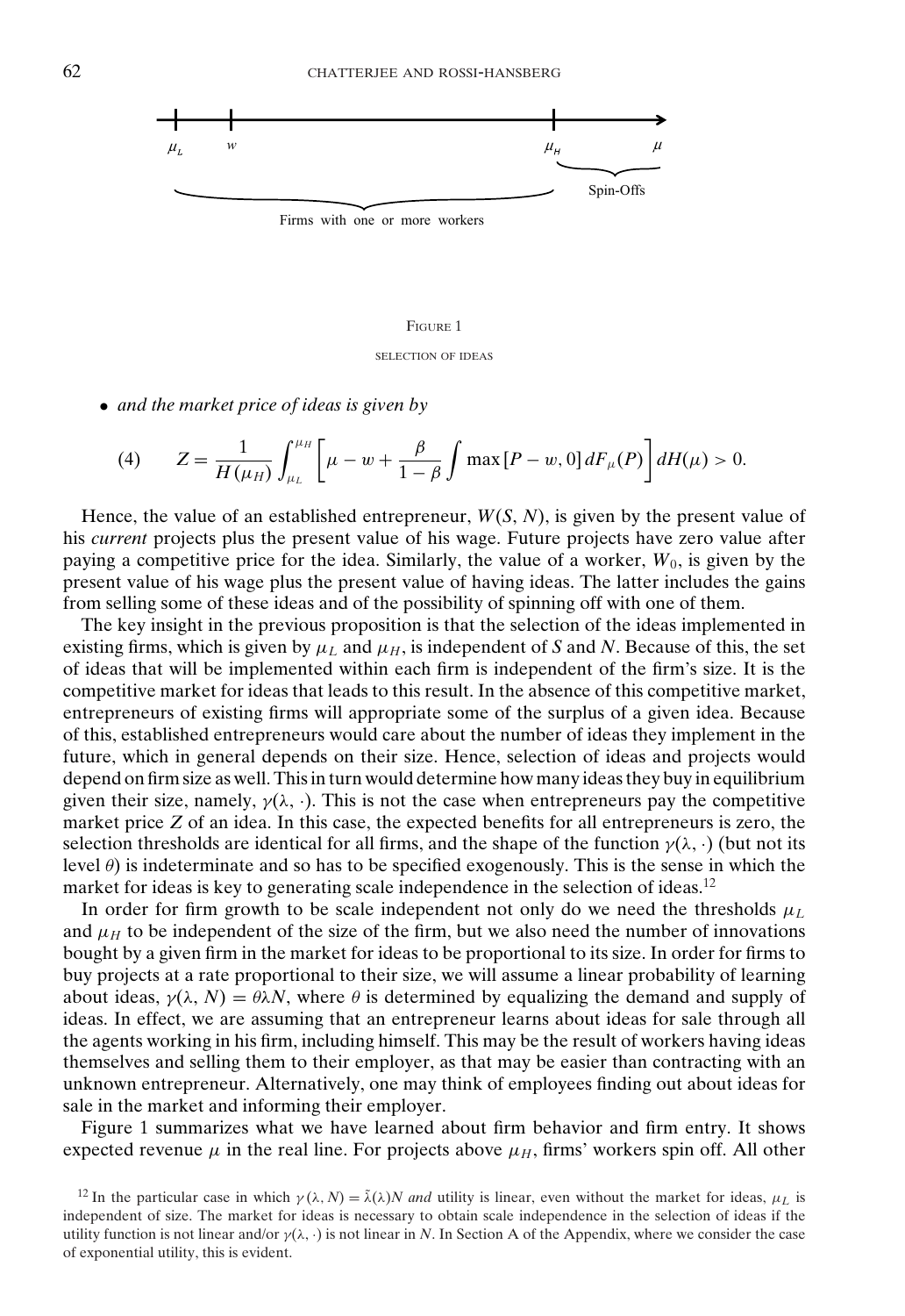firms implement ideas with  $\mu$ s between  $\mu$ <sub>L</sub> and  $\mu$ <sub>H</sub>. An incumbent risk-neutral entrepreneur would implement projects as long as they pay expected return w, so the difference between μ*<sup>L</sup>* and  $w$  is the result of an entrepreneur's ability to drop the project next period (this ordering can change once we consider risk-averse agents). The threshold that determines  $\mu_L$  is given by

(5) 
$$
\int (P - w) dF_{\mu_L}(P) + \frac{\beta}{1 - \beta} \int_w (P - w) dF_{\mu_L}(P) = 0.
$$

The difference between  $\mu_L$  and  $\mu_H$  is the result of the option value of exiting and setting up a new firm in the future,  $f_0$ . The threshold  $\mu$ <sup>H</sup> is implicitly determined by

(6) 
$$
\int (P-w) dF_{\mu_H}(P) + \frac{\beta}{1-\beta} \int_{P_H} (P-w-f_0) dF_{\mu_H}(P) = Z.
$$

The value of having ideas for the worker is given by

 $(7)$ 

(7)  

$$
f_0 = \lambda \int \max \left[ \int (P - w) F_{\mu}(P) + \frac{\beta}{1 - \beta} \int \max [P - w - f_0, 0] dF_{\mu}(P), 0 \right] dH(\mu) + (1 - \lambda) Z.
$$

This value includes the option to spin off and start a new firm and therefore give away the chance to spin off with a better idea as well as the expected value of the ideas sold in the market  $\lambda Z$ . The difference between the two thresholds comes from the option value, included in  $f_0$ , of closing a new firm and starting another one later on with a better idea and the fact that workers give up the price of an idea *Z* when they set up the firm. Note that if  $f_0 = 0$ , the two threshold equations and the equation for *Z* imply that  $Z = 0$  and  $\mu_L = \mu_H$ . So, all projects would be implemented via spinoffs. However, as shown in the previous proposition,  $f_0$  is positive, since workers can extract the value of very good projects by spinning off. New firms will require a higher return from their first project than existing firms demand from new projects, given the larger option value  $f_0$  that new firms have of returning to an old firm and spinning off in the future, namely,  $P_H > w = P_L$ .<sup>13</sup> Both of these equations imply that the number of entrants as a fraction of the population is constant and so is the number of new projects implemented in existing firms each period as a fraction of total population.<sup>14</sup>

These results depend on the assumption that project returns are specific to the entrepreneur who implements the idea. If project returns were not entrepreneur specific, then a worker who found that his project has a payoff between  $w$  and  $P<sub>H</sub>$  could sell that project to an established firm. Then, workers will not be any more selective in implementing ideas than established firms and  $\mu_H = \mu_L$ , but it would still be the case that  $P_H > w = P_L$ .

Finding an equilibrium amounts to solving Equations (4)–(7) for the values of  $Z, f_0, \mu_L$ , and  $\mu$ <sub>H</sub> and the market clearing condition (3) for  $\theta$ . The next proposition establishes that an equilibrium exists and is unique.

## PROPOSITION 2. *A long-run equilibrium for this economy exists and is unique.*

<sup>13</sup> See Section B of the Appendix, where the difference between Equations (5) and (6) is not  $f_0$  but an exogenous entry cost *f*.

<sup>&</sup>lt;sup>14</sup> Note that  $P_H > w$  implies that a project dropped by a spinoff could be sold to existing firms. Since we have assumed that projects are specific to the entrepreneur, we have abstracted from these transactions. We could relax this by assuming that projects can be sold at some cost. This would lead to a situation where some projects are sold at market value to existing firms. If we assume that projects can be sold at some cost, the agent who is deciding whether to carry on as an entrepreneur will decide to do so if the cost of selling the existing project is greater than the value of being a worker and having the option to spin off in the future. Then, this model would have *both* a market for ideas and a market for start-ups. Importantly, it will not eliminate the market of ideas, which is the focus of this article.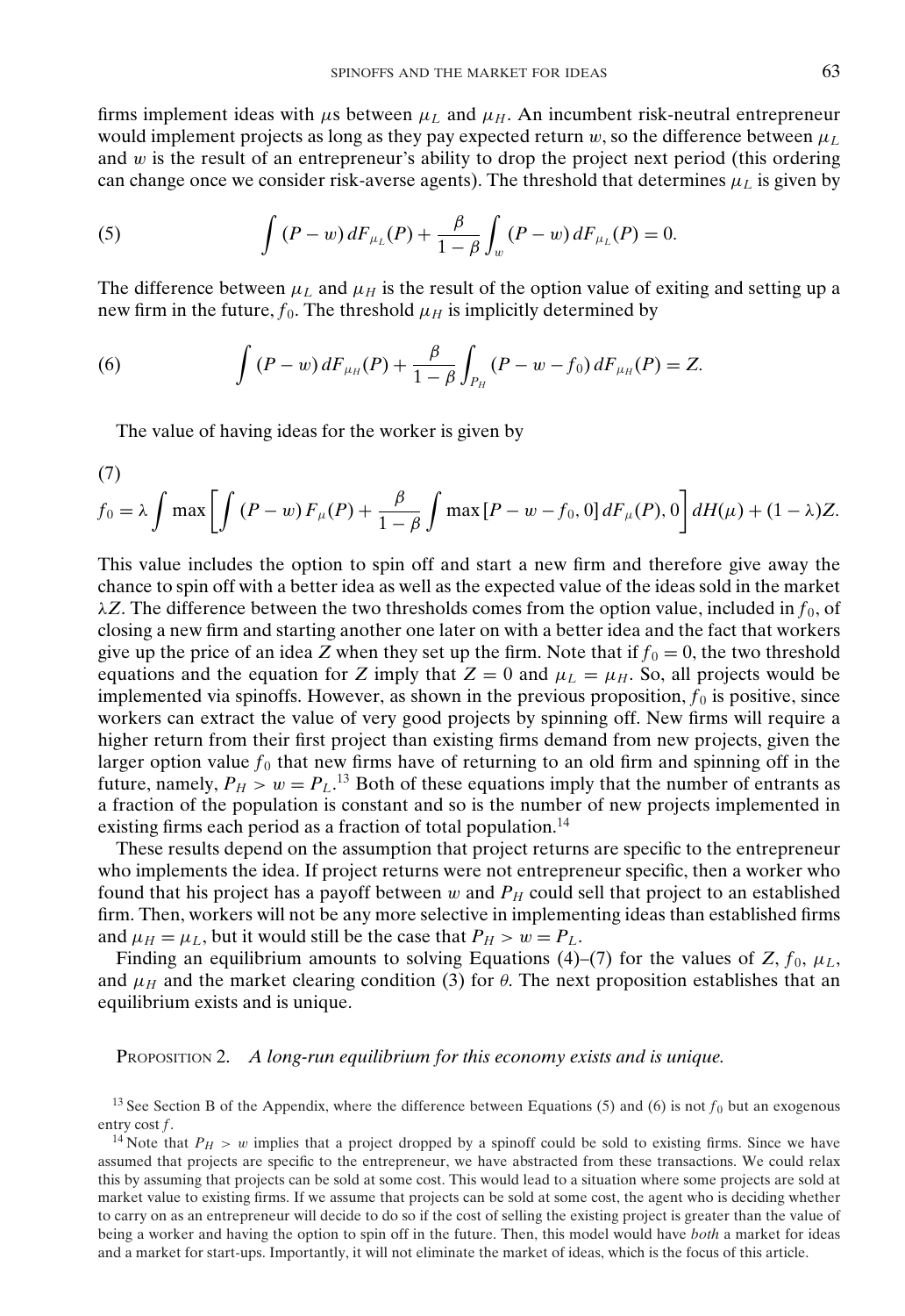As we noted above, one potential issue is the existence of an equilibrium with contingent contracts, namely, a contract in which an entrepreneur offers the worker the contingent return on an idea minus  $w$ . We can now be more specific about how big these costs of writing contingent contracts need to be for such contracts not to be used. Workers with good ideas that would otherwise spin off would be willing to stay if the cost of writing a payoff-contingent contract that mimics what the worker gets by spinning off costs less than  $f_0$ . Note that this includes everything the worker gives up by spinning off, namely, the market price of his future ideas as well as the option to spin off in the future with a better idea.

In Section A of the Appendix, we show that all results, except  $\mu_L < w$ , hold when individuals order preferences according to  $u(c_t) = -ae^{-bc_t}$ . In this case all agents in the economy *are* risk averse. However, because their risk aversion does not depend on the level of their wealth, in the presence of markets for ideas, we still obtain the result that  $\mu_L$  is constant and therefore that the selection of ideas and projects is scale independent as before. All other details, including an explicit formula for the equilibrium price of an idea, are relegated to Section A of the Appendix.

#### 4. COMPARATIVE STATICS, EMPIRICAL IMPLICATIONS, AND EVIDENCE

Our theory determines the selection thresholds  $\mu_L$  and  $\mu_H$ , the market price of ideas *Z*, and the option value of spinning off  $f_0$ . These equilibrium values depend on the different parameters of the model, namely, the discount factor  $\beta$ , the probability of having ideas  $\lambda$ , the outside wage w, as well as the distributions of realizations given an idea,  $F_\mu$ , and the distribution of the quality of ideas, *H*. With linear utility, no other parameters enter the model. Given the values of  $(\mu_L,$  $\mu_H$ ,  $Z$ ,  $f_0$ ) the model also yields implications on the size distribution of firms, firm growth rate, the number of spinoffs, and other distributional outcomes. Important for our purposes is that none of the latter implications have to be solved for in order to obtain  $(\mu_L, \mu_H, Z, f_0)$ . We can solve the model sequentially because the value of ideas, both within existing firms and in new firms, does not depend in equilibrium on the distribution of firm sizes in the economy. We turn to the implications on the size distribution of firms and other outcomes in the next section.

The values of  $(\mu_L, \mu_H, Z, f_0)$  are determined by Equations (4)–(7). From Equation (5) it is immediate that  $μ$ <sub>L</sub> is decreasing in  $β$ , independent of  $λ$ , and increasing in w. Furthermore,  $μ$ <sub>L</sub> decreases if we switch from  $F_{\mu}$  to  $F'_{\mu}$  where  $F'_{\mu}$  first order stochastically dominates  $F_{\mu}$ .  $\mu_L$  is independent of the distribution *H*. Hence, firms are more selective as wages increase, but less selective if agents are more patient or if the distribution of realization of a given idea improves.

The effect of parameters on the other equilibrium values is much more complex, as the system is only block recursive for μ*L*. We therefore proceed with numerical simulations. In all numerical simulations we let  $F_{\mu}(P) = \frac{P-(\mu-\rho/2)}{\rho}$ . Namely, we let  $F_{\mu}$  be a uniform distribution with range of length  $\rho$  centered at  $\mu$ . For *H* we use a generalized Pareto distribution with minimum value given by 1 and shape coefficient given by  $\sigma$ . That is,

$$
H(\mu) = 1 - (1 + \sigma(\mu - 1))^{-1/\sigma}.
$$

So a higher  $\sigma$  implies that the distribution has a left tail with more mass.

Given these two distributional assumptions, we need to pick five parameters. We let  $\beta = 0.95$ , a standard value for yearly data. We will show comparative statics for the values of  $\omega$ ,  $\lambda$ , and  $\sigma$ . We let  $\rho = 8$ , which, given the ranges of the other three parameters, gives us realistic ratios of new employees in new firms relative to new employees in continuing firms. This statistic is the only moment that matters to determine the size distribution of firms and other distributional outcomes, as we argue in the next section. We denote this statistic  $\lambda_H/\lambda_L$  and calculate it to be between 0.07 and 0.12 in the U.S. economy from 1989 to 2003 (we discuss the details of this calculation in the next section).

Figure 2 shows the value of ( $\mu_L$ ,  $\mu_H$ ,  $Z$ ,  $f_0$ ) as a function of  $\lambda$  and  $\sigma$ . We choose a range of  $\lambda$ that makes a worker have between 0.2% and 0.6% probability of having an idea each period.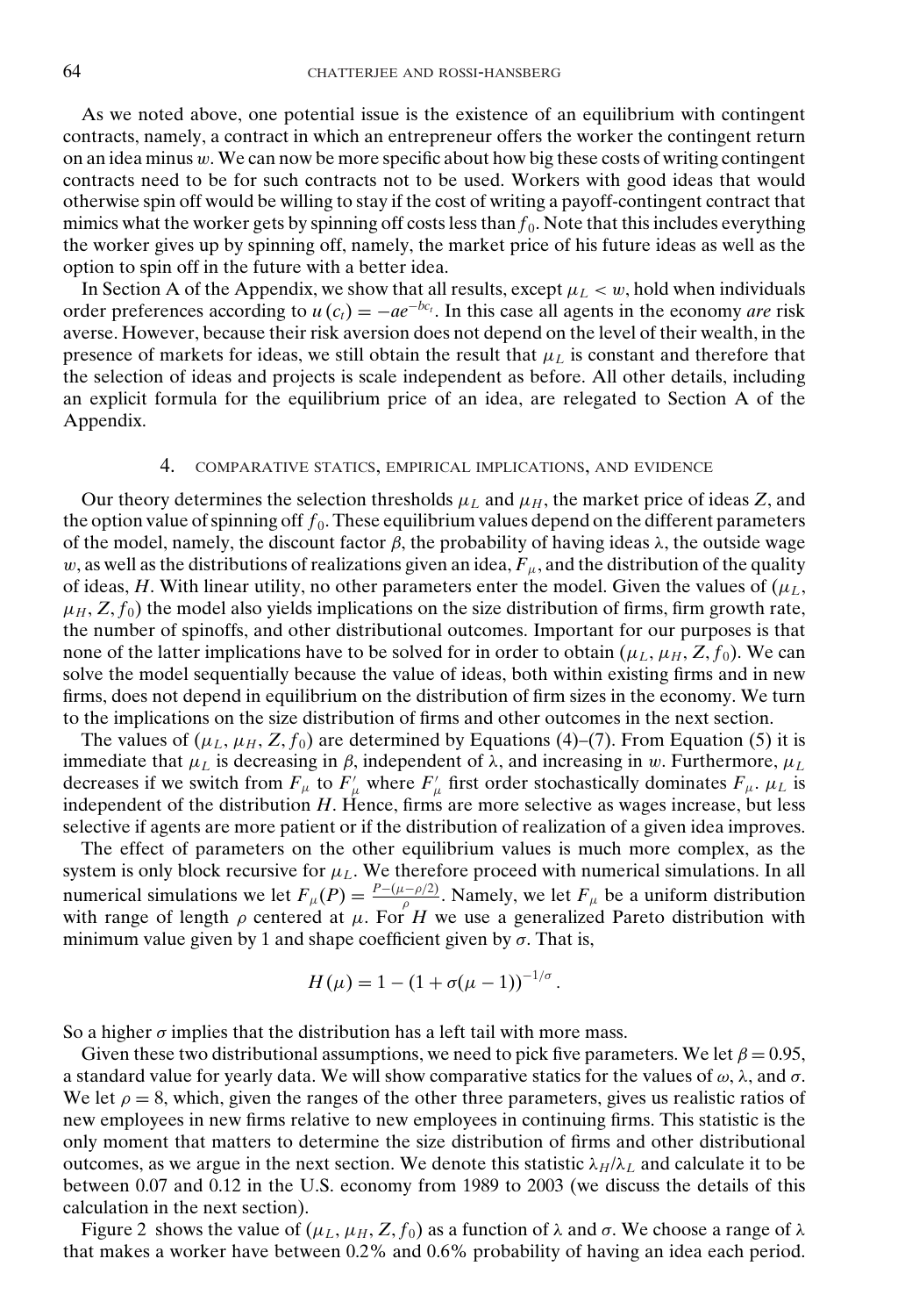

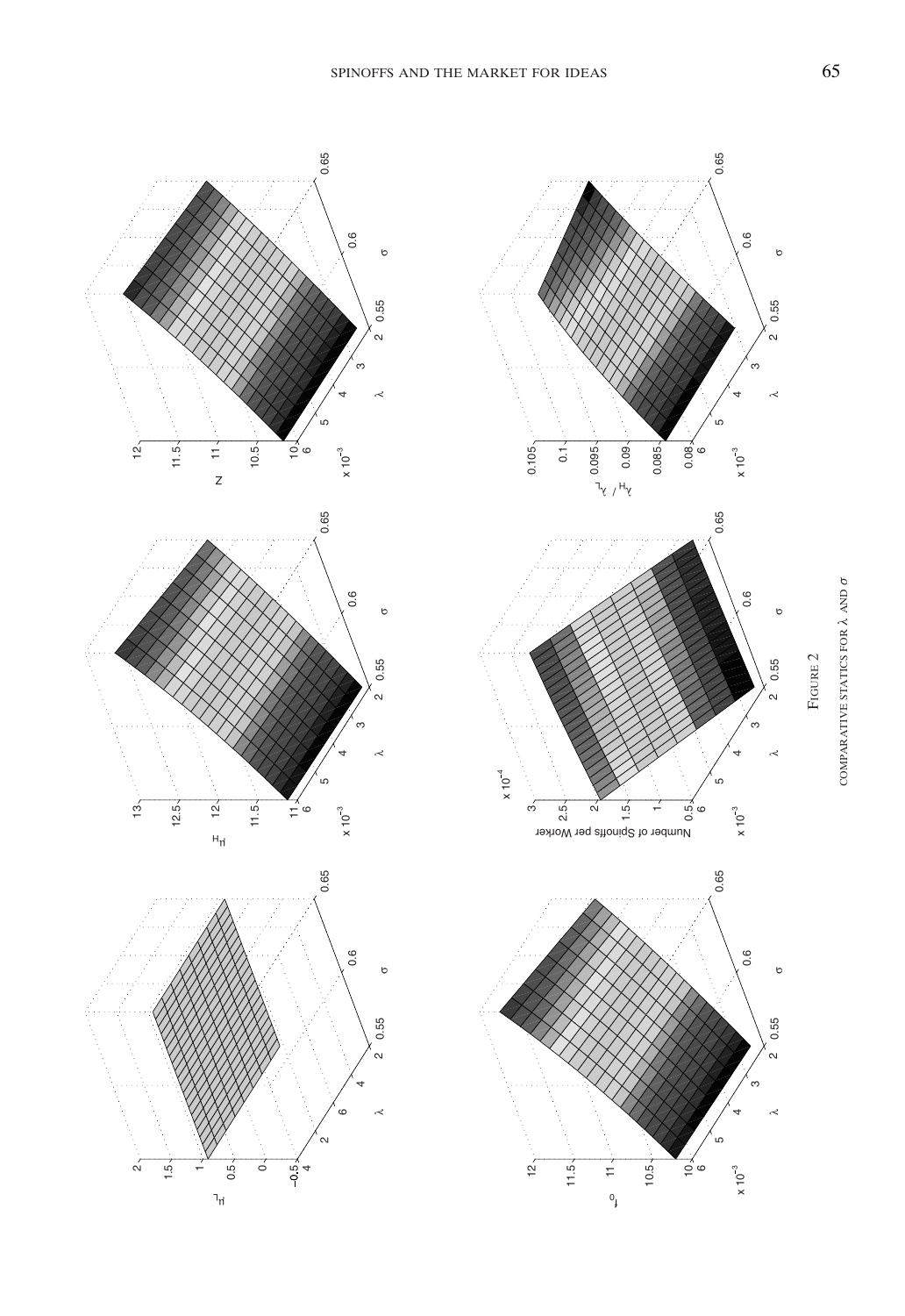

So a firm with 1,000 employees will have two to six ideas per year. The range of values of  $\sigma$ that we choose makes agents spin off with about 3% of those ideas. They also show the number of spinoffs per period per worker and the  $\lambda_H/\lambda_L$  ratio discussed above. As one can see in the figure, the ratio of new employees in new firms to new employees in continuing firms is in the relevant range for these parameter values.

Several results are noteworthy. As  $\sigma$  increases, we shift more mass to the tail of the distribution *H*. This implies that good ideas are more likely. As noted above, this does not affect how selective continuing firms are in choosing which projects to implement,  $\mu_L$ , but it does imply that workers wait longer for better ideas to spin off. As  $\sigma$  increases, we also find that the price of ideas increases, since the average idea sold in the market is now of better quality. This is because both  $\mu$ <sub>H</sub> went up and there is more mass in the left tail of the distribution. The option value of setting up a new firm,  $f_0$ , also goes up.

An increase in  $\lambda$  has similar effects, although (in this exercise) smaller in magnitude. First, as  $\lambda$  increases, the values of  $\mu$ <sub>H</sub>, Z, and  $f_0$  all go up. This means that a higher probability of generating ideas leads to more selection of ideas by potential entrepreneurs. Since firms' selection of implemented projects  $\mu_L$  does not vary with  $\lambda$ , this means that firms implement a wider range of projects ( $\mu_H - \mu_L$  grows). Note that even though workers are more selective in their choice of projects (higher  $\mu_H$ ) there are more spinoffs per worker. The effect of  $\lambda$  is hard to assess in Figure 2, so we show this dimension separately in Figure 3.

Figure 4 shows the same six graphs presented in Figure 2, but we change the axes to reflect changes in the wage w instead of the shape parameter of the Generalized Pareto distribution, σ. The figure shows similar comparative statics for  $\lambda$  as described above. The effect of higher outside wages follows a different pattern. Higher  $w$  implies more selection by firms, as is easy to show analytically (higher  $\mu_L$ ). Furthermore, a higher w reduces  $\mu_H$ , Z, and  $f_0$ , but it increases the number of spinoffs and the ratio of lambdas. So if workers are more expensive, firms will implement a smaller range of projects. Since on average the ideas sold to firms are worse, the price of ideas falls, as does the option value of an idea. As the threshold  $\mu$ <sub>H</sub> decreases with the increase in w, more ideas lead to spinoffs, and, given the number of ideas per person  $\lambda$ , there are more spinoffs per person. This also implies that the number of new employees in new firms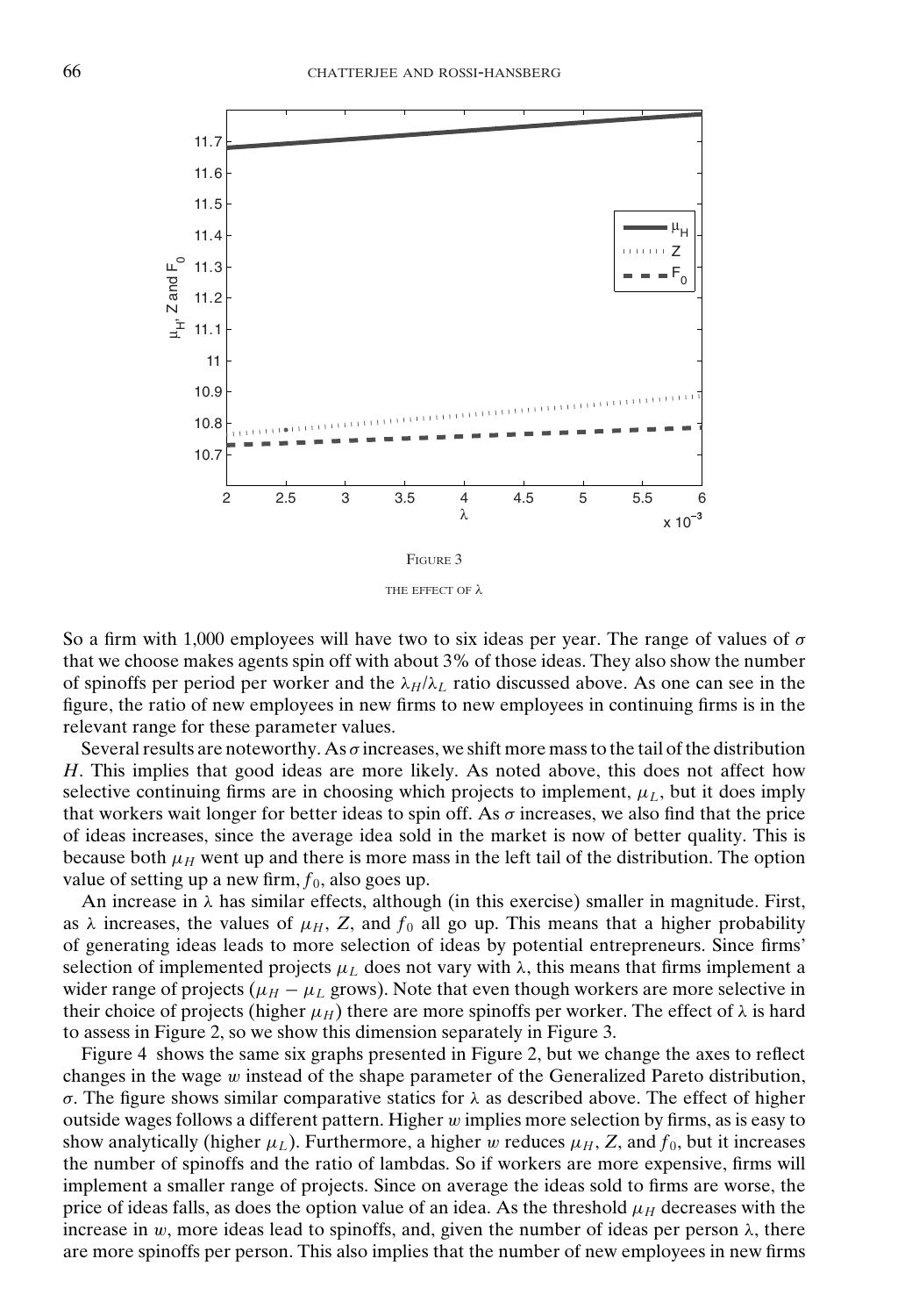

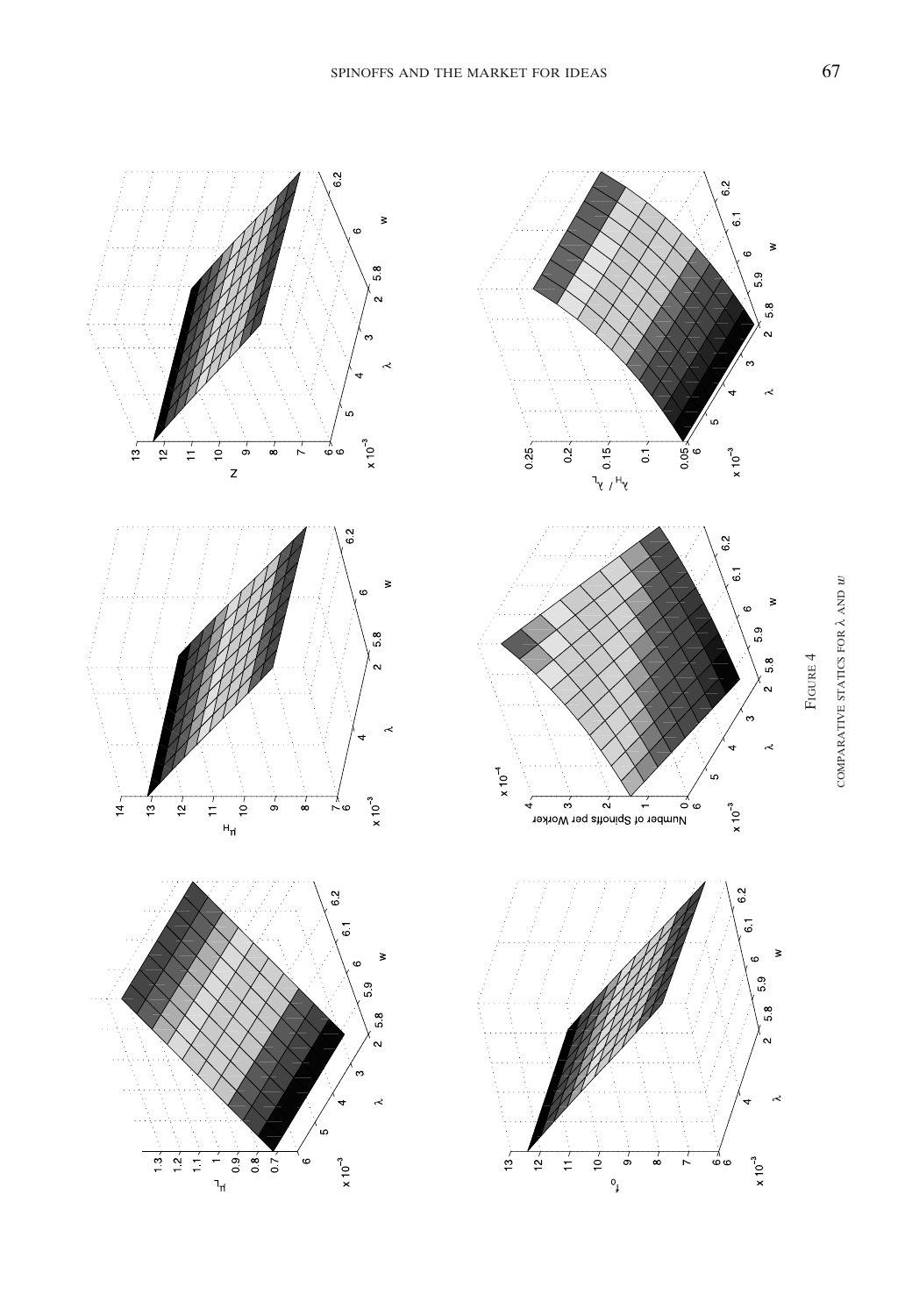grows relative to the number of new employees in continuing firms and so  $\lambda_H/\lambda_L$  increases as well.

We now discuss the evidence in support of the implications of our theory. The empirical literature on spinoffs has identified several regularities. An important regularity seems to be that "employees start their own firms after becoming frustrated with their employers. Their frustration is often related to having an idea about an innovation or a new (sub)market rejected by their employer" (Klepper and Sleeper, 2005). In our article, disagreements mean that parties cannot find a price at which they can transact. This is the core implication of our way of modeling incomplete information.

Perhaps the most important implication of our framework is that only the best ideas lead to spinoffs. Therefore, we should observe in the cross section that the first idea of a firm is in general better than future ideas. This is consistent with some of the available evidence, which suggests that the first product of a firm is, on average, the most successful of its products. Prusa and Schmitz (1994) argue that this is the case in the PC software industry. The first product of a firm sells, on average, 1.86 times the mean product in its cohort, whereas the second product sells only 0.91 times the mean product in its cohort. That is, first products are, on average, about twice as successful as second products. The first product is also about twice as successful as the third, fourth, and fifth products. This evidence suggests that spinoffs discriminate more than incumbent firms in choosing which projects to implement. This is exactly in line with the selection mechanism our theory underscores. Another related finding is the evidence in Luttmer (2008) that new firms need to draw from a better distribution in order to explain the *age* distribution of firms.

The model also predicts the fraction of unsuccessful spinoffs that exit the economy. Large firms can have unsuccessful projects, too, but they do not exit; they just drop the project. They do not exit, since they have at least one ongoing project that provides a permanent source of profits. Some authors (for instance, Hall and Woodward, 2007) have argued that a common phenomenon is for workers to spin off only to be acquired by a larger firm some years later. Our theory provides a rationale, namely, adverse selection, for why we have spinoffs, but we do not address the issue of spinoffs being acquired by existing firms later on. The theory also has predictions for the entry process of firms. Large firms generate more spinoffs than small firms, although as a fraction of the workforce, the number of spinoffs is constant. This is consistent with the evidence discussed in Klepper and Sleeper (2005) that firms that produce a wider range of products generated more spinoffs over time. Franco and Filson (2006) show, for the hard-drive industry, that more know-how (which is likely correlated with size) also leads to more spinoffs.

Our numerical simulations in the previous subsection generated several other empirical implications. In particular, parameters that could be related to better economic circumstances, such as  $\lambda$  or  $\sigma$ , imply a higher threshold to spin off, more spinoffs, a higher price of ideas, a higher option value of spinning off, and proportionately more new workers entering through spinoffs. These predictions of the model are particularly relevant in light of the empirical facts in Jovanovic and Rousseau (2009). They document that the aggregate Tobin's *Q* is positively related to the skill premium, negatively related to the relative investment of incumbents, and positively related to the number of spinoffs. High aggregate Tobin's *Q* can be compared to times in which  $\lambda$  is high: times where many agents have ideas. Or times where  $\sigma$  is high: times where ideas are particularly good. Given this, our model predicts that in fact we should see more spinoffs, a higher value of the option to spin off, a higher market price of ideas—which could be compared to the skill premium where the skilled are the agents with ideas—and less investment by incumbents relative to new firms, as is evident by the increase in  $\lambda_H/\lambda_L$ .

Similarly, the previous section illustrates the predictions of the model for how these variables change with respect to outside wages. In particular, the model implies that the price of ideas decreases with wages, the number of spinoffs increases, and the entry of new workers through new firms increases as well. We do not know of empirical work that has contrasted these types of implications with data but these are implications of our model that can be potentially tested.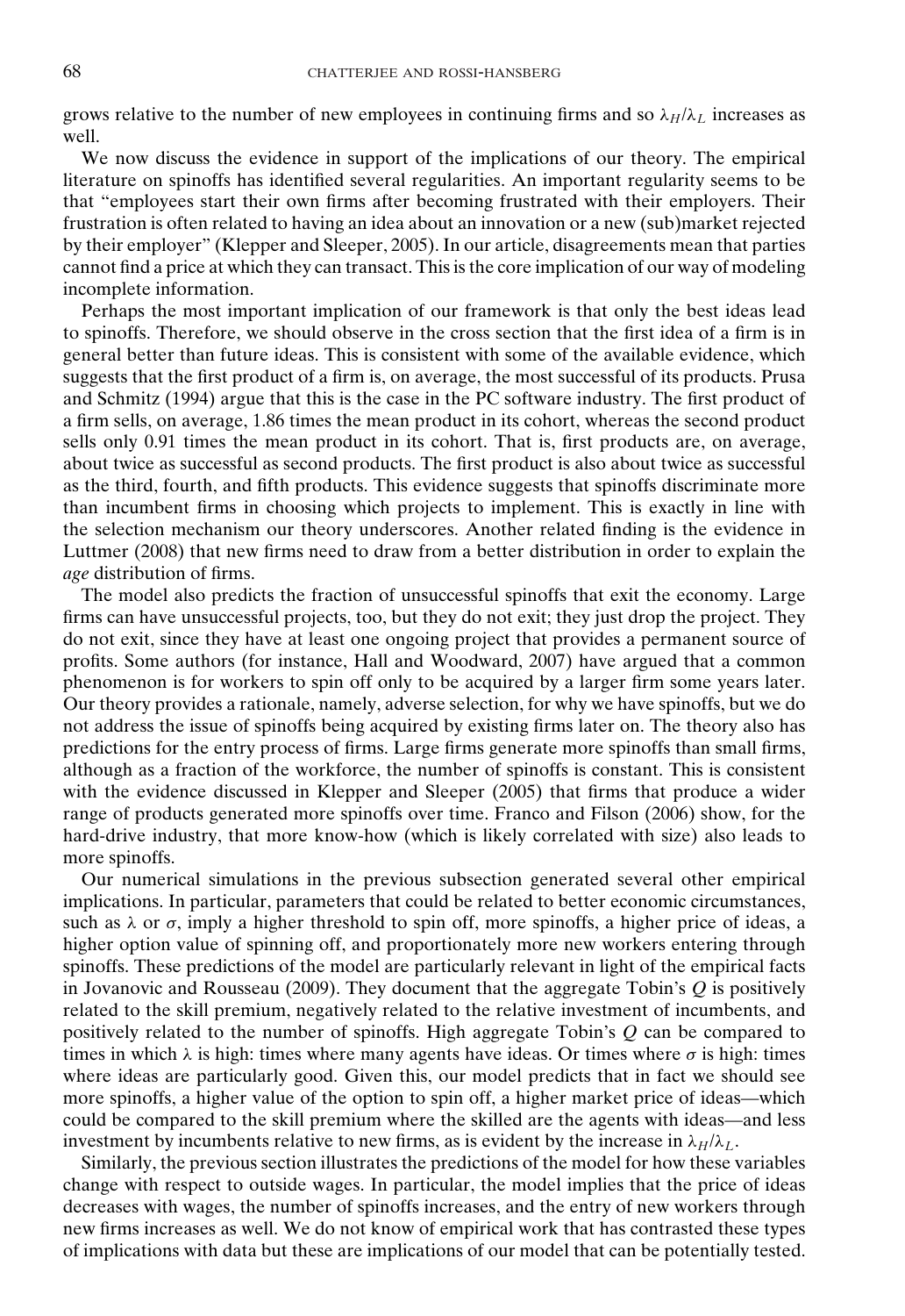As we show in the remainder of the article, the implications of all of these parameters for the ratio of  $\lambda_H/\lambda_L$  are particularly relevant, as they are directly related to the shape of the size distribution of firms. We now turn to these implications of the model and examine how they compare with the data.

## 5. INVARIANT DISTRIBUTION OF FIRM SIZES: THEORY AND EVIDENCE

In order to derive the implications of our model for firm growth and the size distribution of firms, we need to take a stand on the number of projects that firms find out about. The reason is that in our model, given the price in the competitive market for ideas, entrepreneurs are indifferent about how many ideas to buy. This implies, as argued above, that we need to specify the function  $\tilde{\gamma}(\cdot)$ . Assume that entrepreneurs encounter ideas in proportion to the number of agents in the firm. This amounts to assuming that they find out about ideas generated by agents in their own firm or, alternatively, they and their workers get information about ideas at a constant rate per person.

Suppose that a firm with *N* projects has a probability of finding out about an idea given by  $\tilde{\gamma}(\lambda, N) = \lambda N$ . We assume that the maximum size of a firm is given by  $\overline{N}$  such that  $\lambda \overline{N} < 1$ .<sup>15</sup> Everyone in the firm has a probability  $\lambda > 0$  of generating an idea. Note that since the value of  $\lambda$  depends on our definition of a period, we can always make  $\lambda$  small enough by appropriately defining the length of a period in the model. Correspondingly, we can make  $\overline{N}$  arbitrarily large. In case a firm hits the size constraint  $\overline{N}$ , its workers will sell ideas to other firms. For the moment we abstract from this problem, but we return to it below.

One way to justify our choice of  $\gamma(\lambda, N) = \theta \lambda N$  is to assume that an entrepreneur can only evaluate one idea per period. Then, if he confronts ideas from each of his workers with probability  $\theta \lambda$ , the probability of evaluating an idea in any period is multinomially distributed and given by  $1 - (1 - \theta \lambda)^N$ . Taking a linear approximation at  $\lambda = 0$  yields that the probability of an entrepreneur having access to an idea is given by  $\theta \lambda N$ . Of course, this approximation works well when we are far away from the upper bound  $\bar{N} = 1/\lambda$ . Otherwise, we would need to work directly with  $1 - (1 - \theta \lambda)^N$ , which would complicate the analysis but would avoid having to impose an arbitrary upper bound.

As we have shown, entrepreneurs are indifferent about how many ideas to buy in the market. Thus, in combination, this specification of  $\tilde{\gamma}(\cdot)$  implies that the growth of firms will be independent of size (Gibrat's Law). It is important to note, however, that Gibrat's Law is not sufficient to determine the form of the invariant distribution of firm sizes. The latter depends on the process of entry and exit. For example, as Gabaix (2005) shows, Gibrat's Law with no entry and exit and a reflecting barrier arbitrarily close to size 0 leads to a Pareto distribution with coefficient 1. In contrast, in Eeckhout (2004) Gibrat's Law with no entry (of cities) and no reflecting barrier leads to a log normal distribution in the limit. In our case, the total mass of firms is also normalized to 1—which is equivalent to having exit at a proportional rate—but there will be entry at size 1. This, as we show below, leads to a Yule distribution for firm sizes, which fits the firm size data well (as shown before by Simon and Bonini, 1958). In this sense, it is the entry process that distinguishes our theory from other theories of firm dynamics that are also consistent with Gibrat's Law.

Given our specification for  $\tilde{\gamma}(\cdot)$  we need to determine  $\theta$  such that the supply of ideas and the demand for ideas equalize in equilibrium at price *Z*. Let  $\delta_N$  denote the share of firms of size *N* in equilibrium (we will discuss this distribution in much more detail below). Then, market

<sup>15</sup> Alternatively we could work with continuous time and assume that the process by which firms generate ideas is Poisson with parameter λ*N*. This would imply an identical random process for generating ideas in continuous time. Note that we are assuming that the process of generating ideas and the process of assigning knowledge and ownership are independent. If instead each worker had an unconditional probability of generating an idea  $\lambda$  independently of other workers, there would be a positive probability of generating several ideas per period, which we rule out.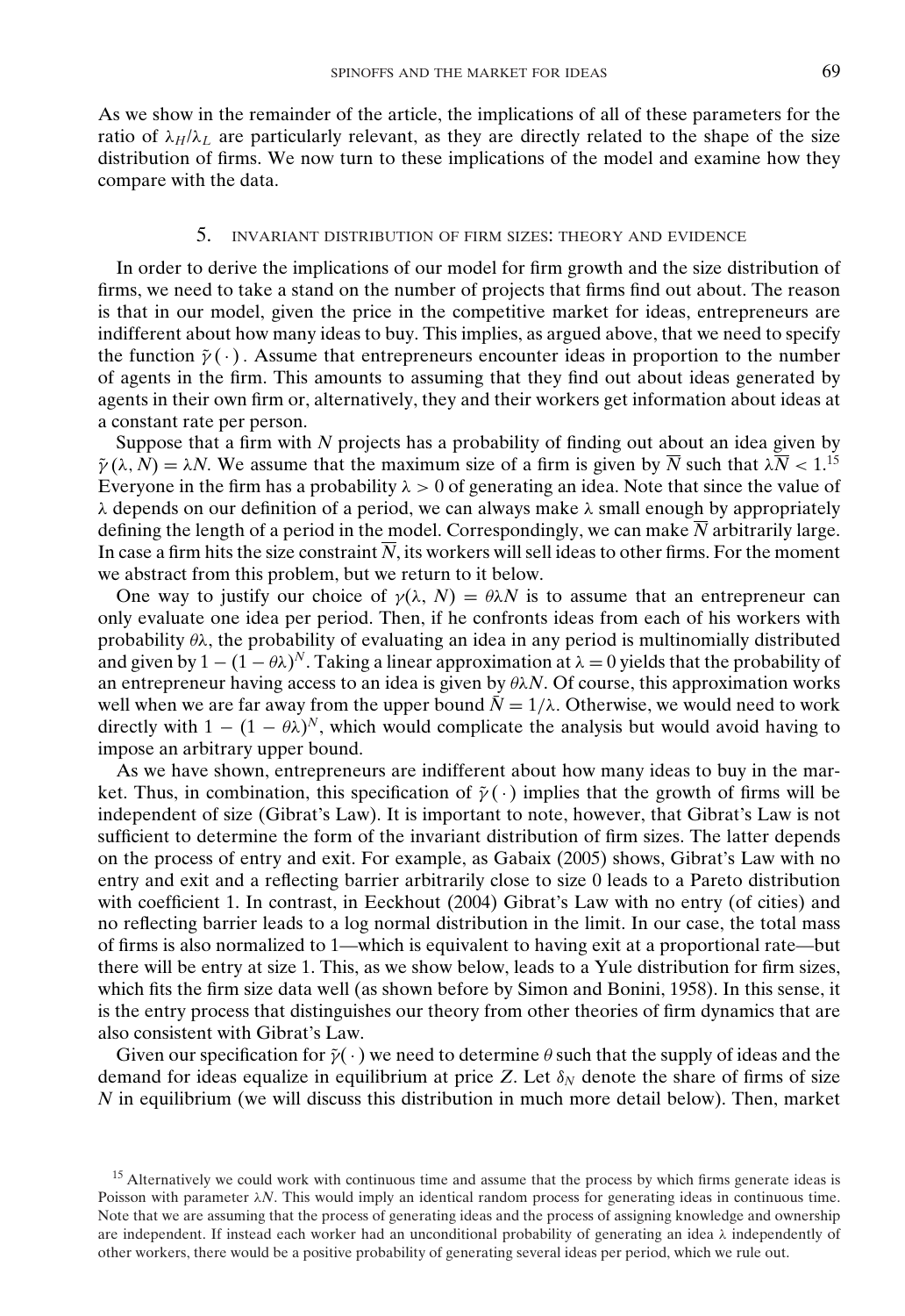clearing in the market for ideas requires

(8) 
$$
\lambda \sum_{N=1}^{\infty} (N-1) \delta_N = \theta \lambda \sum_{N=1}^{\infty} N \delta_N,
$$

where the l.h.s. is the supply of ideas ( $N-1$  workers in a firm of size N have a probability  $\lambda$  of generating an idea) and the r.h.s. is the demand for ideas (a firm of size *N* learns of [and buys?]  $\gamma(\lambda, N) = \theta \lambda N$  ideas). Denote by *v* the average firm size; then

$$
\theta = 1 - \frac{1}{\nu}.
$$

That is, the number of ideas per worker encountered by an average entrepreneur is equal to  $\lambda\theta$ . Each worker has a probability  $\lambda$  of having an idea. Since entrepreneurs do not have ideas, on average each entrepreneur is confronted with a probability of encountering an idea that is lower than  $\lambda$ , namely,  $\theta \lambda$ . Thus, intuitively,  $\theta$  is just unity minus the share of entrepreneurs in the total number of people working in the industry  $(1/v)$ .<sup>16</sup>

Note that our assumption that the maximum size of firms is given by  $\overline{N}$  implies an additional adjustment for  $\theta$ . Since firms get zero expected benefits out of implementing ideas, entrepreneurs are indifferent about expanding or not. Hence, they do not care about this upper bound for the size of their firm. The only role that this bound plays is to determine how other firms grow if there is a positive mass of constrained firms. Thus, the only adjustment we need to make is to add the upper bound  $\overline{N}$  to Equation (8). Notice, however, that Equation (9) still holds.

In order to derive the size distribution of firms, first note that the size of the industry will increase constantly in our setup since innovation does not stop (every worker in the industry has probability  $\lambda$  of having an idea independent of where she works). The probability of firms adding a project is positive for all firms, whereas the probability of dropping a project that is already being used is zero. Hence, firms will only grow over time. This is combined with a positive mass of new entrants with one worker every period. So we can show only that there is an invariant distribution of employment shares and firm sizes measured as a share of total employment. That is, we normalize by the size of total employment. This normalization is equivalent to having an exogenous death rate independent of size.<sup>17</sup>

First, consider the transition equation for a firm with *N* workers. Each worker has a probability λ of having an idea. If she does, the firm implements it if  $\mu \in [\mu_H, \mu_L(N)]$  and if it implements it, the firm uses the idea with probability  $1 - F_{\mu}(P_L(N))$  where  $P_L(N)$  is such that

$$
W\left(\frac{NS+P_L(N)}{N+1}, N+1\right) = W(S, N),
$$

which by the arguments above does not depend on *S*.

In what follows we will ignore the upper bound on firm sizes  $\overline{N}$ . We will return to it once we define the invariant distribution of firm sizes for the case without this bound. Hence, if

<sup>&</sup>lt;sup>16</sup> Since entrepreneurs do not get ideas, a new firm with only one worker will need to buy an idea from a nonemployee to grow. More generally, small firms will need to buy ideas from nonemployees in order to grow at the same rate as large firms. The number of ideas originating in a firm that are sold to outside entrepreneurs, as a proportion of the number of workers in the firm, is given by  $\lambda[(1 - 1/N) - \theta] = \lambda[1/\nu - 1/N]$ .

<sup>&</sup>lt;sup>17</sup> In our model, firms die for two different reasons. First, new firms may find out that their productivity is low and exit. Second, as described in the text, we normalize the total mass of firms to 1. This is equivalent to assuming that exit rates of continuing firms are independent of size. Thus, in a stylized way, we do incorporate the feature that exit rates are decreasing in size.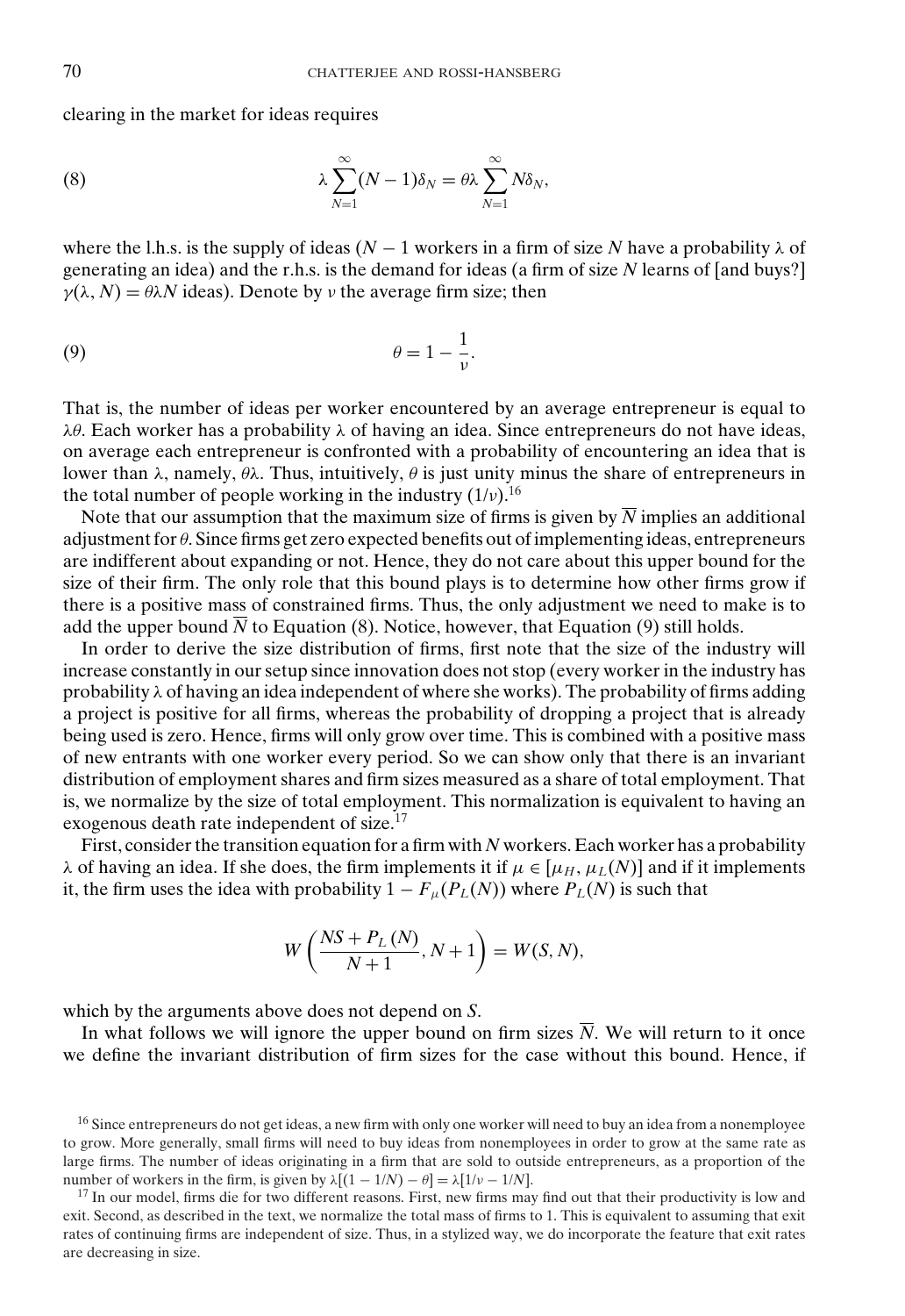$p(N, N + 1)$  denotes the probability of a firm transitioning from *N* to  $N + 1$  workers

$$
p(N, N+1) = \theta \lambda N \int_{\mu_L}^{\mu_H} (1 - F_{\mu}(P_L)) dH(\mu).
$$

Hence,

$$
p(N, N') = \begin{cases} 0 & \text{for } N' > N + 1 \\ \theta \lambda N \int_{\mu_L}^{\mu_H} (1 - F_{\mu}(P_L)) dH(\mu) & \text{for } N' = N + 1 \\ 1 - \left[ \theta \lambda N \int_{\mu_L}^{\mu_H} (1 - F_{\mu}(P_L)) dH(\mu) \right] & \text{for } N' = N \\ 0 & \text{for } N' < N \end{cases}
$$

Let  $S = \{1, 2, \dots\}$ ; then, for any  $A \subseteq S$ ,

$$
p\left(N,A\right) = \sum_{N' \in A} p\left(N,N'\right)
$$

is positive if  $N \in A$  or  $N + 1 \in A$ .

Let  $L_t$  be the total labor force and  $E_t$  the total number of firms or enterprises in period *t*, and let  $\{\delta_N\}$  be the invariant distribution of firm sizes. The probability that a firm with *N* employees generates a spinoff is given by

$$
s(N) = \theta \lambda N \int_{\mu_H} (1 - F_{\mu} (P_H)) dH(\mu),
$$

where  $P_H$  satisfies

$$
W(P_H, 1) = W_0.
$$

Hence, the expected number of spinoffs in period  $t + 1$  given the distribution of firm sizes in period *t* is given by

$$
E_t \sum_{N=1}^{N=\infty} s(N) \delta_N = E_t \theta \lambda \int_{\mu_H} (1 - F_{\mu} (P_H)) dH(\mu) \sum_{N=1}^{N=\infty} N \delta_N
$$
  
=  $\theta \lambda \int_{\mu_H} (1 - F_{\mu} (P_H)) dH(\mu) L_t \equiv \lambda_H L_t,$ 

where  $\lambda_H$  denotes the number of new employees in new firms as a fraction of total employment. Hence the expected number of spinoffs is a constant fraction of the population,  $L_t$ .

Similarly, we can calculate the expected number of new workers in existing firms, which is given by

$$
E_{t} \sum_{N=1}^{L_{t}} p(N, N+1) \delta_{N} = E_{t} \sum_{N=1}^{L_{t}} \theta \lambda N \int_{\mu_{L}}^{\mu_{H}} (1 - F_{\mu} (P_{L})) dH(\mu) \delta_{N}
$$

$$
\equiv \lambda_{L} E_{t} \sum_{N=1}^{L_{t}} N \delta_{N} = \lambda_{L} L_{t},
$$

.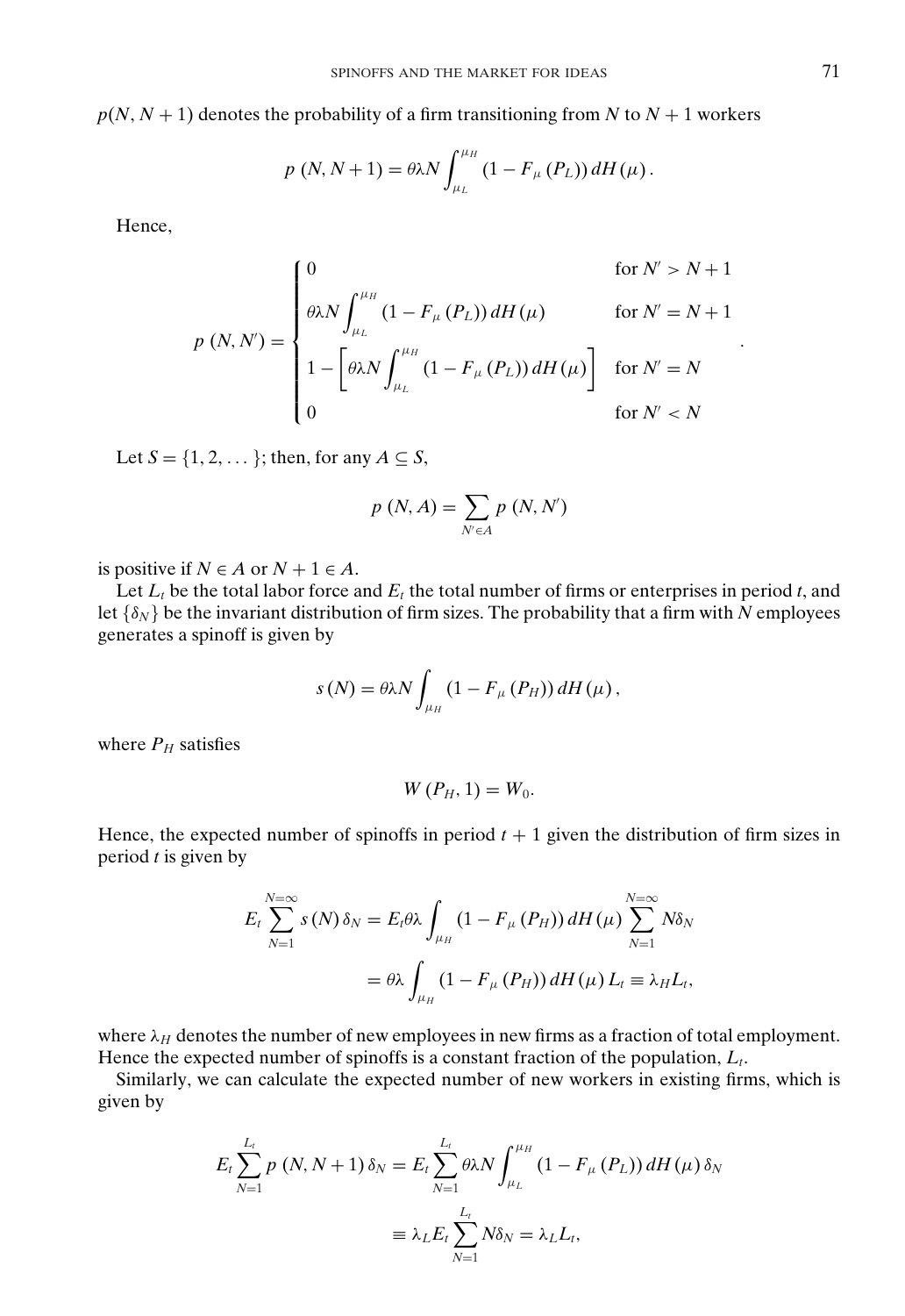where  $\lambda_L$  denotes the number of new employees in old firms as a fraction of total employment. Then, for  $E_t$  large

$$
L_{t+1} = L_t + E_t \sum_{N=1}^{L_t} [p (N, N+1) + s (N)] \delta_N = (1 + \lambda_H) L_t + \lambda_L L_t.
$$

Given our definition of  $\lambda_L$  and  $\lambda_H$ , population evolves according to

$$
L_{t+1} = (1 + \lambda_H + \lambda_L) L_t.
$$

Thus,

$$
E_{t+1} = E_t + E_t \sum_{N=1}^{\infty} s(N) \delta_N = E_t + \lambda_H L_t.
$$

Hence the number of firms is expanding at a constant rate. In terms of the number of firms, the economy is growing at a constant rate. Note that we are assuming that  $E_t$  is large enough so that  $L_t$  and  $E_t$  evolve deterministically. For small  $L_t$  and  $E_t$ , however, both are random variables that evolve according to a stochastic process.

We now compute the invariant distribution of the share of workers in firms of different sizes. Let  $\phi_N$  denote the probability that a worker is employed by a firm with *N* workers. The probability that a worker has an idea that is used within the firm is given by  $\lambda_L$ , independently of the firm's size. Then, the invariant distribution satisfies

$$
[\phi_1(1-\lambda_L)+\lambda_H]L=\phi_1L'=\phi_1(1+\lambda_L+\lambda_H)L
$$

or

$$
\phi_1(1-\lambda_L)+\lambda_H=\phi_1(1+\lambda_L+\lambda_H),
$$

which implies

(10) 
$$
\phi_1 = \frac{\lambda_H}{\lambda_H + 2\lambda_L}.
$$

Intuitively, the number of workers in firms of size 1 today,  $\phi_1 L$ , minus the number of workers in firms of size 1 that become workers in firms of size 2,  $\phi_1 \lambda_L L$ , plus the number of new workers in firms of size 1,  $\lambda_H L$ , is equal (in the invariant distribution) to the number of workers in firms of size 1 tomorrow,  $\phi_1 L'$ , which is equal to  $\phi_1(1 + \lambda_L + \lambda_H)L$ , given that the growth rate of employment is  $\lambda_L + \lambda_H$ .

Similarly, for firms of size *N*,

$$
\phi_N (1 - \lambda_L N) + \phi_{N-1} \lambda_L (N-1) + \phi_{N-1} \lambda_L = \phi_N (1 - \phi_L N) + \phi_{N-1} \lambda_L N
$$
  
=  $\phi_N (1 + \lambda_L + \lambda_H)$ 

and so

(11) 
$$
\phi_N = \phi_{N-1} \frac{\lambda_L N}{\lambda_H + \lambda_L (N+1)},
$$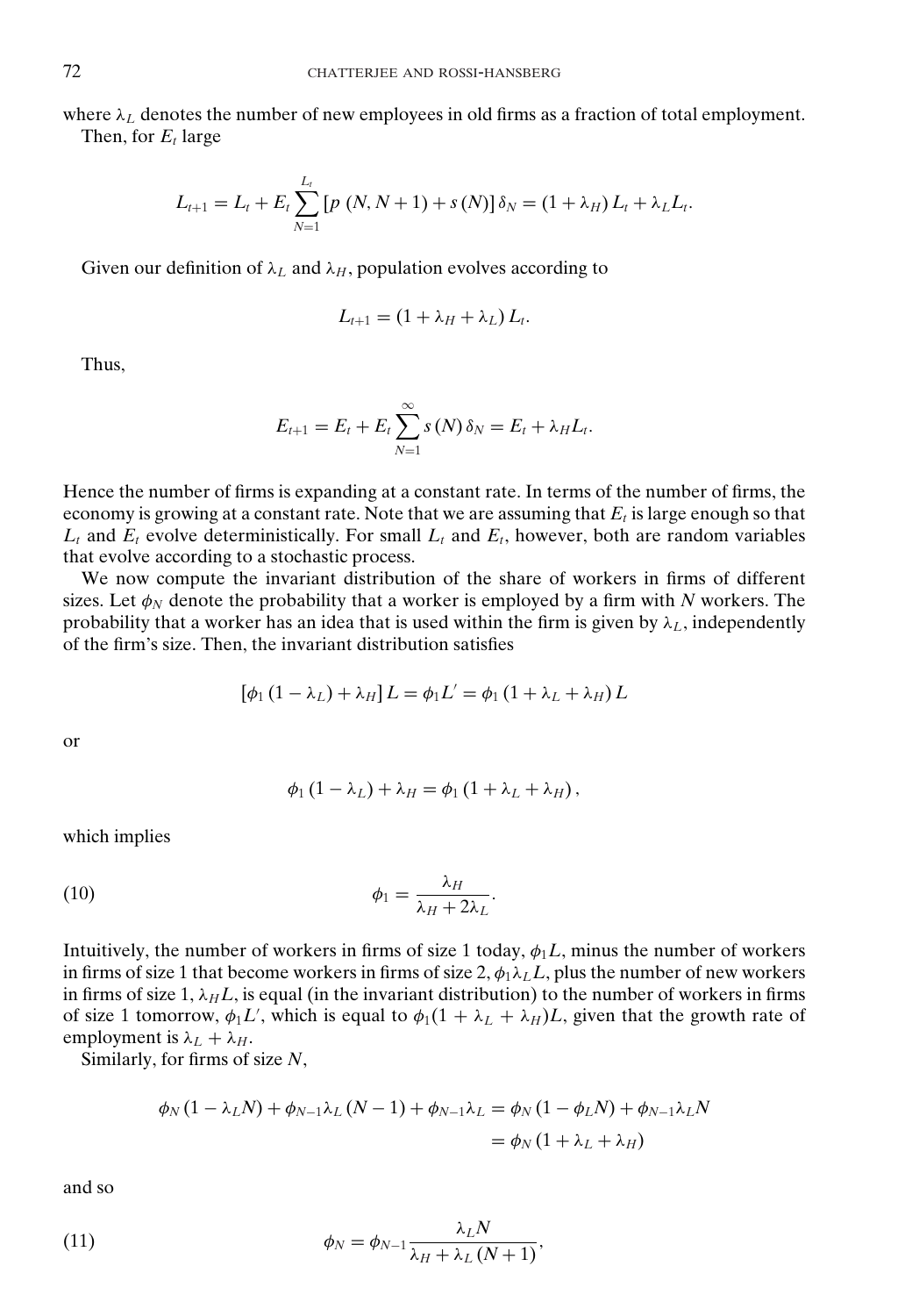which implies that

$$
\frac{\phi_N}{N} = \frac{\phi_{N-1}}{N-1} \frac{\lambda_L (N-1)}{\lambda_H + \lambda_L (N+1)}.
$$

Note that by definition

$$
(1 + \lambda_L + \lambda_H) \sum_{N=1}^{\infty} \phi_N = \sum_{N=2}^{\infty} [\phi_N (1 - \lambda_L N) + \phi_{N-1} \lambda_L (N-1) + \phi_{N-1} \lambda_L]
$$

$$
+ \phi_1 (1 - \lambda_L) + \lambda_H,
$$

which implies that

$$
(\lambda_L + \lambda_H) \sum_{N=1}^{\infty} \phi_N = \left[ \sum_{N=2}^{\infty} \phi_{N-1} \lambda_L + \lambda_H \right] = \lambda_L \sum_{N=1}^{\infty} \phi_N + \lambda_H.
$$

Hence,

$$
\sum_{N=1}^{\infty} \phi_N = 1,
$$

and so the resulting  $\phi$ s form a probability distribution. This distribution is the invariant distribution of employment shares across firms of different sizes.

PROPOSITION 3. *There exists a unique invariant distribution* φ *of employment shares across firm sizes, where* φ*<sup>N</sup> denotes the share of workers employed by firms of size N*.

To obtain the distribution of firm sizes we need to transform the distribution of worker shares into a distribution of firm sizes. For this, note that if the share of the population employed by firms of size *N* is given by  $\phi_N$ , then the share of firms of size *N*,  $\delta_N$ , is given by

(12) 
$$
\delta_N = \frac{\phi_N}{N \sum_{N=1}^{\infty} \frac{\phi_N}{N}}.
$$

Clearly, since  $\sum_{N=1}^{\infty} \phi_N = 1$ ,  $0 < \sum_{N=1}^{\infty} \frac{\phi_N}{N} < 1$ , and so  $\delta_N$  is well defined, exists, and is unique. Since we are normalizing the total mass of the size distribution to 1 we are, in effect, introducing exit at a constant rate for all sizes.

## COROLLARY 1. *There exists a unique invariant distribution* δ *of firm sizes.*

Simon and Bonini (1958) propose an exogenous growth and entry process of firms that leads to the same type of distribution, namely, a Yule distribution. This distribution approximates a Pareto in the upper tail. Note from the previous equations that the distributions  $\phi$  and  $\delta$  depend only on the value of the ratio  $\lambda_H/\lambda_L$ . So, one of the contributions of our theory is to provide a microfoundation for the value of  $\lambda_H/\lambda_L$  that in Simon and Bonini (1958) is just an exogenous parameter.

Note also that in the theory  $N \leq N$ . Hence, in order to get distributions of employment shares and firm sizes that are consistent with the theory we need to renormalize both distributions.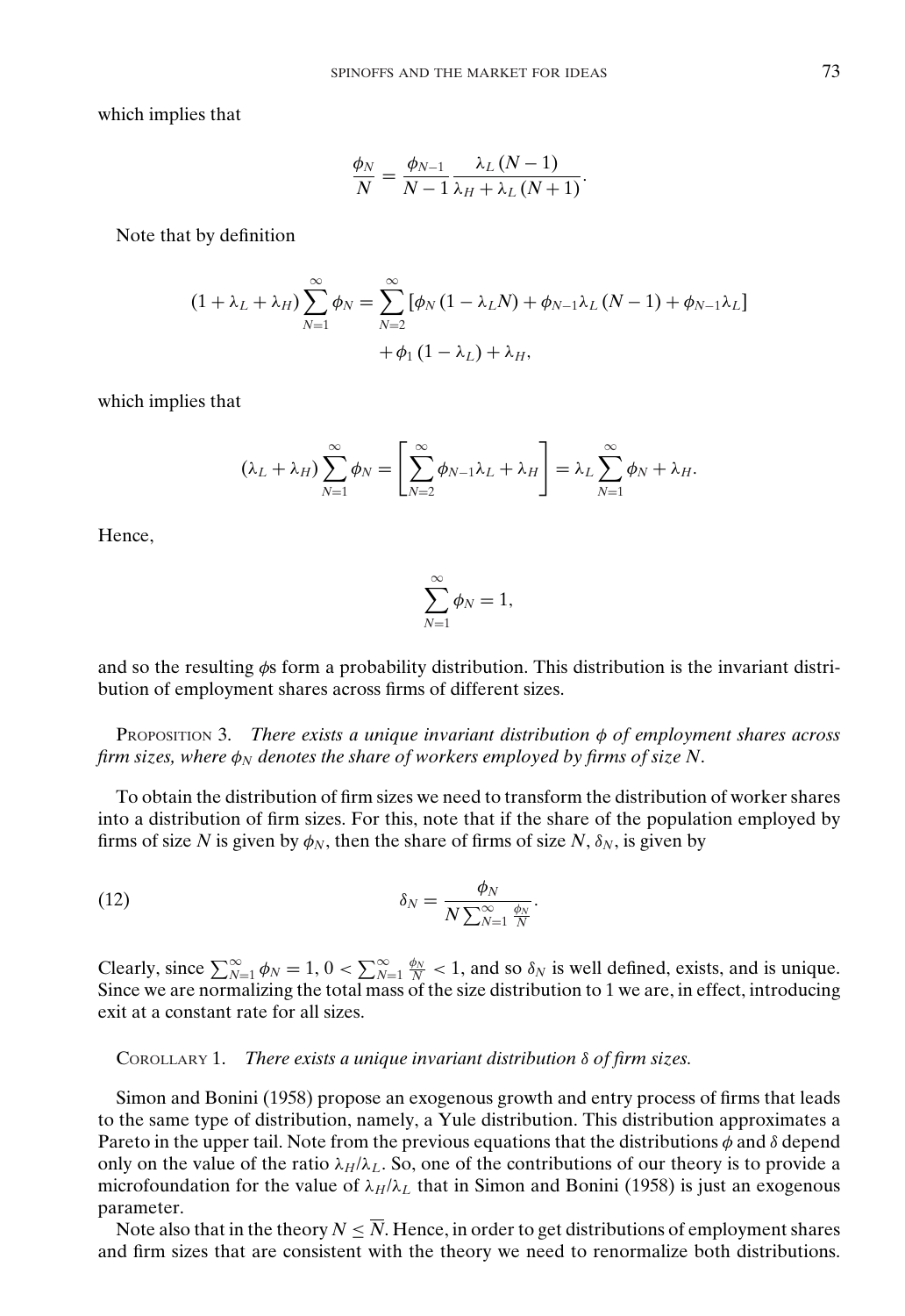Hence, the distribution of employment shares is given by

$$
\tilde{\phi}_N = \frac{\phi_N}{\sum\limits_{N=1}^{\overline{N}} \phi_N}
$$

and the distribution of firm sizes by

$$
\tilde{\delta}_N = \frac{\tilde{\phi}_N}{N \sum_{N=1}^{\overline{N}} \frac{\tilde{\phi}_N}{N}}.
$$

Now consider the expected growth rate of employment,  $g_N$ , of a firm of employment size N. The firm grows by one employee with probability  $N\lambda_L$ ; thus

$$
g_N = \frac{(N+1)N\lambda_L + N(1 - N\lambda_L) - N}{N} = \lambda_L.
$$

Hence, the expected growth rate of firms is just given by the probability per worker of its employees generating an idea that is used. This probability is constant, so the expected growth rate in terms of employees of existing firms is constant, which is a statement of Gibrat's Law. Therefore, the model is consistent with the evidence in Sutton (1997), who argues that the unconditional (on survival) growth rate is consistent with Gibrat's Law. Of course, this is the result of our assumption that  $\gamma(\lambda, N) \propto \lambda N$ ; however, we were free to assume this, given that the market for ideas implies that firms with different characteristics select ideas identically. For our purposes, whether Gibrat's Law holds exactly or not is not crucial. What we will show is that using Gibrat's Law we can approximate the size distribution well. However, we can incorporate any pattern of scale dependence in growth rates and use the model to generate implications for the size distribution.

The model has another relevant implication. Since employment grows by one unit at a time, the variance of the growth rate of employment is decreasing in *N*. In particular, the variance of the growth rate of employment is given by

$$
\left[\frac{1}{N} + 2(1 - \lambda_L)\right]\lambda_L + (1 - \lambda_L)^2,
$$

which is decreasing in *N*. Gabaix (2011) documents that the volatility of firm growth rates decreases with size with an elasticity between 0.15 and 0.20. Our model implies a volatility that also declines with size but not with a constant elasticity.

PROPOSITION 4. *The expected growth rate in employment size of existing firms is independent of their size. Furthermore, the variance of firm employment growth is decreasing in firm size.*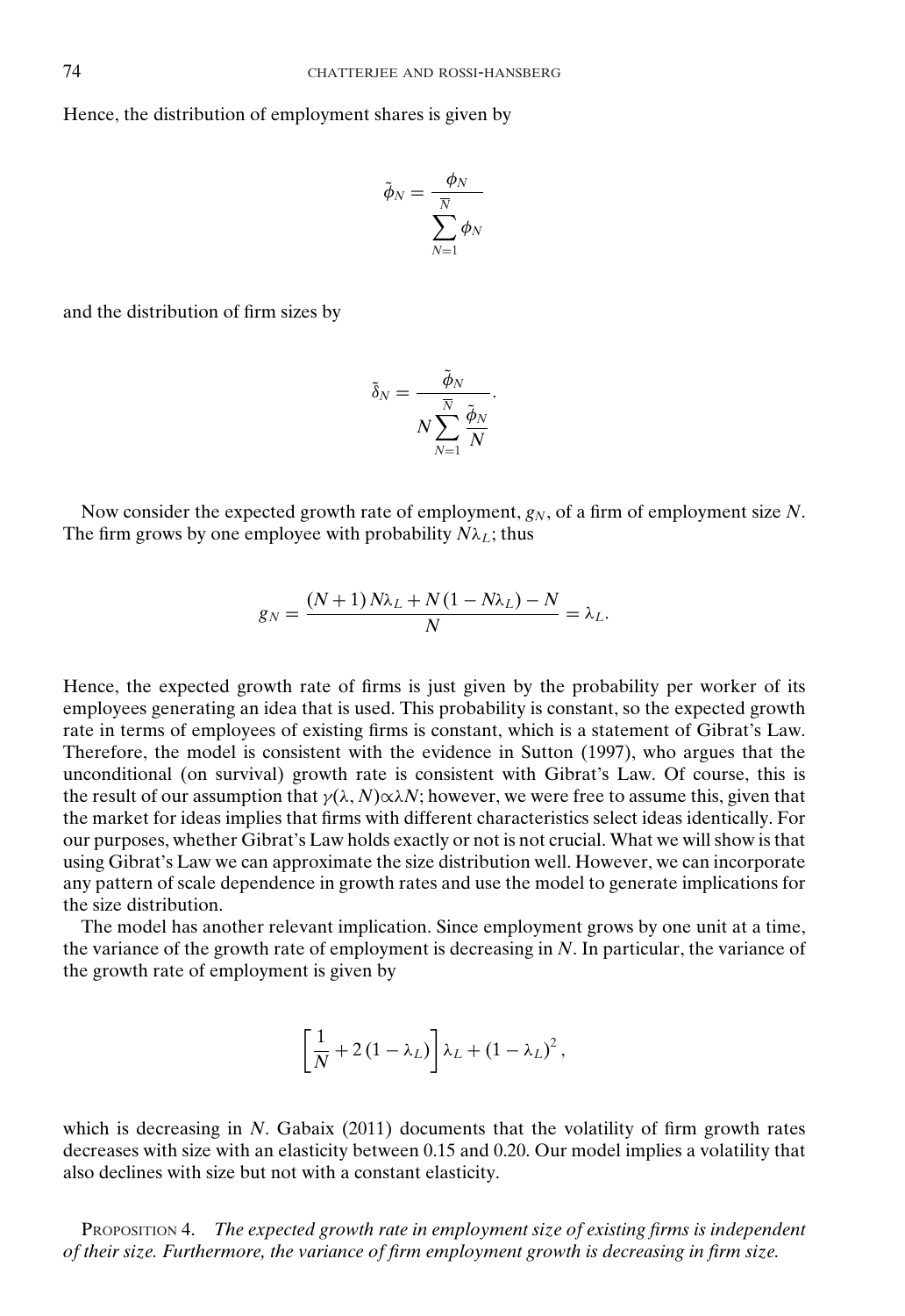Similarly, the expected growth rate in average revenue of a firm with average revenue *S* and *N* employees is given by

$$
g_{S,N} = \frac{\theta \lambda N \int_{\mu_L}^{\mu_H} \int_{P_L}^{\infty} \left( \frac{NS+P}{N+1} \right) dF_{\mu} (P) dH(\mu) + S(1 - N\lambda_L) - S}{NS}
$$
  
= 
$$
\frac{\frac{\theta \lambda N}{N+1} \int_{\mu_L}^{\mu_H} \int_{P_L}^{\infty} P dF_{\mu} (P) dH(\mu) + \left( \frac{NS}{N+1} \right) N\lambda_L + S(1 - N\lambda_L) - S}{NS}
$$
  
= 
$$
\frac{1}{N+1} \left[ \frac{\theta \lambda}{S} \int_{\mu_L}^{\mu_H} \int_{P_L}^{\infty} P dF_{\mu} (P) dH(\mu) - \lambda_L \right].
$$

This implies, as  $\mu_L$  and  $P_L$ , and therefore  $\lambda_L$ , are independent of N, that

$$
E_{S}\left(g_{S,N}\right)=0.
$$

So average growth rates across firms of different average revenues are zero. However, large firms that have had good realizations and therefore have a high *S* will tend to grow more slowly, and vice versa. In this sense there will be reversion to the mean, conditional on the number of employees. This is consistent with Luttmer (2008), who argues that a higher rate of growth for young (and small) firms is key in explaining the *age* distribution of firms. Our article complements Luttmer (2008) by providing a microfounded model of why this is the case.

Also note that the variance of  $g_S(S, N)$  is decreasing in *N*, since the larger the firm, the smaller the contribution of new projects (see also Proposition 4 and Gabaix, 2011). Since firms implement projects that yield only nonnegative profits, this implies that the growth rate of total revenue or total profits will decline with size.

Note that since

$$
\phi_N = \phi_{N-1} \frac{\lambda_L N}{\lambda_H + \lambda_L (N+1)},
$$

it is immediate that as  $\overline{N} \to \infty$  or  $\lambda \to 0$ , when  $N \to \overline{N}$ ,  $\phi_N \approx \phi_{N-1}$ , so the share of workers at large firms is approximately constant. This implies that the density of firm sizes will be proportional to 1/*N* as *N* becomes large. That is, the tail of the distribution will be arbitrarily close to the tails of a Pareto distribution with coefficient 1. Similarly if  $\lambda_H$  is small,  $\phi_N \approx \phi_{N-1}(N/(N+1))$ , and so for *N* large  $\phi_N \approx \phi_{N-1}$  and the distribution of firm sizes is approximately Pareto with coefficient 1. This is interesting given that several authors have concluded that the upper tail of the distribution of firm sizes is close to a Pareto distribution with coefficient 1 (see, for example, Axtell, 2001). We summarize these results in the following proposition:

PROPOSITION 5. *As*  $\lambda \to 0$ , *or*  $\overline{N} \to \infty$ , *the density of firm sizes is arbitrarily close to the density of a Pareto distribution with coefficient 1, for large enough firm sizes. Furthermore, the distribution of firm sizes is closer to a Pareto distribution with coefficient 1, the smaller the mass of workers in new firms,* λ*H*.

The invariant distribution of firm sizes, as well as any other outcome of the model, is a function of the exogenous parameters and distributions in the model, namely,  $\beta$ ,  $w$ , and the distributions  $F_{\mu}$  and *H*. However, as we show above, the effect of all those variables can be summarized through the value of  $\lambda_L$  and  $\lambda_H/\lambda_L$ . Therefore, we can assign a particular value to this ratio and compute the resulting distribution of employment shares and firm sizes. Figure 5 illustrates the invariant distribution in this model and compares it with the distribution of firm sizes in 2000 in the United States. The data for the distribution of enterprises come from the Statistics of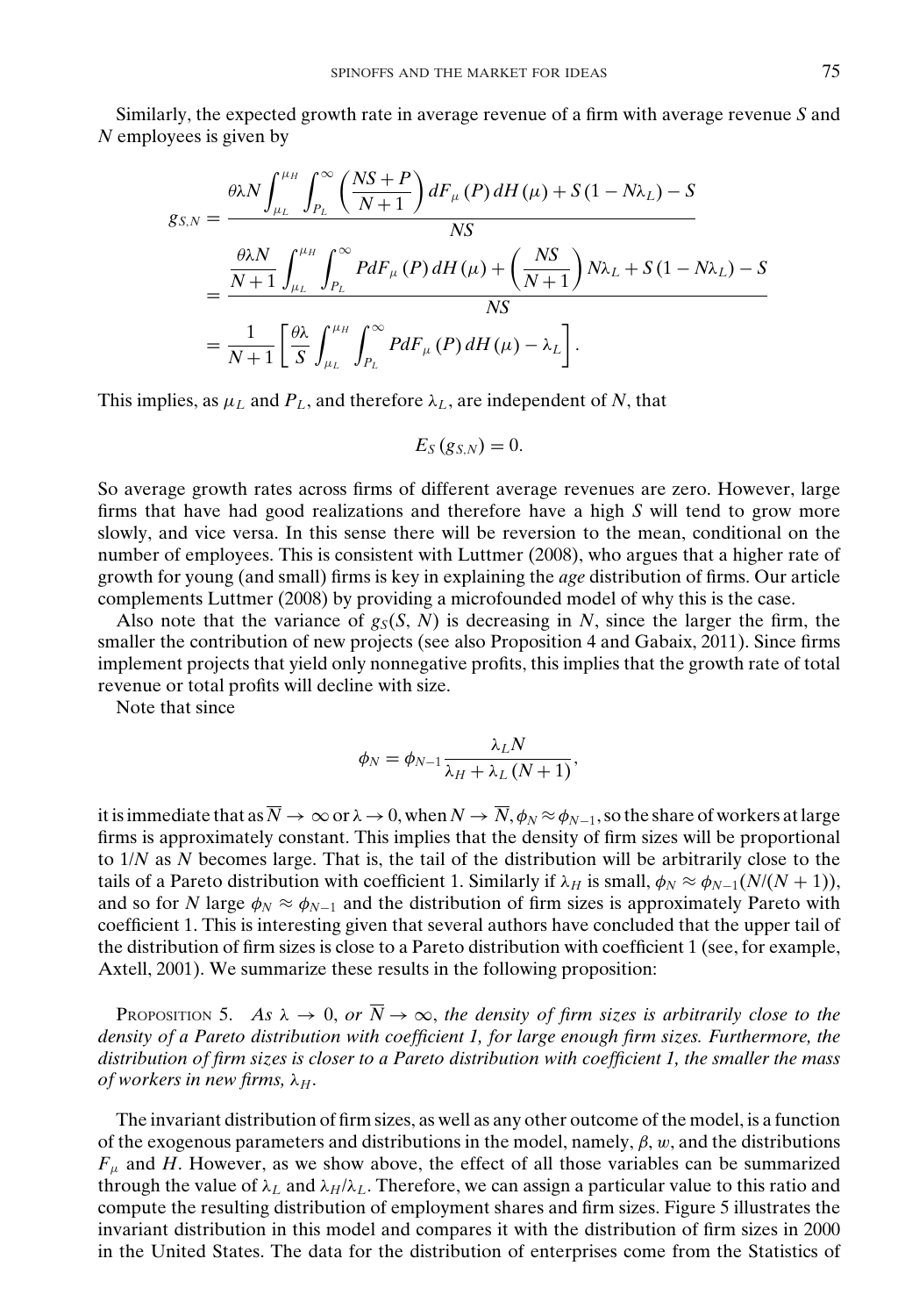

MODEL VERSUS DATA

U.S. Businesses (SUSB) program. These data cover the whole private U.S. economy (except agriculture) and were constructed by the U.S. Census Bureau for the study in Rossi-Hansberg and Wright  $(2007)$ .<sup>18</sup> In this article, we make use of the evidence on enterprises instead of the evidence on establishments, which is the focus of Rossi-Hansberg and Wright (2007). Apart from the size distribution of firms for the aggregate economy, the data set includes the size distribution of enterprises at the two-digit NAICS level for 2000, which we also use below. The industry data are provided for enterprises of up to 10,000 employees.

In order to compute the distribution given in Equation (12), we need to truncate the distribution of firm sizes at a certain size. We choose  $\overline{N} = 500,000$ , since the largest firms reported in the aggregate data have this number of employees. We choose  $\lambda_H/\lambda_L = 1/9$  and so 90% of the new employees are hired by existing firms and 10% by new firms. As is evident from Equations (10) and (11), the distribution depends only on the ratio  $\lambda_H/\lambda_L$  and not on  $\lambda_H$  and  $\lambda_L$  separately.

Figure 5 shows how our model can do a good job in matching the distribution of firm sizes. Relative to a Pareto distribution with coefficient 1 (a straight line with slope  $-1$ ), it exhibits a relatively thinner tail of small firms. Furthermore, since in the model and in the data we are truncating the distribution, both distributions exhibit thinner tails than the Pareto distribution for very large sizes. This is only the result of truncation in the model. If we let  $\overline{N} \to \infty$ , then

 $18$  Rossi-Hansberg and Wright (2007) discuss the important differences observed in the size distribution of establishments and enterprises (firms). Their paper is solely concerned with establishments, whereas the current article is about firms.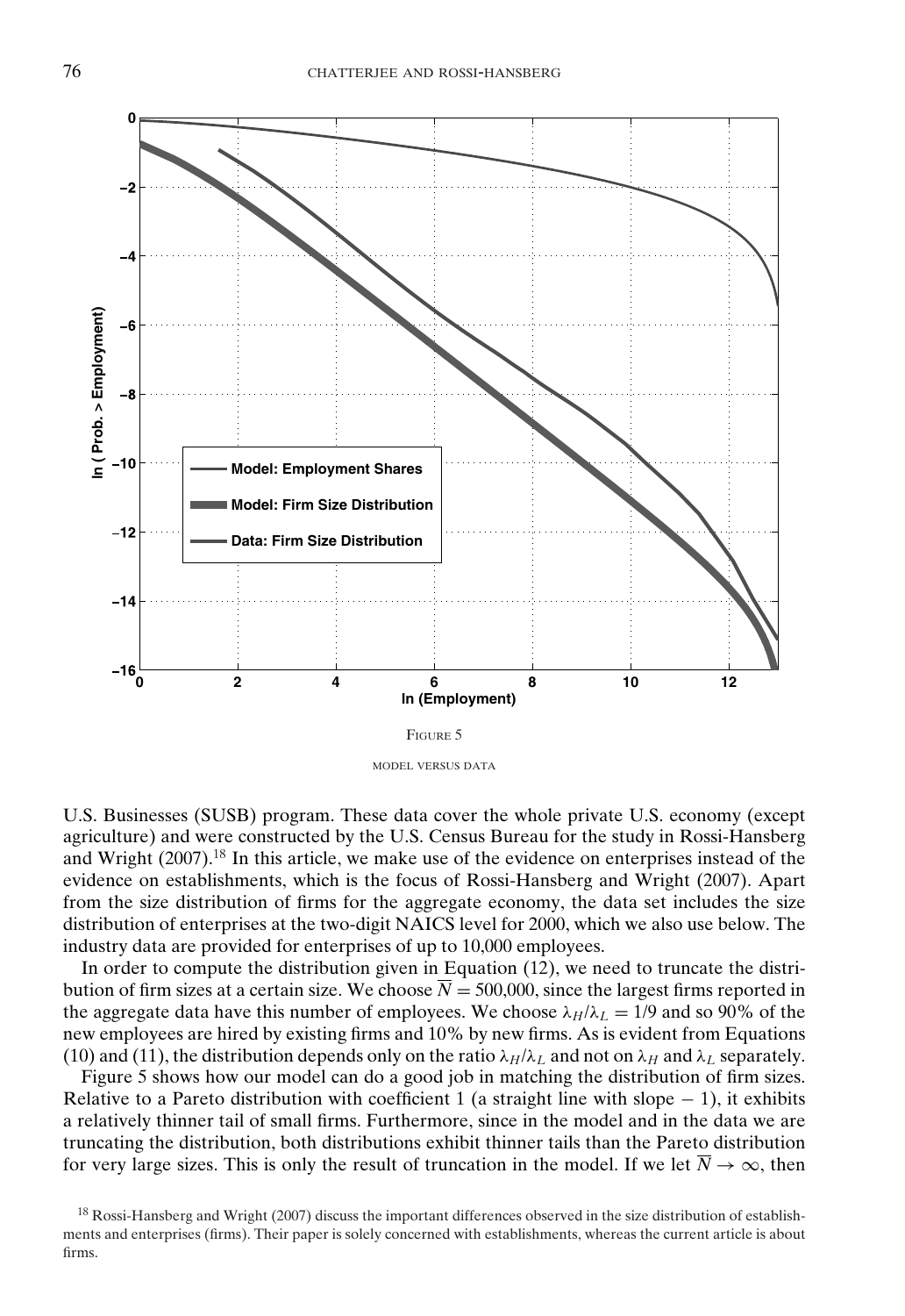

MODEL VERSUS DATA WITH VARIABLE TEAM SIZE

the theory implies that the upper tail will be arbitrarily close to the Pareto distribution for large enough sizes. Similarly, in the data the census does not reveal the sizes of the largest firms because of confidentiality concerns. Furthermore, whereas in the model we do not have integer constraints and so there are some firms at all sizes, in the data there cannot be any fractional firms, which truncates the distribution as well. Hence, the reason to have a small mass of large firms on the upper tail is similar in the model and the data.

One noticeable difference between the distribution generated by the model and the distribution generated in the data is that the theoretical distribution lies below the empirical one in Figure 5. The reason for this is that, in our setup, ideas are generated by one employee and not by teams of employees. Consequently, individual agents spin off, not teams of agents. This is clearly not true in the data. Firms enter small, but not necessarily with one employee. Were we to assume that teams of between two and three employees have ideas and spin off, we could shift the theoretical curve in Figure 5 so that it lies on top of the empirical one. Thus, the emphasis is on the shape, not on the level of the curves. This exercise is illustrated in Figure 6 .

Figure 6 uses a value of  $\lambda_H/\lambda_L = 0.0736$ . This value is the empirical counterpart of  $\lambda_H/\lambda_L$  in the U.S. economy from 1989 to 2003. Namely, we calculated the net number of workers added by new firms and divided it by the net number of workers added by continuing firms. The data come from the U.S. Small Business Administration (SBA). If we instead calculate the ratio for each year and average over time,  $\lambda_H/\lambda_L$  increases to 0.1235. Clearly, the model does a very good job of matching the aggregate distribution, arguably better than a Pareto distribution at the upper and lower tails.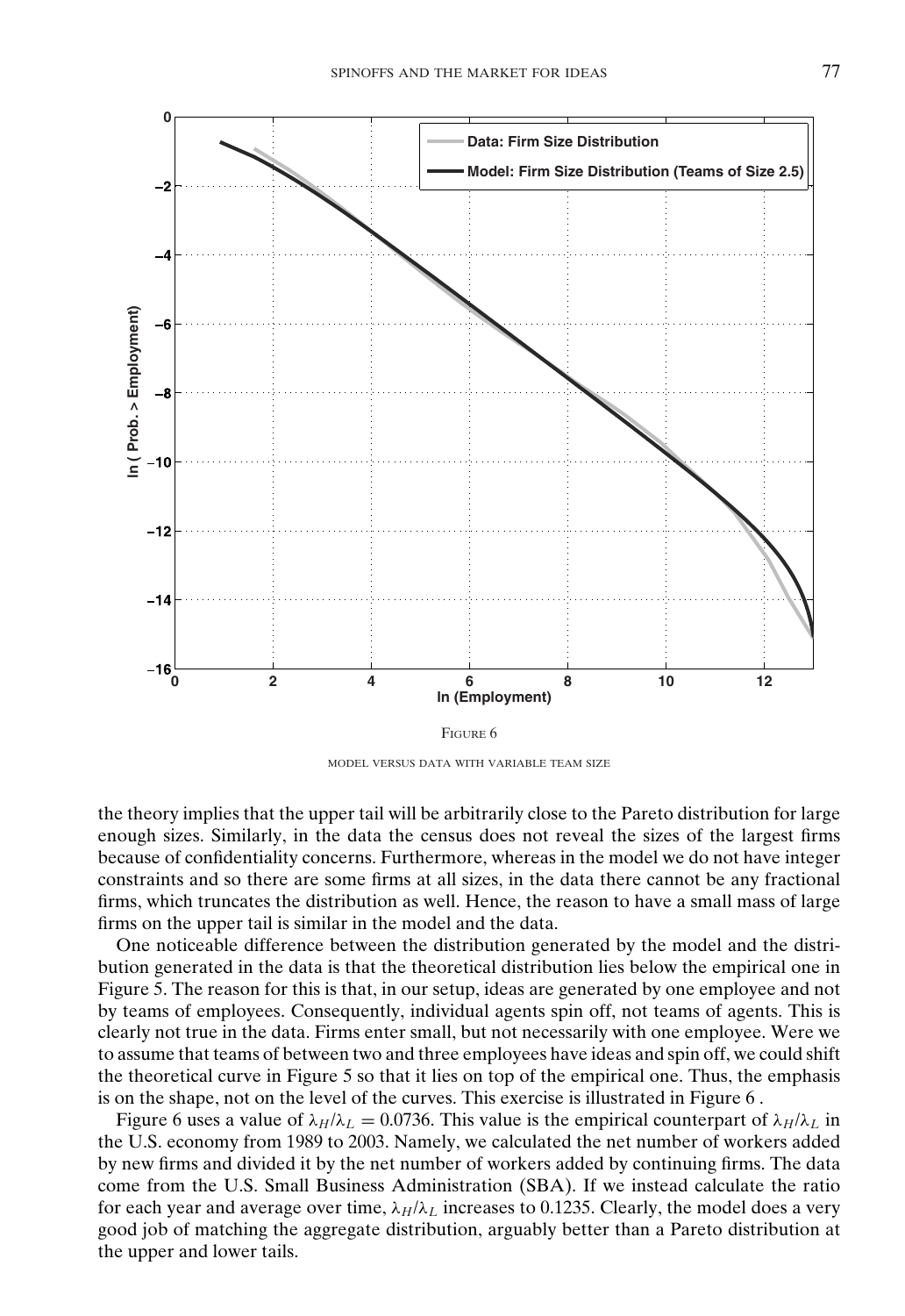

THE EFFECT OF  $\lambda_H/\lambda_L$ 

Figure 7 shows how we can modify the shape of the invariant distribution by changing the ratio  $\lambda_H/\lambda_L$ . We illustrate this using  $\overline{N}$  =10,000. The relationship between  $\lambda_H/\lambda_L$  and the primitives of the model is discussed in Section 4. Here, we simply display the invariant distribution for  $\lambda_H/\lambda_L$  $= 1/2$ ,  $1/5$ ,  $1/10$ , and  $1/20$ . It is clear from the figure that as we increase the number of entrants (by increasing  $\lambda_H/\lambda_L$ ), we shift mass to the lower tail, and, therefore, the slope of the curve in Figure 7 becomes steeper. However, as we know from the previous proposition, if one increases *N* to large enough values, the shape of the distribution approaches a Pareto distribution, as *N* increases, in all these cases. Figure 7 illustrates the invariant distribution for a large range of parameters. The empirical value of  $\lambda_H/\lambda_L$  is as calculated above, equal to 0.0736.

The next step is to assess whether the relationship between  $\lambda_H/\lambda_L$  and the size distribution of firms can explain some of the variation in the size distribution of enterprises across sectors. Different sectors have different values of  $\lambda_H/\lambda_L$ . This, according to our model, should explain some of the variation in the distribution of enterprise sizes in the data.

There are two main issues in performing this exercise. The first is that the data to calculate  $\lambda_H/\lambda_L$  for enterprises at the two-digit NAICS level are not publicly available. There are data provided by the U.S. SBA to do this for establishments, but aggregating to enterprises is not trivial. Furthermore, the data for establishments will, in general, show relatively more new net employment in new establishments than in continuing establishments compared to the enterprise data. This occurs since continuing enterprises may add new employees by adding a new establishment. Hence,  $\lambda_H/\lambda_L$  calculated with establishment data will be larger than with enterprise data. Given the available data, we can compute this measure for the aggregate economy for both enterprises and establishments. In fact, our calculations show that the ratio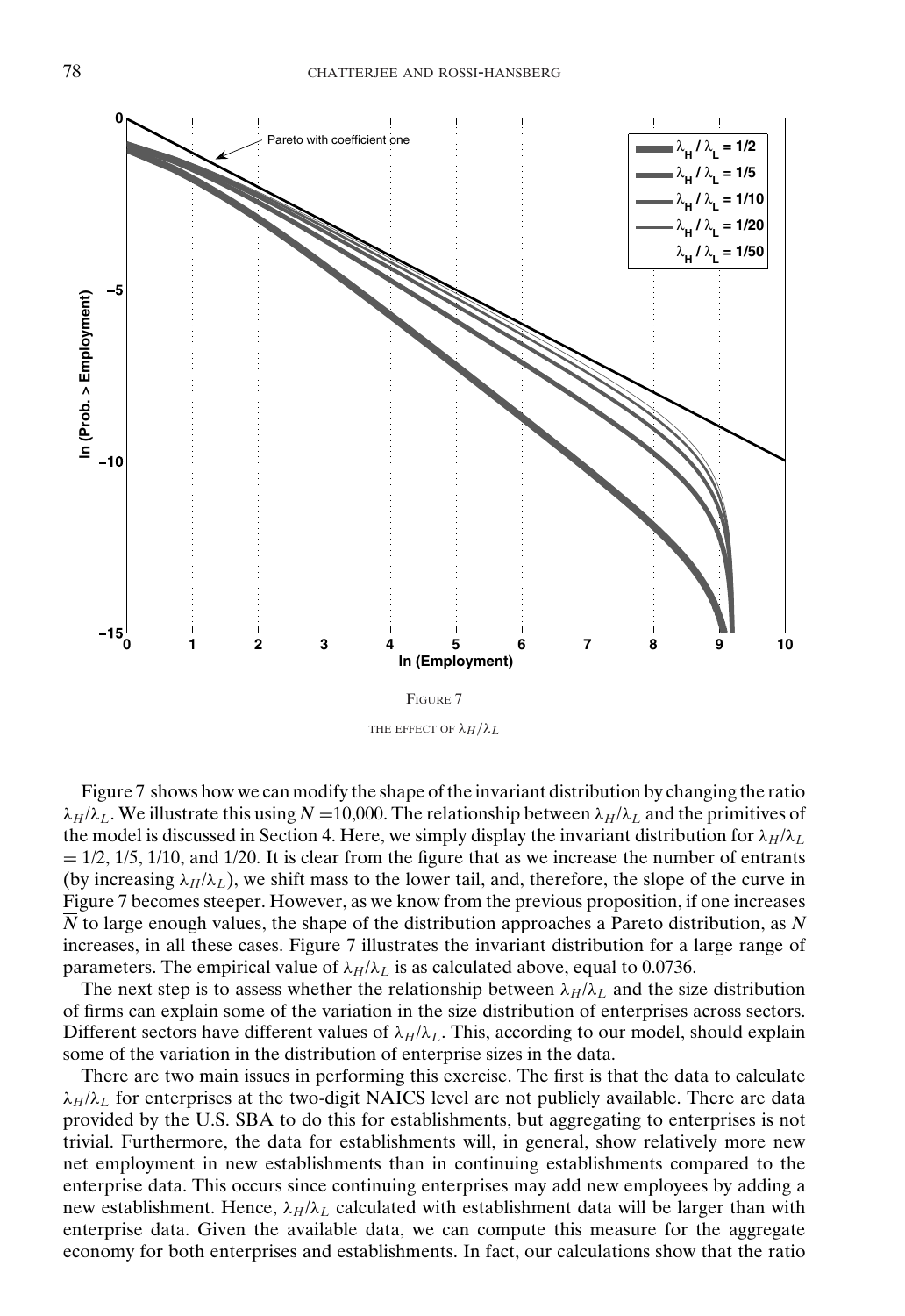for establishments is about 10 times larger than for enterprises. This provides a measure of the bias when we use establishment data instead of enterprise data. We can then compute  $\lambda_H/\lambda_L$ using establishment data for each two-digit NAICS industry and multiply them by the ratio of the measure of  $\lambda_H/\lambda_L$  for enterprises divided by the one for establishments for the aggregate economy. This provides us with an estimated measure of  $\lambda_H/\lambda_L$  for enterprises in all two-digit NAICS industries.

The second issue is that we need a benchmark to compare our results. In particular, we need to assess if the model can explain some of the variation in the observed size distribution of enterprises across industries. We use the aggregate observed distribution of enterprises as our benchmark. So we compare the average absolute distance between the industry size distribution of establishments and the aggregate one in the data. We then compute the size distribution predicted by the model if we use the industry  $\lambda_H/\lambda_L$  calculated as described above. We need to do one more adjustment. From our discussion of Figures 5 and 6, it is clear that in order to match the level of the size distribution of enterprises we need to adjust the size of the teams that can have an idea and implement it. We saw in Figure 6 that a team of 2.5 workers does a good job for the aggregate economy. However, the required minimum team size probably varies substantially across industries. To address this we choose the team size for each industry so as to minimize the average absolute deviation between the model's implied distribution and the industry distribution of enterprises.

Figures 8 and 9 show the results of this exercise for 19 two-digit NAICS industries and the aggregate economy. For all industries we set the upper bound on firm size, *N*, equal to 20,000, although our calculations do not change significantly if we choose numbers between 10,000 and 30,000. The data are *censored* at 10,000, so 20,000 seems reasonable.

The figure for the total economy is almost identical to Figure 6, except that the estimated team size is actually 2.72 not 2.5 as in that figure. The figures include the estimated team size for each industry, which varies from 1 in the "Accommodation and Food Services Industry" to 403 for "Management of Companies and Enterprises" (a clear outlier given the shape of the distribution of enterprises in this industry. The second largest team size is 16.4 for "Utilities"). We also report the average absolute difference between the modeled distribution and the data and the aggregate distribution and the industry data. The model beats the aggregate benchmark in 14 out of 19 industries. It does a particularly good job in matching the distribution in "Manufacturing," "Educational Services," and "Health Care and Social Assistance." We conclude that although certainly not the only source of variation,  $\lambda_H/\lambda_L$  explains part of the industry variation in the size distribution of firms.

As discussed above, in computing the distributions predicted by the model for the observed  $\lambda_H/\lambda_L$  in each industry, we also estimated the size of the implied team sizes across industries, namely, the size of the team that makes the model fit the industry data as closely as possible. It is then a natural question whether the team sizes implied by the model via the exercises performed above are related to observed "team sizes." Since spinoffs always start with one team, we can look at the average size of entering firms in the data. These data are publicly available from the SBA for firm births between 2002 and 2003, 2003 and 2004, and 2004 and 2005. The data provided by the SBA report the number of employees in new firms by size bins (1–4, 5–9, 10–19, 20–100, 100–500, and 500+). We compute average entry size in two ways. The first one uses the mean employment size in the bin and 750 employees for the 500+ category. The second, a lower bound, is computed by using the lower limit of the bin, which we know exactly (even for the largest bin). We calculate correlations between the model's predicted team sizes as reported in Figures 8 and 9 and the average entry size over the 3 year pairs. The result is a correlation of 0.918 when we use the mean of the size bin and 0.925 when we use the lower limit of the size bin. These very high correlations are, we believe, an encouraging outcome for the model. In particular, note that no data on entry size were used in calculating the model's team size predictions. The results are similar if we use individual year pairs. All correlations fall between 0.909 and 0.936.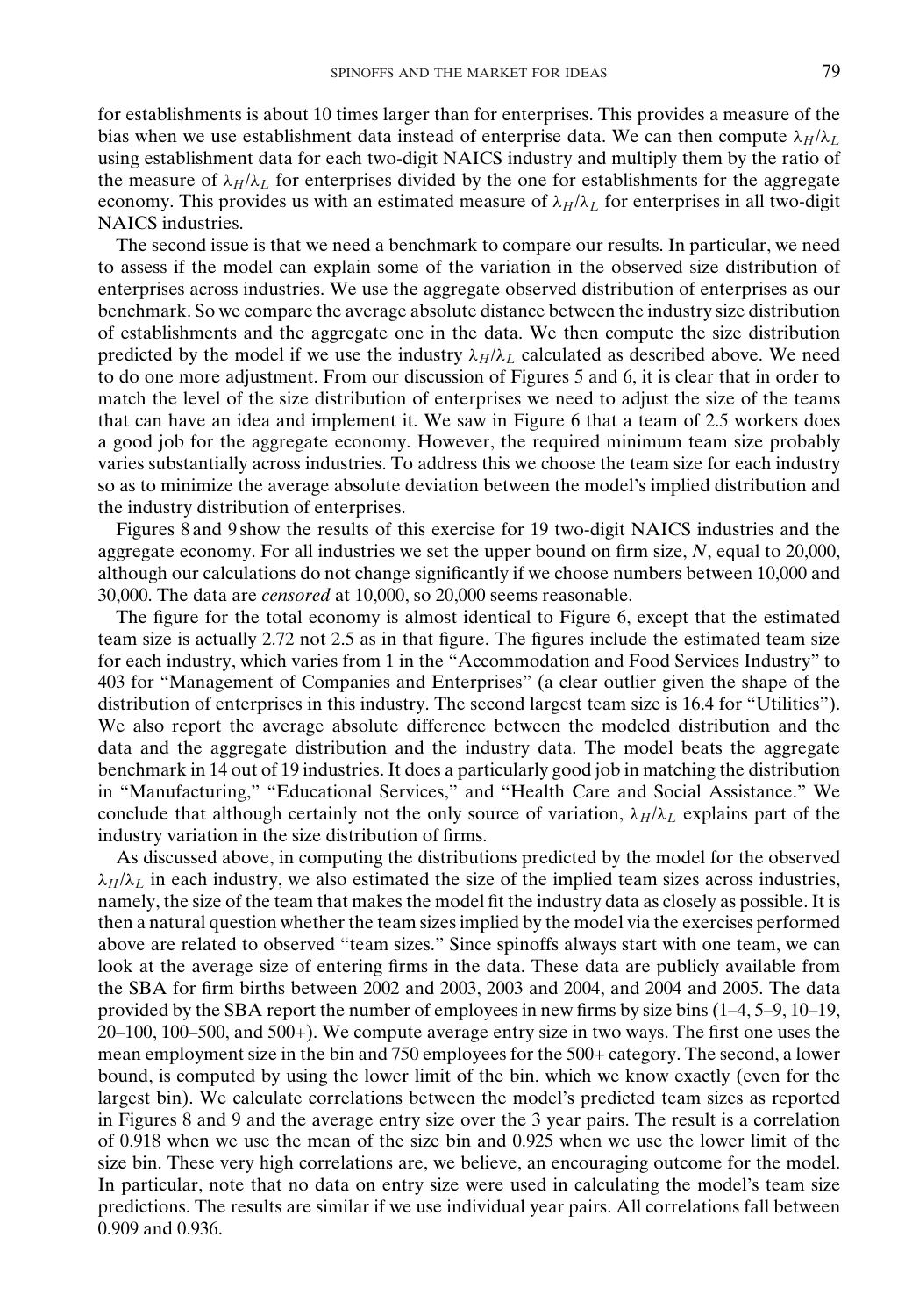

Modeled Industry Firm Size Distribution  $- -$  Industry Firm Size Distribution Aggregate Firm Size Distribution



INDUSTRY SIZE DISTRIBUTIONS AND MODEL I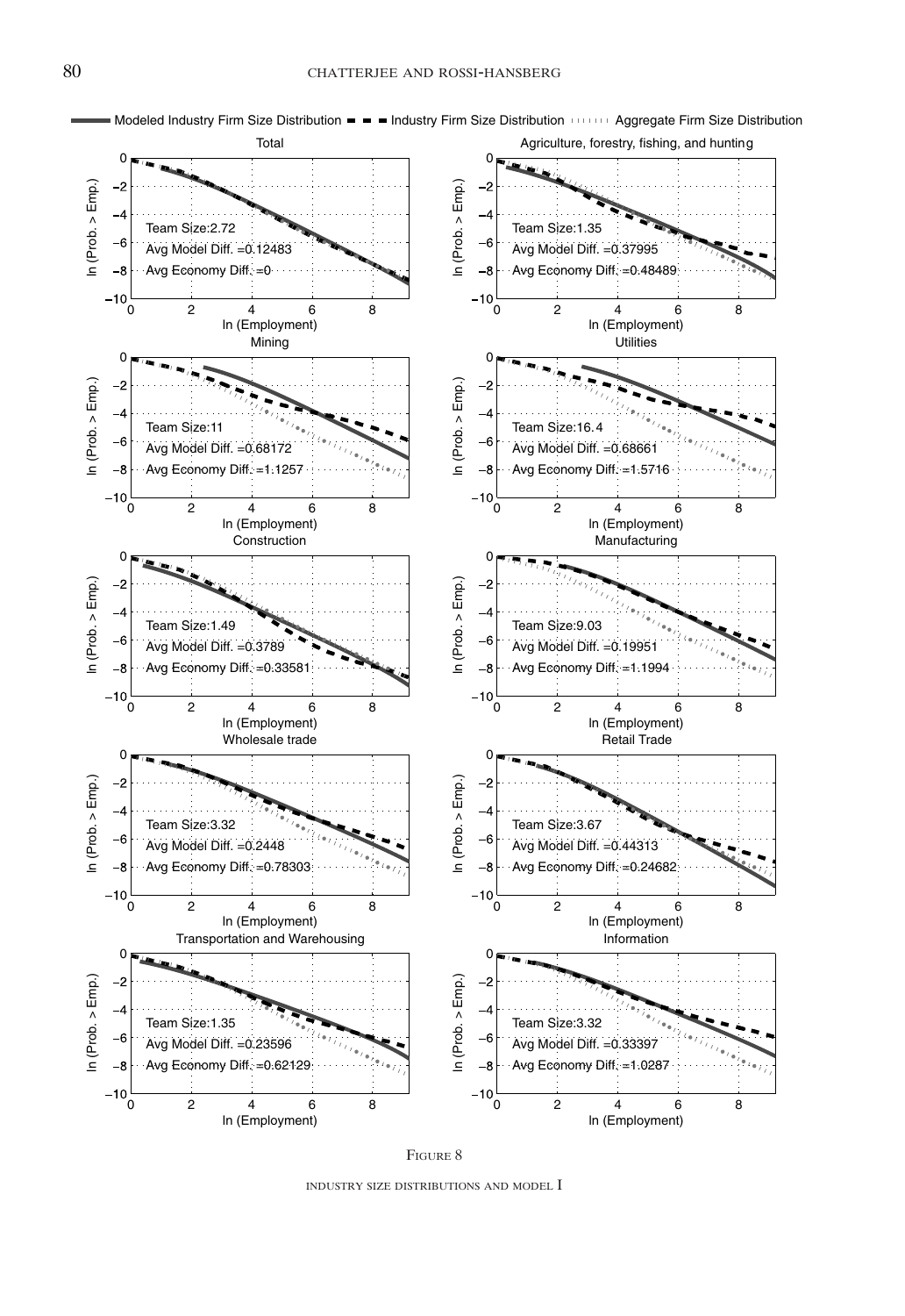



INDUSTRY SIZE DISTRIBUTIONS AND MODEL II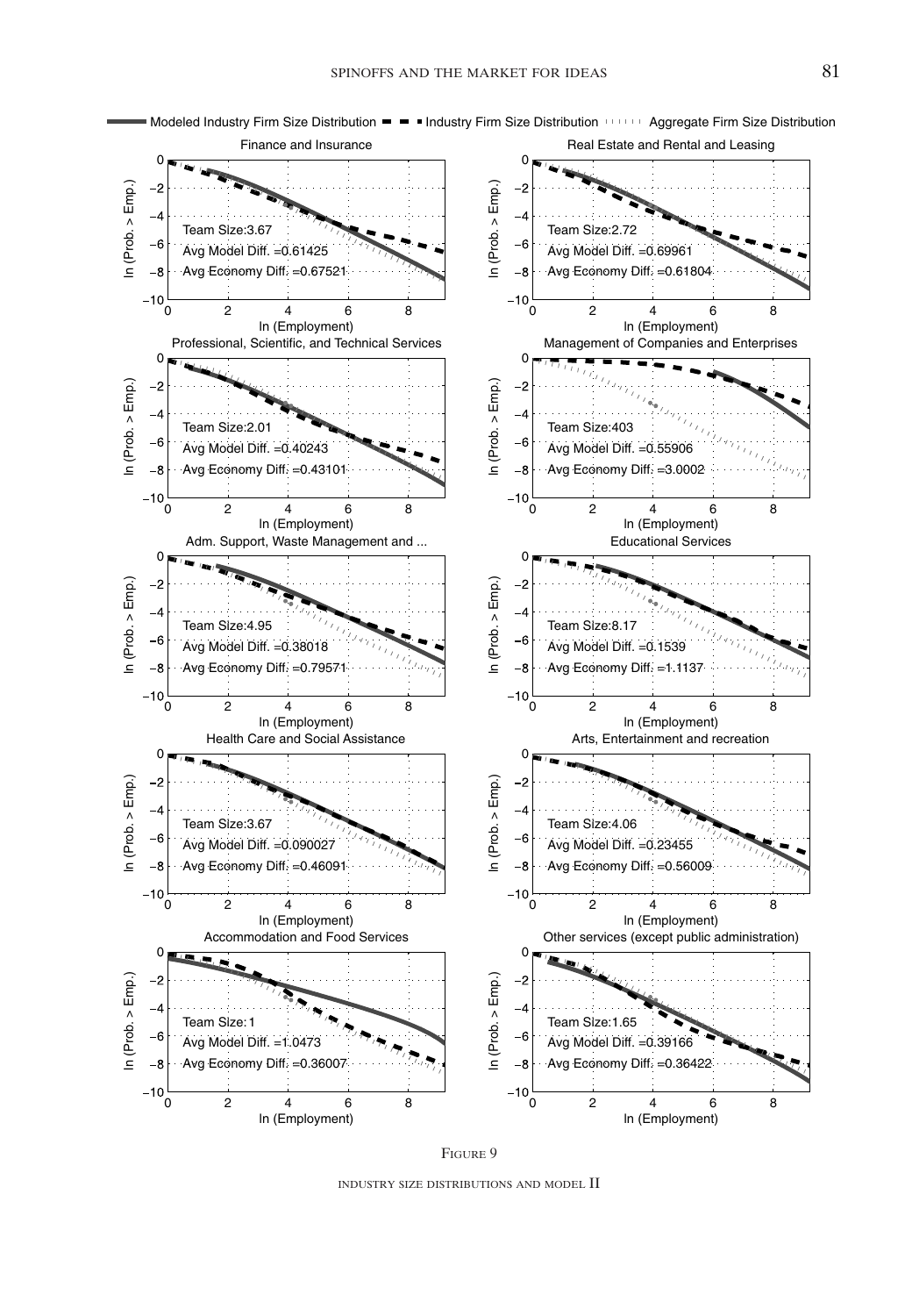### 6. CONCLUSION

We propose a theory of firm dynamics in which workers have ideas for new projects that can be implemented inside existing firms or, at a cost, in new firms: spinoffs. Workers have private information about the quality of their ideas. Because of an adverse selection problem, workers can sell their ideas to existing firms only at a price that is not contingent on their information. Therefore, workers with very good ideas decide to spin off and set up a new firm. This implies that, through selection, our theory determines the productivity distributions of existing and new firms. Furthermore, since entrepreneurs of existing firms pay a price for the ideas sold in the market that implies zero expected profits, the model is consistent with scale-independent growth in firm size. It is the existence of a competitive market for ideas that is key for this result and, together with entry via spinoffs, leads to distributions of firm sizes that resemble the empirical ones.

The theory produces a size distribution of firms that depends on all the parameters and distributions of the model through the value of  $\lambda_H/\lambda_L$  only. The model links this ratio to primitive parameters and therefore guides us on how these parameters determine the size distribution of firms. We calculated this ratio using aggregate and industry U.S. data and showed that one obtains size distributions that, for the entire U.S. economy and most industries, are hard to distinguish from their empirical counterpart.

We view as one of the contributions of this article the provision of a simple model of firm dynamics that focuses on private information in the generation of new technology. In order to provide this, we have made some strong assumptions, many of which can be relaxed in different ways. For example, we have assumed that entrepreneurs do not generate ideas, as they are involved in running their firm. In Section B of the Appendix we outline how to relax this assumption by introducing a resource cost of setting up a new firm. We leave other extensions for future research. One extension would be to allow for noncompete clauses. For instance, we could assume that, with some probability, which depends on local laws, workers that spin off may lose property rights to their first project. Gilson (1998) points out that noncompete clauses are not enforced in California but are enforced in Massachussetts. If there is some chance that the parent firm would get the idea,  $\mu$ <sub>H</sub> will increase and make workers more selective about spinning off.

Another extension is to study the links between the aggregate generations of ideas, wages, and industry productivity. We could endogenize wages by requiring that the total compensation package of workers (which includes wages, the price of ideas, and the possibility of getting an idea good enough to become an entrepreneur) clears a fully specified labor market. Then, an increase in the rate at which workers get ideas will have consequences for the observed wages and the measured productivity of firms. Essentially, we could embed this theory of firm dynamics and entry into an equilibrium framework, such as the neoclassical growth model, and study the interactions between industry evolution and wages.

Finally, if spinoffs tend to be geographically close to their parent firm, then they are a potentially important reason why we get clusters of firms working in the same line of business in the same locality. Augmented by a location choice, our theory could then form the basis of a dynamic theory of industrial agglomeration.

#### APPENDIX

In this appendix we first provide all the proofs not included in the main text. We also prove the analog of Proposition 1 for the case of exponential utility.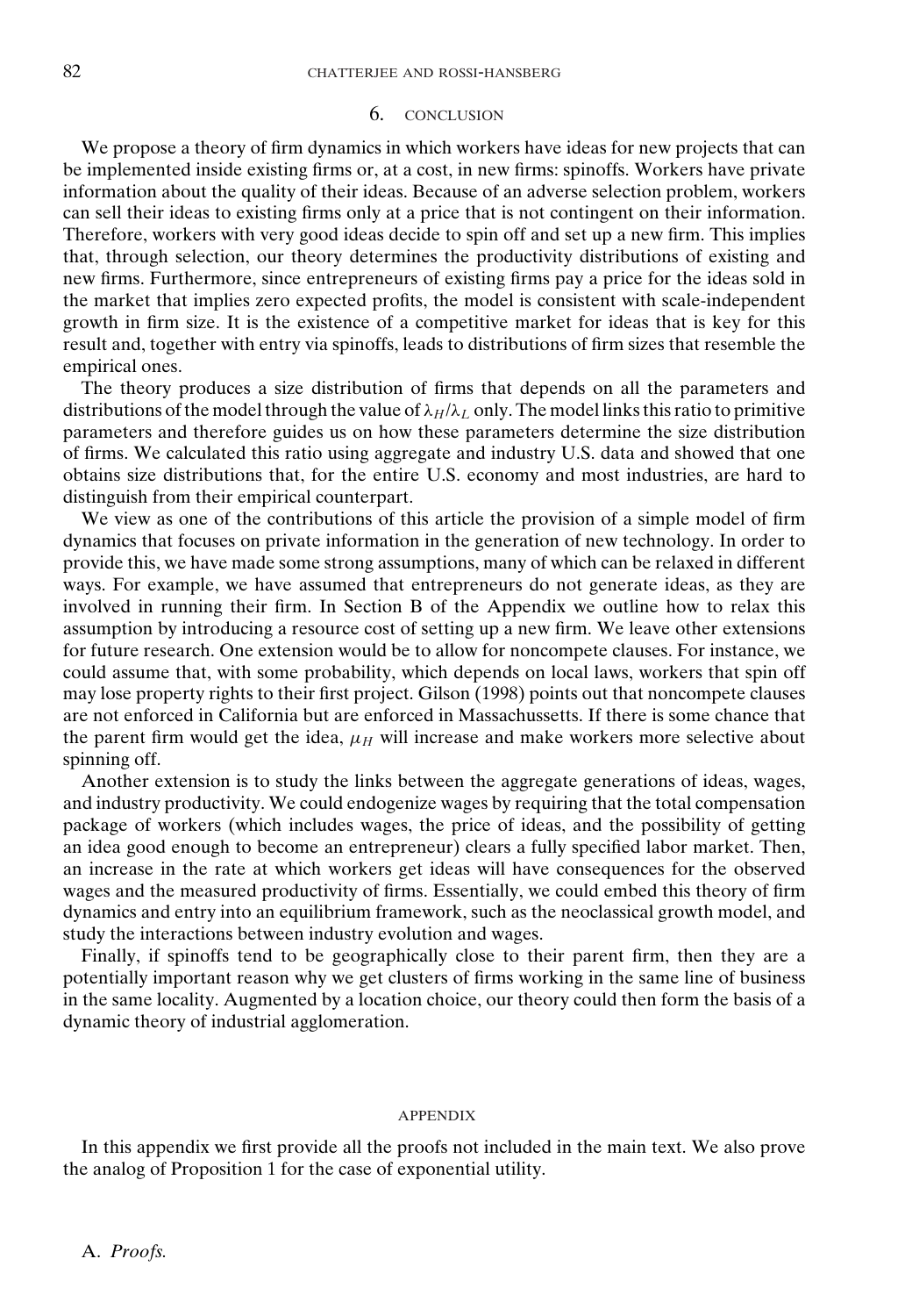A.1. *Proof of Lemma 1*. Let C be the space of bounded continuous functions defined on  $\mathbb{R} \times \mathbb{N}$ . Define the operator  $T(W): \mathcal{C} \to \mathcal{C}$  as

$$
T(W)(S, N) = \gamma(\lambda, N) \int^{\mu_H} \max [V(\mu, S, N) - u(\pi(S, N) - Z + w) - \beta W(S, N), 0] dH(\mu)
$$
  
+ 
$$
(1 - \gamma(\lambda, N) H(\mu_H)) [u(\pi(S, N) + w) + \beta W(S, N)]
$$
  
+ 
$$
\gamma(\lambda, N) H(\mu_H) [(\pi(S, N) - Z + w) + \beta W(S, N)],
$$

where

$$
V(\mu, S, N) = \int \left[ u\left(\pi(S, N) + w + P - Z - w\right) \right] dF_{\mu}(P)
$$

$$
+ \beta \int \max \left[ W\left(\frac{NS + P}{N + 1}, N + 1\right), W(S, N) \right] dF_{\mu}(P).
$$

It is easy to show that *T* is a contraction using Blackwell's conditions. It satisfies monotonicity since  $W \leq W'$  implies that  $T(W) \leq T(W')$  (all expressions above are increasing in the function *W*). It satisfies discounting, since for  $a > 0$ ,

$$
T(W + a) \leq \beta a + T(W),
$$

where  $\beta$  < 1. Hence, *T* is a contraction by the Contraction Mapping Theorem, and a unique fixed point to the operator *T* exists.

Suppose *W* is increasing in *S*. Since *S* appears only in  $\pi$  and *W* in the definition of *T*,  $T(W)$  is strictly increasing in *S*, given that  $\pi$  is strictly increasing in *S*. Hence, since the subset of weakly increasing functions in  $\mathcal C$  is closed, by the Contraction Mapping Theorem, the fixed point of *T* is weakly increasing in *S*. The corollary to the Contraction Mapping Theorem (see page 52, Corollary 1, in Stokey et al., 1989) then says that we can apply the operator *T* to the fixed point one more time to conclude that the fixed point is strictly increasing in *S*.

To show that *W* is continuous in *S*, note that since the space of continuous functions is closed in the sup norm, we can apply the same argument to show continuity given that  $\pi$  is continuous in *S*,  $F_{\mu}$  is continuous in  $\mu$ , and  $H(\mu)$  is continuous in  $\mu$ .

A.2. *Proof of Lemma 2.* By Lemma 1  $W(S, N)$  exists and therefore  $V(\mu, S, N)$  exists. Since  $\pi(S, N) + w - w + P - Z$  is strictly increasing in *P*, the first term in *V* is strictly increasing in  $\mu$ , since  $\int f(P) dF_{\mu}(P)$  is increasing in  $\mu$  for all increasing functions f. Since  $W(S, N)$  is strictly increasing in *S* by the previous lemma,

$$
\int \max \left[ W\left(\frac{NS+P}{N+1}, N+1\right), W(S, N) \right] dF_{\mu}(P)
$$

is strictly increasing in  $\mu$ , which proves the result.

That *V* is strictly increasing in *S* follows from *W* being strictly increasing in *S*.

To show that *V* is continuous in  $\mu$  and *S*, note that by Lemma 1,  $W(S, N)$  is continuous in *S*, the maximum of continuous functions is continuous, and  $F_\mu$  is continuous with respect to  $\mu$ .

A.3. *Proof of Lemma 3*. First note that given our assumption that  $F_\mu(0) = 0$  all  $\mu$  we know that  $\mu \geqslant 0$ . Then

$$
V(0, S, N) = u(\pi(S, N) - Z) + \beta W(S, N) < u(\pi(S, N) - Z + w) + \beta W(S, N)
$$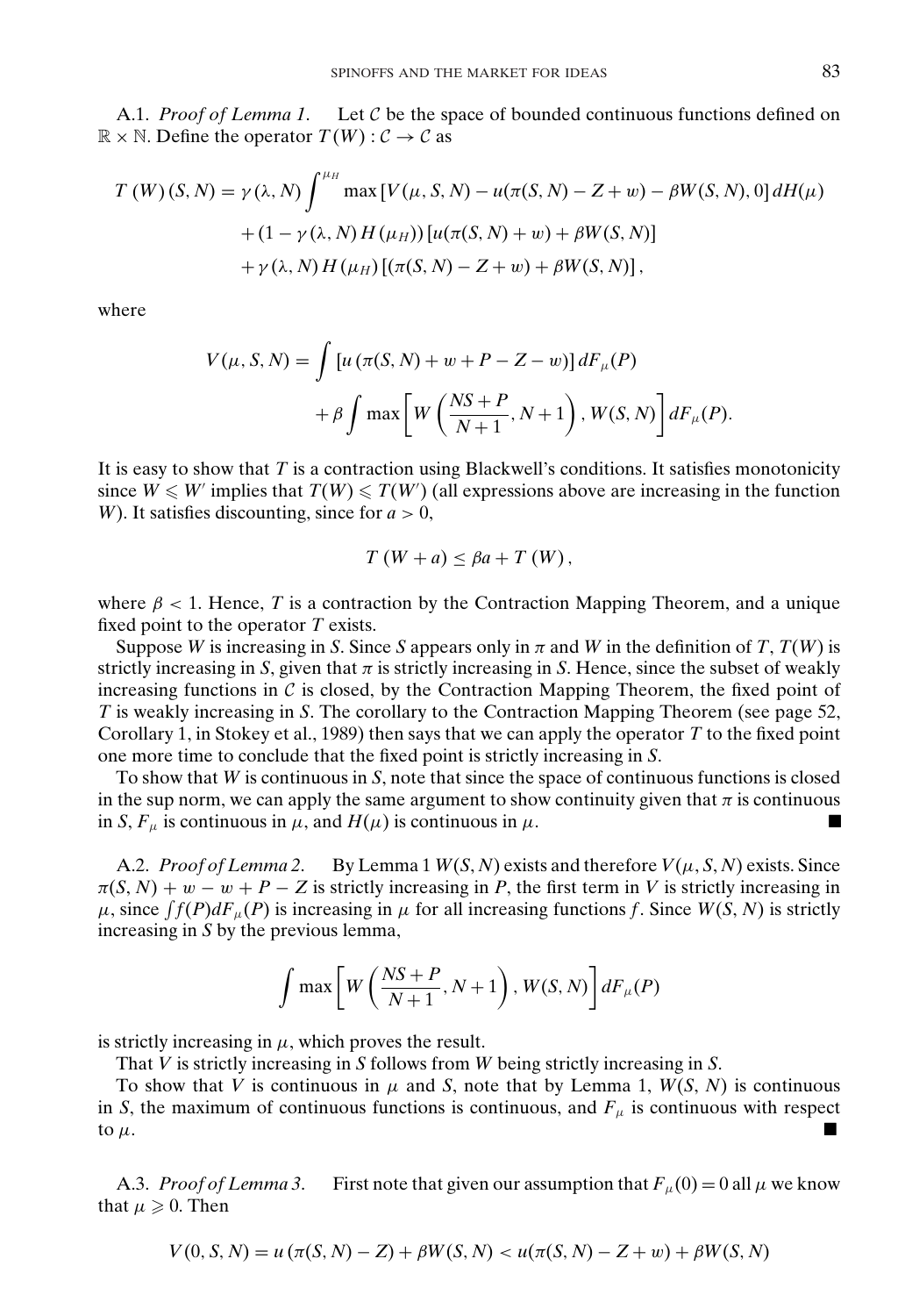since  $w > 0$ . In contrast,

$$
\lim_{\mu \to \infty} V(\mu, S, N) = \lim_{\mu \to \infty} \int u(\pi(S, N) + w - Z - w + P) dF_{\mu}(P)
$$
  
+  $\beta \int \max \left[ W\left(\frac{NS + P}{N + 1}, N + 1\right), W(S, N) \right] dF_{\mu}(P)$   
>  $u(\pi(S, N) - Z + w) + \beta W(S, N).$ 

The inequality follows because the probability that  $P > w$  goes to 1 as  $\mu \to \infty$  and

$$
\max\left[W\left(\frac{NS+P}{N+1}, N+1\right), W(S, N)\right]
$$

is nonnegative. Hence, since  $V(\mu, S, N)$  is strictly increasing and continuous in  $\mu$ , by the Mean Value Theorem there exists a unique scalar  $\mu_L$  that satisfies Equation (1) for each pair  $(N, S)$ . Let  $\mu_L(S, N)$  be the unique function that takes this value given a pair  $(S, N)$ .

A.4. *Proof of Lemma 4*. We first need to show that  $V_0$  is increasing and continuous in  $\mu$ , but this follows directly from  $F_\mu$  being continuous and increasing in  $\mu$  as assumed above. We also know that

$$
V_0(0) = u(0) + \beta W_0 < u(w + Z) + \beta W_0
$$

since  $w + Z > 0$  and max  $[W(0, 1), W_0] = W_0$ . The latter is the result of the fact that a new entrepreneur with a project that pays 0 earns less than a worker and has fewer opportunities with regard to exploiting his future ideas (he has exercised the option of spinning off). In contrast,

$$
\lim_{\mu \to \infty} V_0(\mu) = \lim_{\mu \to \infty} \int u(P) dF_{\mu}(P) + \beta \int_w W(P, 1) dF_{\mu}(P)
$$
  
>  $u(w) + \beta W_0.$ 

Hence, since  $V_0(\mu)$  is strictly increasing in  $\mu$  and continuous by the Mean Value Theorem, there exists a unique scalar  $\mu$ <sup>H</sup> that satisfies Equation (2).

A.5. *Proof of Proposition 1*. Guess

$$
W(S, N) = \omega (\pi (S, N) + w) = \omega (N(S - w) + w).
$$

Since

$$
W(S, N) = \gamma(\lambda, N) \int^{\mu_H} \max \left[ \begin{array}{c} \int \left[ \pi(S, N) + w + P - Z - w \right] dF_{\mu}(P) \\ + \beta \int \max \left[ W \left( \frac{NS + P}{N + 1}, N + 1 \right), W(S, N) \right] dF_{\mu}(P), \\ \pi(S, N) - Z + w + \beta W(S, N) \end{array} \right] dH(\mu)
$$
  
+ 
$$
(1 - \gamma(\lambda, N) H(\mu_H)) \left[ \pi(S, N) + w + \beta W(S, N) \right],
$$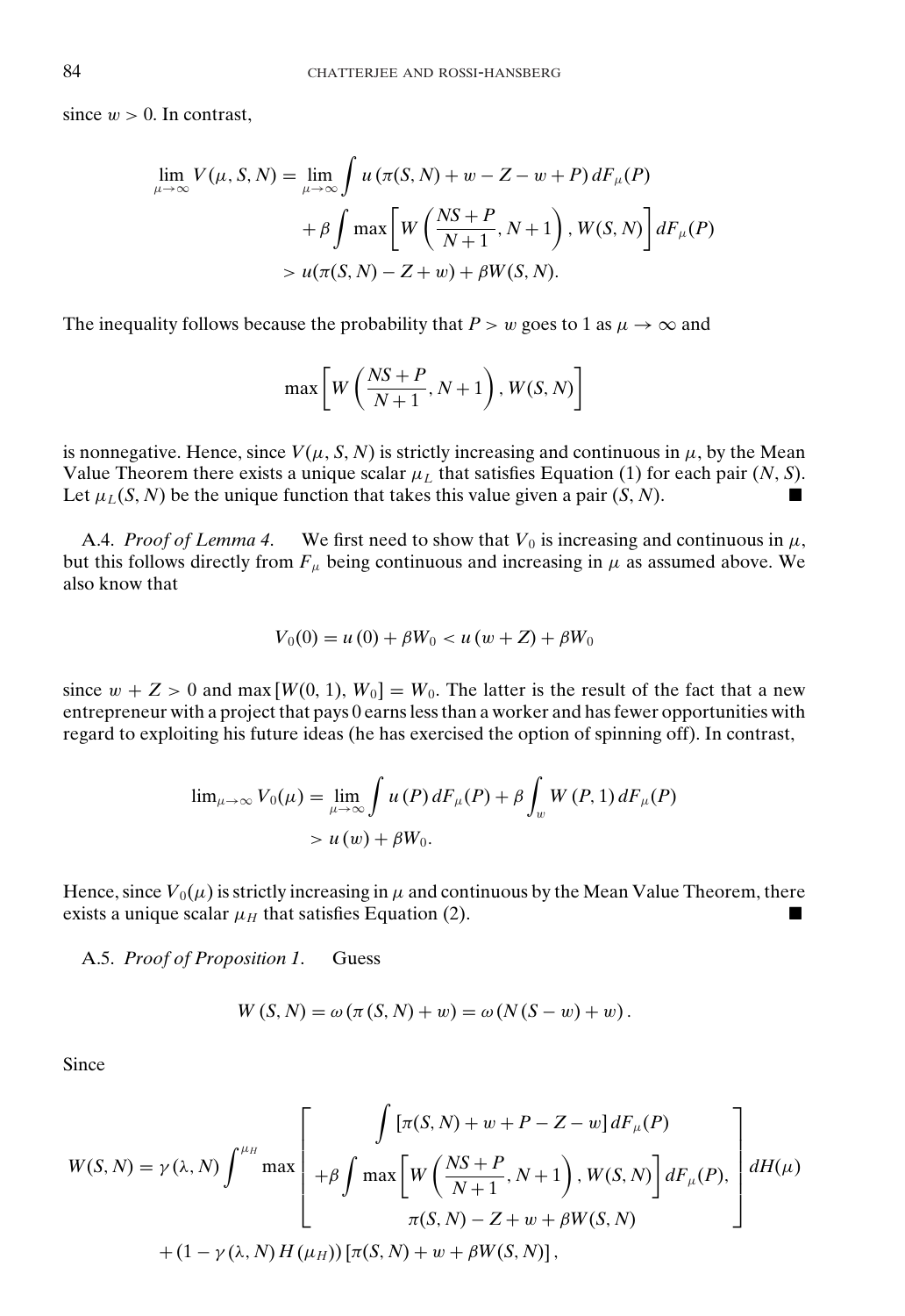then

$$
\omega(N(S - w) + w) = (1 + \beta\omega)(N(S - w) + w) - \gamma(\lambda, N)H(\mu_H)Z
$$
  
+  $\gamma(\lambda, N)\int^{\mu_H} \max[\mu - w + \beta\omega \int \max[P - w, 0]]dF_{\mu}(P), 0]dH(\mu).$ 

 $\omega = 1 - \beta \omega$ 

 $\omega = \frac{1}{1-\beta};$ 

Let

or

then

$$
Z = \frac{1}{H(\mu_H)} \int_{\mu_L}^{\mu_H} \max \left[ \mu - w + \frac{\beta}{1 - \beta} \int \max [P - w, 0] dF_{\mu}(P), 0 \right] dH(\mu),
$$
  
= 
$$
\frac{1}{H(\mu_H)} \int_{\mu_L}^{\mu_H} \max \left[ \mu - w + \frac{\beta}{1 - \beta} \int_{P_L} [P - w] dF_{\mu}(P), 0 \right] dH(\mu).
$$

Note that this is exactly the condition that makes

$$
W(S, N) = \frac{\pi(S, N) + w}{1 - \beta}.
$$

That is, it makes the value function of entrepreneurs equal to the present value of the current project of the firm. So entrepreneurs are willing to pay up to *Z* for workers' ideas, and workers will get this price or will sell the idea to another entrepreneur. Competition for ideas among entrepreneurs then guarantees that the market price of ideas *Z* is determined by the condition above in equilibrium.

Then

$$
V(\mu_L, S, N) = (\pi(S, N) - Z + w) + \beta W(S, N)
$$

implies that  $\mu_L$  satisfies

(A.1) 
$$
\int (P - w) dF_{\mu_L}(P) + \frac{\beta}{1 - \beta} \int \max [P - w, 0] dF_{\mu_L}(P) = 0,
$$

and therefore is independent of *S* and *N*. Hence,  $\mu_L < w$ , since entrepreneurs can drop the idea next period (the maximum in the second term on the l.h.s.). *PL* satisfies

$$
\max [P - w, 0] > 0 \quad \text{for } P > P_L,
$$

so  $P_L = w$ . Then  $\mu_L$  is given by

$$
\frac{1}{1-\beta}\int_w (P-w)\,dF_{\mu_L}(P)=\int_0^w [w-P]\,dF_{\mu_L}(P).
$$

Namely, the present value of the gains from implementing a project has to be equal to the cost.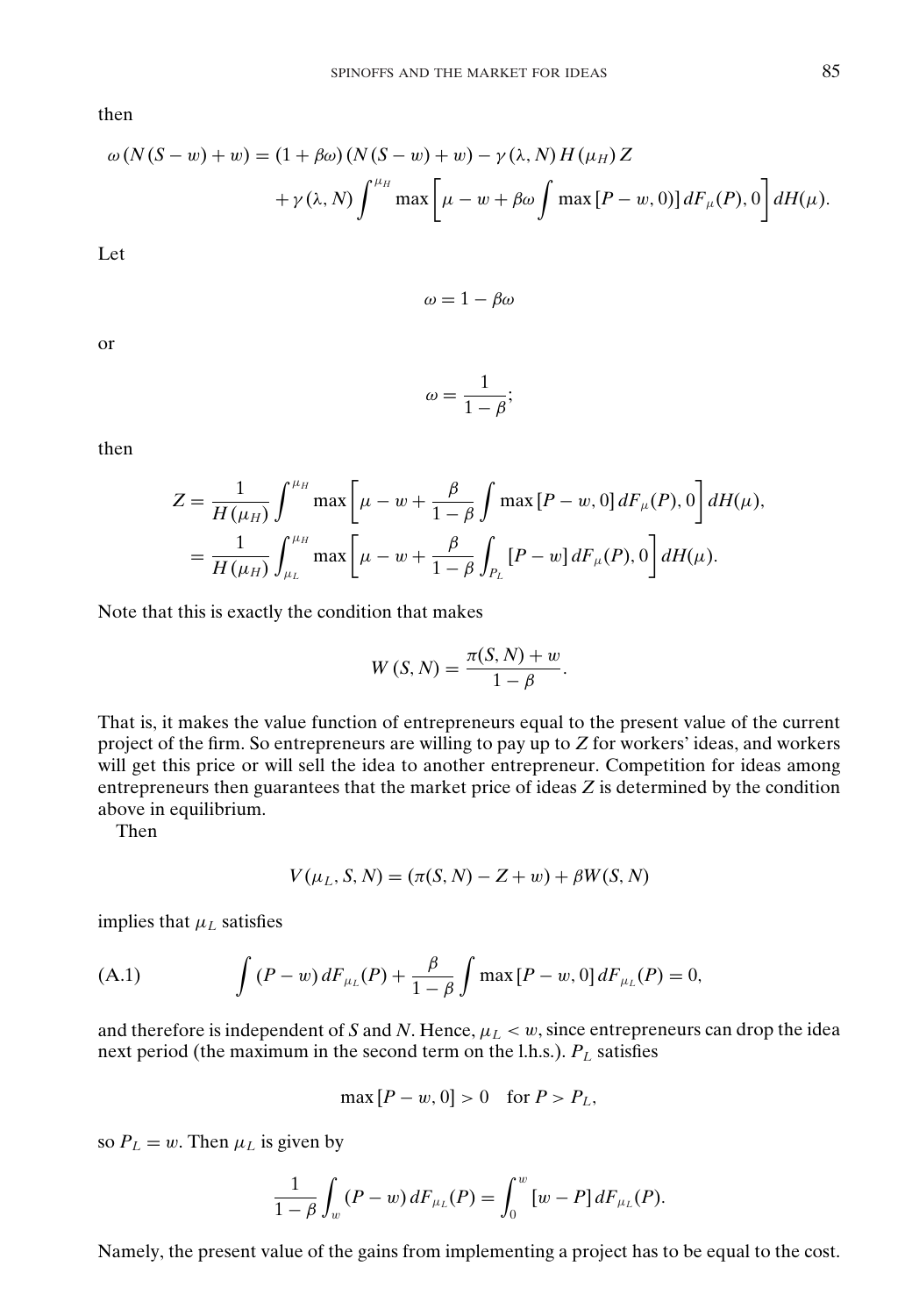Guess that

$$
W_0 = \frac{w + f_0}{1 - \beta};
$$

then

$$
V_0(\mu) = \int PF_{\mu}(P) + \frac{\beta}{1-\beta} \int \max [P, w + f_0] dF_{\mu}(P).
$$

The continuation value of a worker currently working in a firm,  $W_0$ , is then given by

$$
\frac{w+f_0}{1-\beta} = \lambda \int \max \left[ \int PF_\mu(P) + \frac{\beta}{1-\beta} \int \max [P, w+f_0] dF_\mu(P), w + Z + \beta \frac{w+f_0}{1-\beta} \right] dH(\mu)
$$

$$
+ (1-\lambda) \left[ w + \beta \frac{w+f_0}{1-\beta} \right],
$$

so

(A.2)

$$
f_0 = \lambda \int \max \biggl[ \int (P - w) F_{\mu}(P) + \frac{\beta}{1 - \beta} \int \max [P - w - f_0, 0] dF_{\mu}(P), 0 \biggr] dH(\mu) + (1 - \lambda) Z,
$$

which determines  $f_0$  as a positive constant (given *H* assigns positive mass to  $\mu$ s such that  $\int (P - w) F_{\mu}(P) > 0$ ) and verifies our guess. Then

$$
V_0(\mu) = \frac{w}{1-\beta} + \frac{\beta f_0}{1-\beta} + \int (P - w) dF_{\mu}(P) + \frac{\beta}{1-\beta} \left[ \int \max [P - w - f_0, 0] dF_{\mu}(P) \right].
$$

Since

$$
V_0(\mu_H) = w + Z + \beta W_0,
$$

 $\mu_H$  is given by

$$
\int (P - w) dF_{\mu_H}(P) + \frac{\beta}{1 - \beta} \int \max [P - w - f_0, 0] dF_{\mu_H}(P) = Z.
$$

Two results are immediate from this expression. First, since  $Z \geqslant 0$  and  $f_0 > 0$ , the l.h.s. of the above equation evaluated at  $\mu_H = \mu_L$  is less than the r.h.s. given that  $\mu_L$  is determined by Equation (A.1). Since the l.h.s. is increasing in  $\mu$ , it follows that  $\mu_L < \mu_H$ . Second, since  $P_H$  is such that  $P - w - f_0 = 0$ , it follows that  $P_H = w + f_0 > w$ .

A.6. *Proof of Proposition 2*. To establish this proposition, observe that when  $Z = 0, f_0$ given by Equation (A.2) is positive. Then, Equations (5) and (6) imply that if  $\mu_H = \mu_L$ , the l.h.s. of Equation (6) is negative and hence smaller than  $Z = 0$ . Now note that the l.h.s. of Equation (6) is strictly increasing and continuous in  $\mu$ <sup> $\mu$ </sup> as is the r.h.s. However, observe that the derivative of the l.h.s. of Equation (6) with respect to  $\mu_H$  is strictly larger than the derivative of *Z* with respect to  $\mu$ <sub>H</sub> and the difference of both derivatives is bounded away from 0, as *Z* is the *average* value of the l.h.s. of Equation (6) for the interval  $[\mu_L, \mu_H]$ . Therefore, by the Intermediate Value Theorem there exists a unique  $\mu_H$  that solves Equation (6). Given  $\mu_H$  we can immediately obtain a unique value of *Z* and  $f_0$ . Furthermore,  $\mu_L$  is uniquely determined by Equation (5) since the r.h.s. of Equation (5) is strictly increasing and continuous in  $\mu_L$  and at  $\mu_L = 0$  the r.h.s. is less than zero.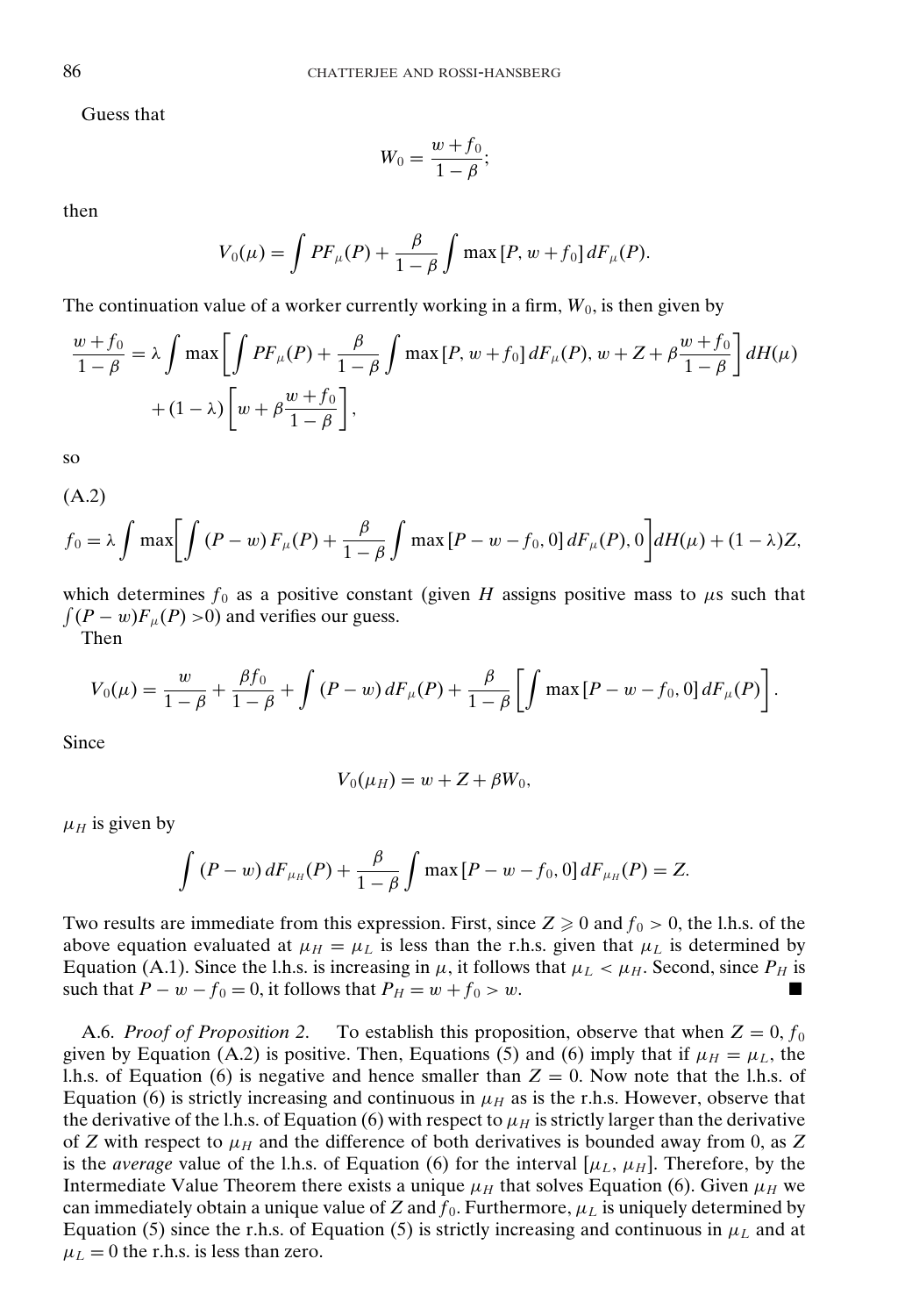We still need to show that there exists a unique invariant distribution  $\delta_N$  and an average probability of entrepreneurs buying an idea  $\theta$ . To show that there exists a unique  $\theta$  given an invariant distribution is immediate from Equation (3). Showing existence of a unique invariant distribution is more involved and we dedicate Section 5 to it. In Corollary 1 we show that in fact such a distribution exists and is unique.

A.7. *Extension to CARA utility*. We now proceed to prove the analog of Proposition 1 for the case of exponential utility. We are interested in this case because as in the linear case the value functions can be solved analytically, which allows us to obtain an expression for the price of an idea. Furthermore, in contrast with the linear case, with exponential utility agents are not risk neutral and, most important, without the market for ideas the thresholds would depend on the size of firms. That is, absent a market for ideas the selection of ideas would be firm specific. Hence, this case further illustrates the importance of the market for ideas in generating scale independent growth.

PROPOSITION 6. *If*  $u(c_t) = -ae^{-bc_t}$ ,

• *the value of the firm is given by*

$$
W(S, N) = \frac{u(\pi(S, N) + w)}{1 - \beta},
$$

• *the value of a worker is given by*

$$
W_0 = u(w)f_0
$$

*for some positive constant*  $f_0$ ,

- $\mu_L(S, N)$  *is independent of S and N,*
- the thresholds for using a project are given by  $P_L(S, N) = w$  and a constant  $P_H(S, N) > w$ ,
- *the market price of ideas is given by*

$$
Z = \frac{1}{b} \log \left[ \frac{1 + \frac{\beta}{1 - \beta} \int_{\mu_L}^{\mu_H} \int_{P_L} (1 - e^{-b(P - w)}) dF_{\mu}(P) dH(\mu)}{1 - \int_{\mu_L}^{\mu_H} \int (1 - e^{-b(P - w)}) dF_{\mu}(P) dH(\mu)} \right] > 0,
$$

• and  $\mu_L$  <  $\mu_H$ , so some ideas are implemented within existing firms and some through *spinoffs.*

PROOF. Guess that

$$
W(S, N) = -ae^{-b[\pi(S, N)+w]}f(N)
$$

for some function  $f(N)$  independent of *S*. Substitute the guess to get

$$
-ae^{-b[\pi(S,N)+w]}f(N) = \gamma(\lambda, N) \int^{\mu_H} \max \begin{bmatrix} V(\mu, S, N) + ae^{-b[\pi(S,N)+w]}e^{bZ} \\ + \beta ae^{-b[\pi(S,N)+w]}f(N), 0 \end{bmatrix} dH(\mu) + (1 - \gamma(\lambda, N)H(\mu_H))[ae^{-b[\pi(S,N)+w]} + \beta ae^{-b[\pi(S,N)+w]}f(N)] - \gamma(\lambda, N)H(\mu_H)[ae^{-b[\pi(S,N)+w]}e^{bZ} + \beta ae^{-b[\pi(S,N)+w]}f(N)]
$$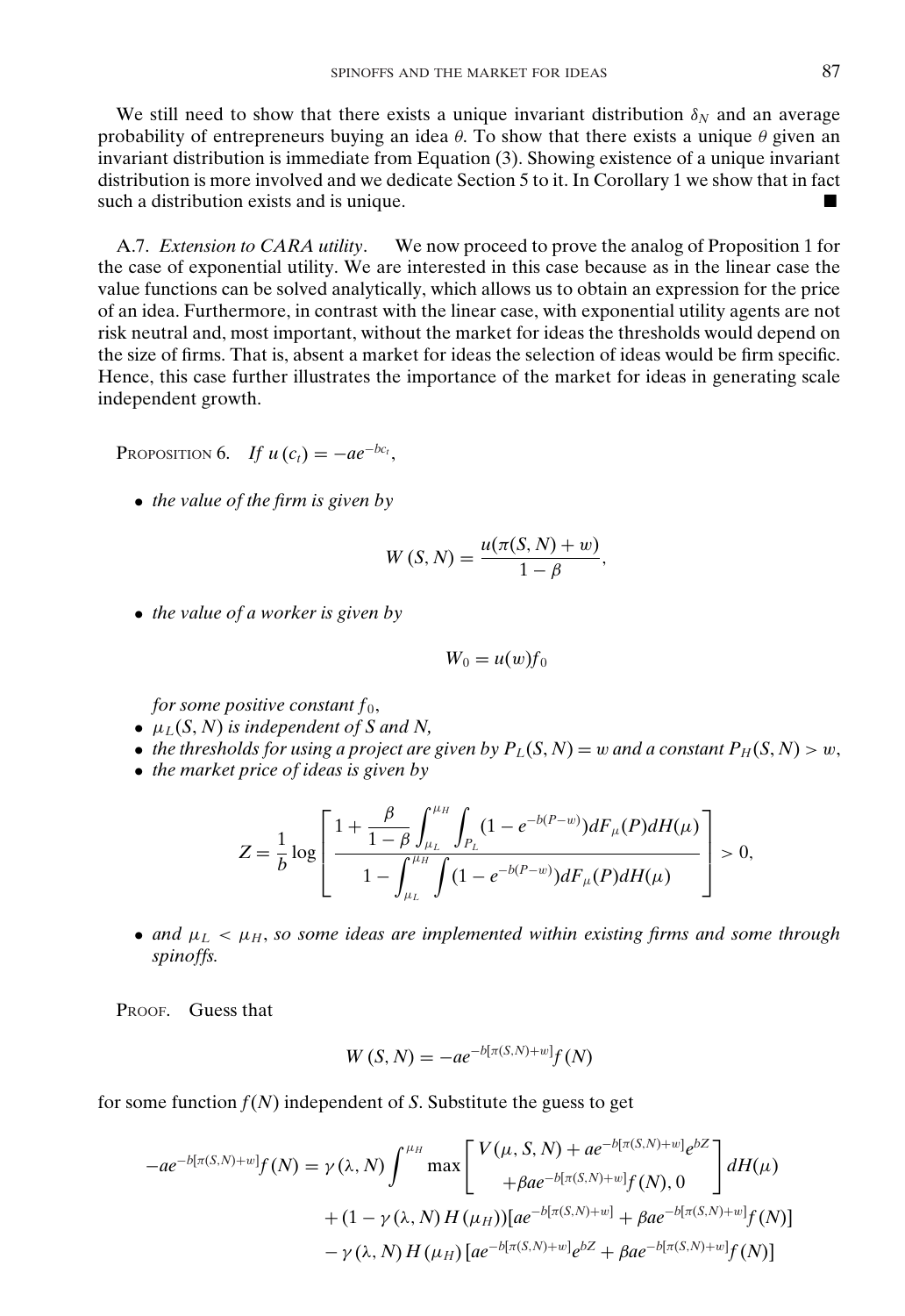and

$$
V(\mu, S, N) = \int -ae^{-b[\pi(S, N)+w]}e^{bZ}e^{-b(P-w)}dF_{\mu}(P)
$$
  
+  $\beta \int \max \left[ -ae^{-b[\pi(S, N)+w]}e^{-b(P-w)}f(N+1), -ae^{-b[\pi(S, N)+w]}f(N) \right]dF_{\mu}(P).$ 

Then,

$$
f(N) = -\frac{\gamma(\lambda, N)}{1 - \beta} \int^{\mu_H} \max \left[ \begin{array}{c} -\int e^{bZ} e^{-b(P-w)} dF_{\mu}(P) \\ + \beta \int \max[-e^{-b(P-w)} f(N+1), -f(N)] dF_{\mu}(P) \\ + e^{bZ} + \beta f(N), 0 \end{array} \right] dH(\mu)
$$

$$
+ \frac{1}{1 - \beta} + \frac{\gamma(\lambda, N) H(\mu_H)}{1 - \beta} (e^{bZ} - 1),
$$

which does not depend on *S*. This verifies our guess. Now guess that

$$
f\left(N\right) = \frac{1}{1-\beta}.
$$

Substituting this guess, we obtain that

$$
e^{bZ} - 1 = e^{bZ} \int_{\mu_L}^{\mu_H} \int (1 - e^{-b(P-w)}) dF_{\mu}(P) dH(\mu)
$$
  
+ 
$$
\frac{\beta}{1 - \beta} \int_{\mu_L}^{\mu_H} \int_{P_L} (1 - e^{-b(P-w)}) dF_{\mu}(P) dH(\mu).
$$

Hence, *Z* needs to satisfy this equation for our guess to be correct. Or,

$$
e^{bZ} = \frac{1 + \frac{\beta}{1 - \beta} \int_{\mu_L}^{\mu_H} \int_{P_L} (1 - e^{-b(P - w)}) dF_{\mu}(P) dH(\mu)}{1 - \int_{\mu_L}^{\mu_H} \int (1 - e^{-b(P - w)}) dF_{\mu}(P) dH(\mu)},
$$

which implies that

$$
Z = \frac{1}{b} \log \left[ \frac{1 + \frac{\beta}{1 - \beta} \int_{\mu_L}^{\mu_H} \int_{P_L} (1 - e^{-b(P - w)}) dF_{\mu}(P) dH(\mu)}{1 - \int_{\mu_L}^{\mu_H} \int (1 - e^{-b(P - w)}) dF_{\mu}(P) dH(\mu)} \right].
$$

Note that this is exactly the condition that makes

$$
W(S, N) = \frac{-ae^{-b[\pi(S, N)+w]}}{1-\beta} = \frac{u(\pi(S, N)+w)}{1-\beta},
$$

so entrepreneurs are willing to pay up to this amount for workers' ideas, and workers will get this price or will sell the idea to another entrepreneur. Competition for ideas among entrepreneurs then guarantees that the condition is satisfied.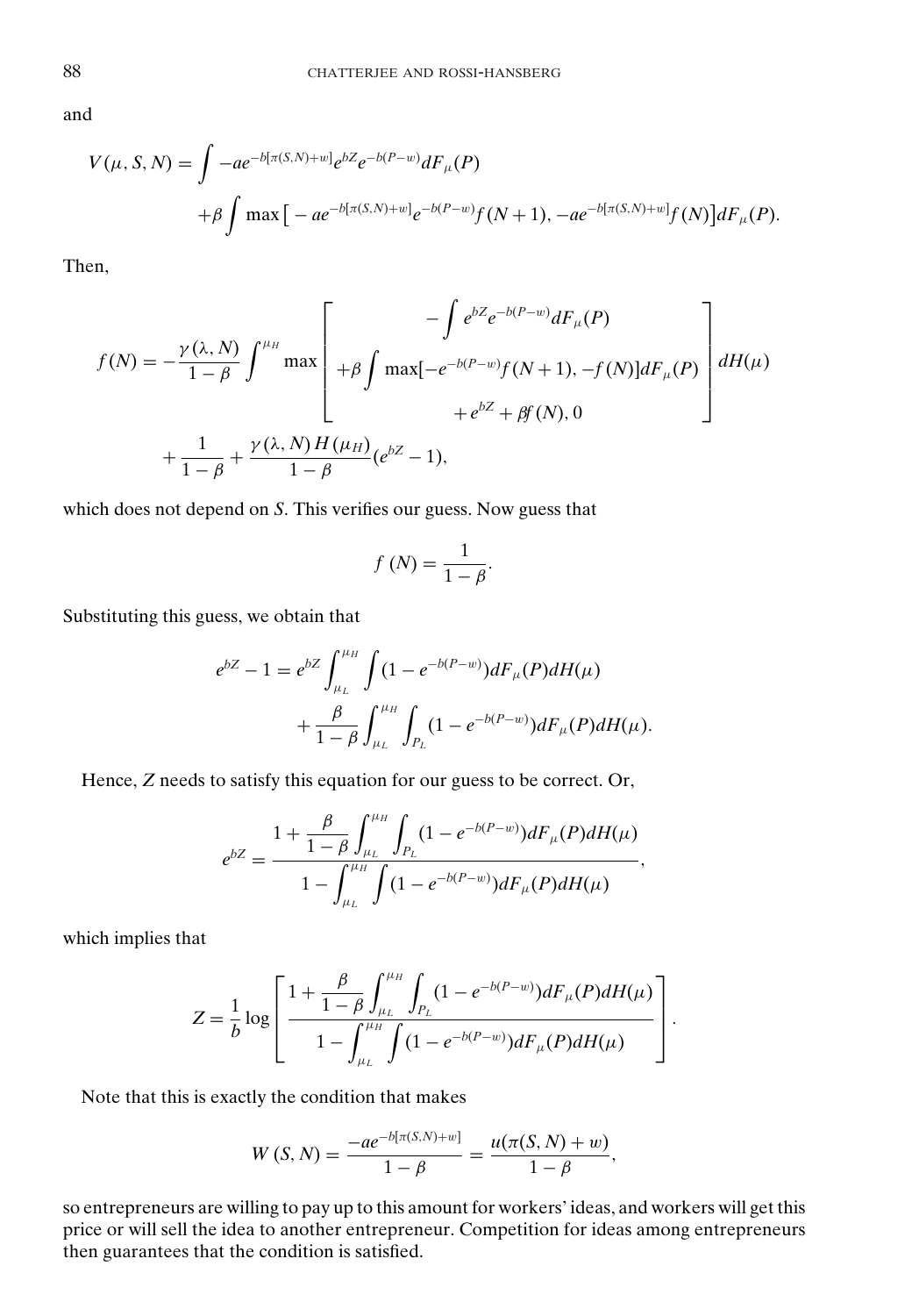The threshold  $\mu_L(S, N)$  is implicitly defined by

$$
V(\mu_L(S, N), S, N) = u(\pi(S, N) - Z + w) + \beta W(S, N),
$$

which can be written as

$$
\int -e^{-b(P-w)}dF_{\mu_L}(P) + e^{-bZ}\frac{\beta}{1-\beta}\int \max[1 - e^{-b(P-w)}, 0]dF_{\mu_L}(P) = -1
$$

or

$$
\int -e^{-b(P-w)}dF_{\mu_L}(P) + e^{-bZ}\frac{\beta}{1-\beta}\int_{P_L} [1-e^{-b(P-w)}]dF_{\mu_L}(P) = -1,
$$

which determines  $\mu_L$  as a constant.

*PL* is then determined by

$$
W\left(\frac{NS+P_L}{N+1}, N+1\right) = W(S, N)
$$

or

$$
\frac{e^{-b[P_L-w]}}{1-\beta} = \frac{1}{1-\beta},
$$

and so  $P_L = w$ .

We still need to show that  $P_H = w$ . As before guess that

$$
W_0 = -ae^{-bw}f_0,
$$
  

$$
W(P, 1) = \frac{-ae^{-bP}}{1 - \beta};
$$

then

$$
V_0(\mu) = \int -ae^{-bw}e^{-b(P-w)}dF_{\mu}(P) + \beta \int \max \left[ -ae^{-bw}e^{-b(P-w)} \frac{1}{1-\beta}, -ae^{-bw}f_0 \right] dF_{\mu}(P)
$$
  
=  $ae^{-bw} \left[ -\int e^{-b(P-w)}dF_{\mu}(P) + \beta \int \max \left[ -e^{-b(P-w)} \frac{1}{1-\beta}, -f_0 \right] dF_{\mu}(P) \right],$ 

and from the expression for  $W_0$ ,

$$
f_0 = \frac{1}{1-\beta} - \frac{\lambda}{1-\beta} \int \max \left[ \left[ \frac{\int (1-e^{-b(P-w)})dF_{\mu}(P)}{\frac{\beta}{1-\beta} \int \max[f_0 - e^{-b(P-w)}, 0]dF_{\mu}(P)} \right] \right] dH(\mu),
$$
  

$$
-e^{-bZ}
$$

which determines  $f_0$  as a positive constant, where  $f_0 < 1/(1 - \beta)$  and verifies our guess.

The threshold  $\mu$ <sup>H</sup> is determined by

$$
V_0(\mu_H) = u(w + Z) + \beta W,
$$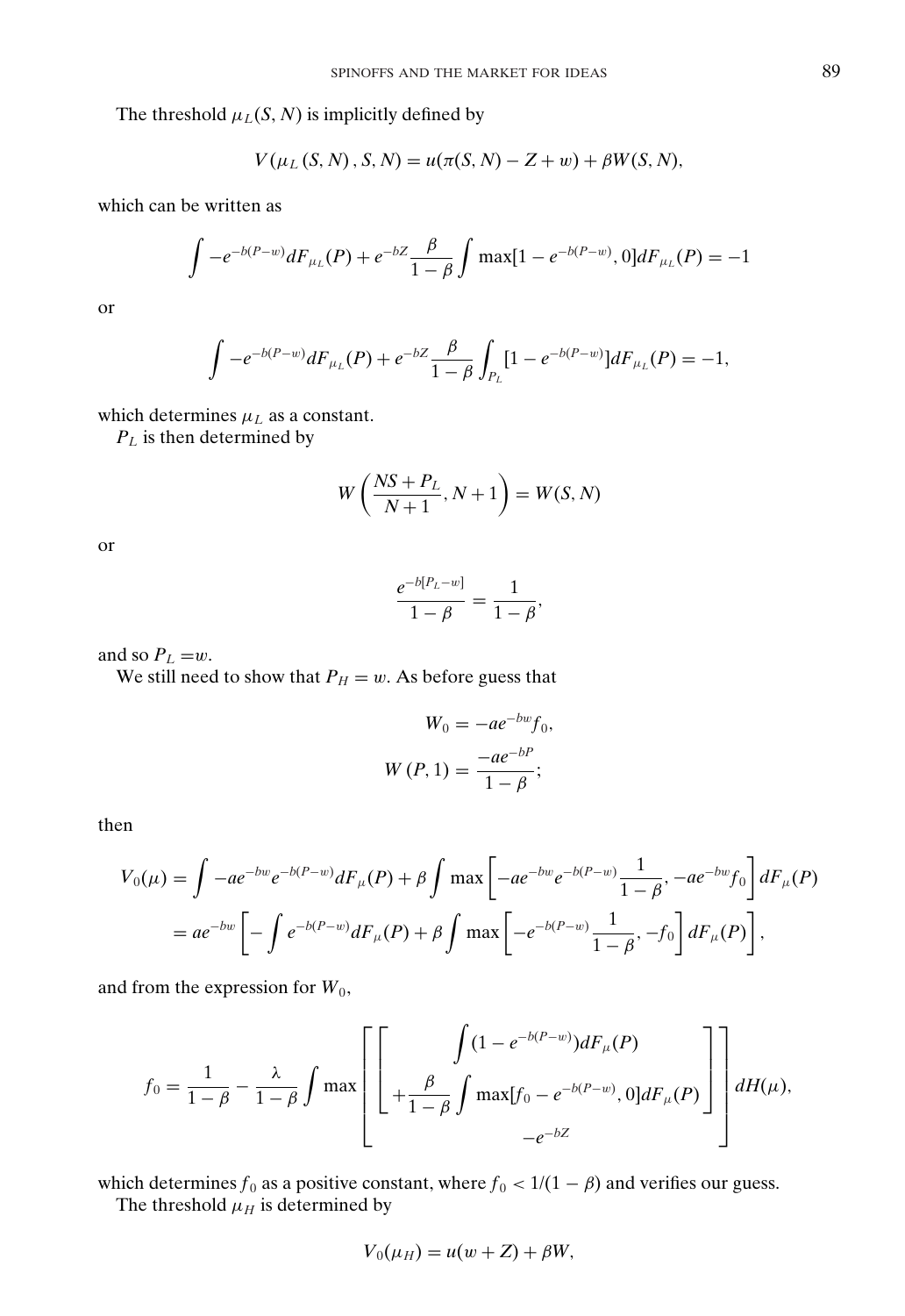which implies that

$$
\int -e^{-b(P-w)}dF_{\mu_H}(P) + \frac{\beta}{1-\beta}\int \max[-e^{-b(P-w)} + (1-\beta)f_0, 0]dF_{\mu_H}(P) = -e^{-bZ}.
$$

The equation above implies that  $P_H$  satisfies

$$
e^{-b(P_L - w)} = (1 - \beta)f_0 < 1,
$$

since  $f_0$  < 1/(1 –  $\beta$ ). Hence, we conclude that  $P_L > w$ .

To show that  $\mu_H > \mu_L$ , we need to compare the equations that determine these thresholds, namely,

$$
\int e^{-b(P-w)} dF_{\mu_L}(P) = 1 + e^{-bZ} \frac{\beta}{1-\beta} \int_{P_L} [1 - e^{-b(P-w)}] dF_{\mu_L}(P),
$$
  

$$
\int e^{-b(P-w)} dF_{\mu_H}(P) = e^{-bZ} + \frac{\beta}{1-\beta} \int_{P_H} [(1-\beta) f_0 - e^{-b(P-w)}] dF_{\mu_H}(P).
$$

But note that

$$
\int_{P_H} [(1-\beta)f_0 - e^{-b(P-w)}] dF_{\mu_H}(P) < \int_{P_L} [1 - e^{-b(P-w)}] dF_{\mu_L}(P) < 1,
$$

since  $(1 - \beta)f_0 < 1$  and  $P_H > P_L$ . Hence,

$$
\int e^{-b(P-w)}dF_{\mu_H}(P)<\int e^{-b(P-w)}dF_{\mu_L}(P),
$$

which implies that  $\mu_H > \mu_L$ .

B. *Extension of Model to Allow for Entrepreneurs to Generate Ideas.* In this appendix we briefly discuss an extension of the model where we assume that when spinning off, individuals do not give up the option of having new ideas. However, without this assumption spinning off would be costless, which would eliminate the market for ideas. Therefore, in this appendix, we introduce a resource cost  $f > 0$  of creating a new firm, which restores the market for ideas.

The value of an entrepreneur who himself has an idea with average return  $\mu$  is

$$
V^{E}(\mu, S, N) = \int \left[ u \left( \pi(S, N) + w + P - w \right) \right] dF_{\mu}(P)
$$

$$
+ \beta \int \max \left[ W \left( \frac{NS + P}{N + 1}, N + 1 \right), W(S, N) \right] dF_{\mu}(P).
$$

An entrepreneur who buys an idea with return  $\mu$  has value  $V(\mu, S, N)$  as defined in the text. Note that since the current utility of the entrepreneur is different depending on whether he pays for the idea or not, we need to define both value functions.

*W*(*S*, *N*) now satisfies the following functional equation:

$$
W(S, N) = \lambda \int \max[V^{E}(\mu, S, N), u(\pi(S, N) + w) + \beta W(S, N)]dH(\mu)
$$
  
+  $\gamma(\lambda, N) \int^{\mu_H} \max[V(\mu, S, N), u(\pi(S, N) - Z + w) + \beta W(S, N)]dH(\mu)$   
+  $(1 - \lambda - \gamma(\lambda, N)H(\mu_H))[u(\pi(S, N) + w) + \beta W(S, N)].$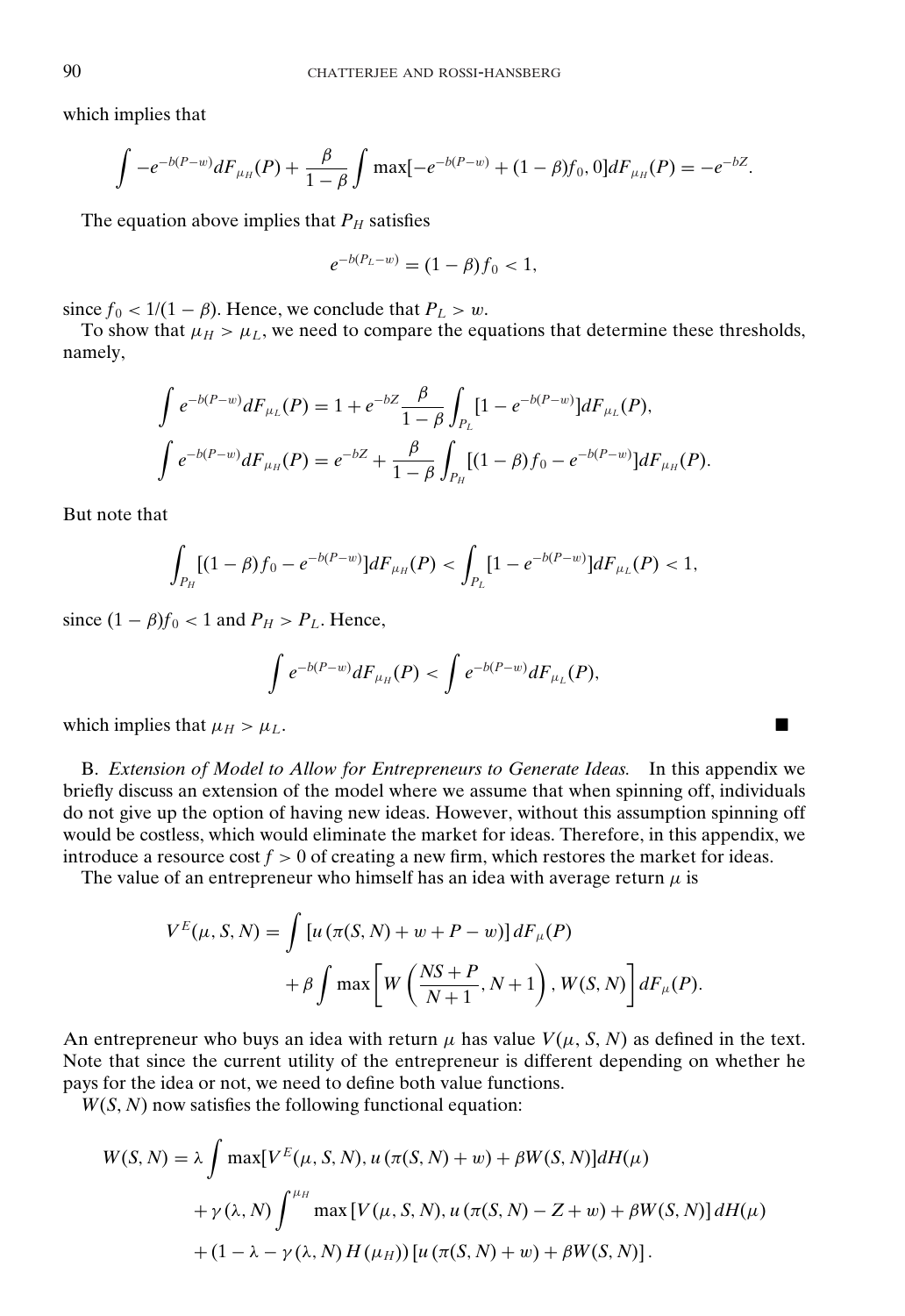Essentially, we just added the value of getting an idea to the continuation of being an entrepreneur. Note that entrepreneurs will implement all their good ideas themselves, and so the first integral above is not truncated at  $\mu_H$ . The lower threshold will be different for an idea that an entrepreneur himself gets than for ideas that he buys in the market. Let  $\mu_L^E(S, N)$  be the worst of his own ideas that an entrepreneur will test/implement. This threshold is given by

$$
V^{E}(\mu_{L}^{E}, S, N) = u(\pi(S, N) + w) + \beta W(S, N).
$$

Note that in the linear case,  $\mu_L^E(S, N) = \mu_L(S, N)$  because the *Z* cancels out from Equation (1), which determines  $\mu_L(S, N)$ . Whether an idea is bought or thought, the threshold  $P_L = w$  at which a project is implemented remains the same because post-implementation the price paid for the idea is sunk.

The expected utility of a worker with an idea  $\mu$  that decides to spin off is now given by

$$
V_0(\mu) = \int u(P - f) dF_{\mu}(P) + \beta \int \max [W(P, 1), W_0] dF_{\mu}(P).
$$

The rest of the worker's problem is exactly as stated in the text. Of course, now the threshold  $\mu_H$ will depend on the value of the exogenous cost *f*. The equilibrium condition (3) now becomes

$$
\lambda \sum_{N=1}^{\infty} N \delta_N = \theta \sum_{N=1}^{\infty} \tilde{\gamma}(\lambda, N) \delta_N,
$$

and so for  $\tilde{\gamma}(\lambda, N) = \lambda N$ ,  $\theta = 1$ .

We then have the following analog of Proposition 1:

PROPOSITION 7. *If*  $u(c_t) = c_t$ , then in equilibrium

- $\mu_L(S, N) = \mu_L^E(S, N)$ , both are independent of S and N, and  $\mu_L(S, N) < w$ ,
- *the thresholds for using a project are given by*  $P_L(S, N) = P_H = w$ *,*
- $\mu_L < \mu_H$ , so some ideas are implemented within existing firms and some through spinoffs,
- *and the market price of ideas is given by*

$$
Z = \frac{1}{H(\mu_H)} \int_{\mu_L}^{\mu_H} [\mu - w + \frac{\beta}{1 - \beta} \int \max [P - w, 0] dF_{\mu}(P)] dH(\mu) > 0.
$$

Proof. The proof is much simpler than in the text because now the cost of spinning off is exogenously given and does not have to be solved for. The proof that  $P_L(S, N) = P_H = w$  simply follows from the fact that since the cost of spinning off is now exogenously given by  $f$ , once this cost is paid there is no reason to not carry on with a project that pays at least w. That is, there is no option value to going back to being a worker. For the rest, note that the threshold that determines  $\mu_L$  is given by

$$
\int (P - w) dF_{\mu_L}(P) + \frac{\beta}{1 - \beta} \int_w (P - w) dF_{\mu_L}(P) = 0,
$$

independently of whether ideas are bought or thought. The threshold  $\mu$ <sup>H</sup> is now implicitly determined by

$$
\int (P - w - f) dF_{\mu_H}(P) + \frac{\beta}{1 - \beta} \int_w (P - w) dF_{\mu_H}(P) = Z,
$$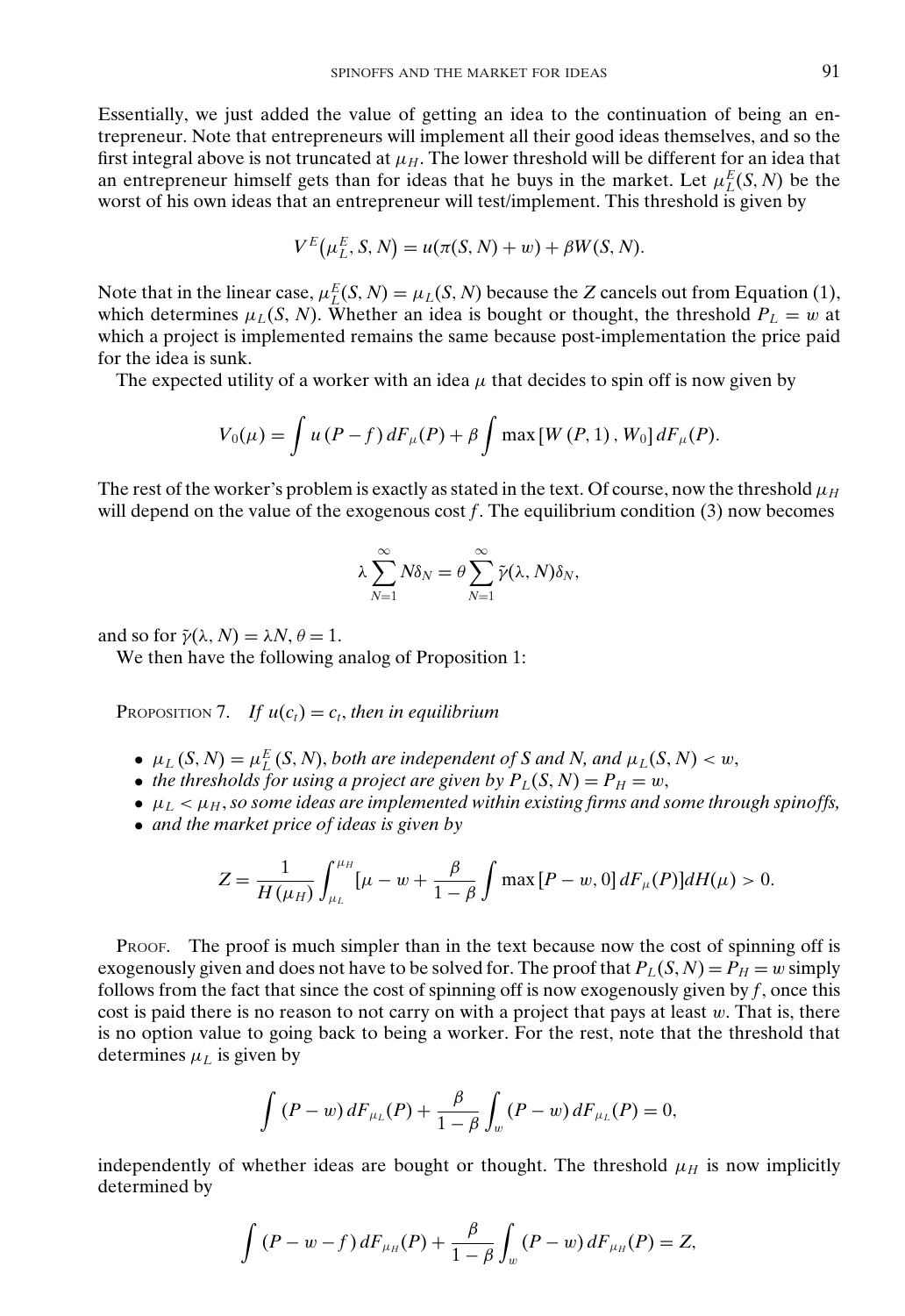where, as before,

$$
Z = \frac{1}{H(\mu_H)} \int_{\mu_L}^{\mu_H} \left[ \mu - w + \frac{\beta}{1 - \beta} \int \max [P - w, 0] dF_{\mu}(P) \right] dH(\mu) > 0.
$$

As discussed in the text, this system has a unique solution where  $\mu_L < \mu_H$  and  $Z > 0$ . Note that the system is identical except for the substitution of the exogenous value  $f$  for the endogenous value  $f_0$ .

Observe that unlike the model in the text, all projects that yield at least  $w$  are implemented. Therefore, there is no reason to assume that the output of projects is specific to the founder of the company. That is, firms can be sold in the market. Of course, in equilibrium there are no gains from such sales.

Finally, we need to modify the expression for transition probabilities. Now, the probability of a firm transitioning from *N* to  $N + 1$  workers is given by

$$
p (N, N+1) = \lambda \int_{\mu_L} (1 - F_{\mu}(w)) dH(\mu) + \theta \lambda N \int_{\mu_L}^{\mu_H} (1 - F_{\mu}(w)) dH(\mu)
$$

Note that in this environment, the definition of  $\lambda_H$  remains unchanged but that of  $\lambda_L$  changes accordingly. Now, the expected number of new workers in old firms is given by

$$
\begin{aligned} &E_t\sum_{N=1}^{L_t}\left[\int_{\mu_L}\left(1-F_{\mu}\left(w\right)\right)dH\left(\mu\right)+\theta N\int_{\mu_L}^{\mu_H}\left(1-F_{\mu}\left(w\right)\right)dH\left(\mu\right)\right]\lambda\delta_N\\ &\equiv\left(\lambda_L+o(N^{-1})\right)L_t,\end{aligned}
$$

where  $o(N^{-1})$  converges to 0 as N goes to infinity. Relative to the calculations in the text, we are adding, in expectations, a constant amount of workers due to the fact that the one entrepreneur in each firm is now contributing ideas also and those ideas have a higher probability of being implemented than ideas bought in the market. This implies that growth is not scale independent: Small firms grow faster than large firms, although this dependence becomes vanishingly small as *N* becomes large. Therefore, the upper tail of the invariant distribution will again satisfy the statement in Proposition 5 in the text.

#### **REFERENCES**

- ANTON, J. J., AND D. YAO, "Expropriation and Inventions: Appropriable Rents in the Absence of Property Rights," *American Economic Review* 84 (1994), 190–209.
	- ——, AND ——, "Start-ups, Spin-offs, and Internal Projects," *Journal of Law, Economics and Organization* 11 (1995), 362–78.
	- ——, AND ——, "The Sale of Ideas: Strategic Disclosure, Property Rights, and Contracting," *Review of Economic Studies* 69 (2002), 513–31.
- AXTELL, R. L., "Zipf Distribution of U.S. Firm Sizes," *Science* 293 (2001), 1818–20.
- EECKHOUT, J., "Gibrat's Law for (All) Cities," *American Economic Review* 94 (2004), 1429–51.
- ERICSON, R., AND A. PAKES, "Markov-Perfect Industry Dynamics: A Framework for Empirical Work," *Review of Economic Studies* 62 (1995), 53–82.
- GABAIX, X., "Zipf's Law for Cities: An Explanation," *Quarterly Journal of Economics* 114 (2005), 739–67. ——, "The Granular Origins of Aggregate Fluctuations," *Econometrica,* 79 (2011), 733–72.
- GILSON, R. J., "The Legal Infrastructure of High Technology Industrial Districts: Silicon Valley, Route 128, and Covenants Not to Compete," *New York University Law Review* 74 (1998), 575–629.
- FRANCO, A., AND D. FILSON, "Spin-outs: Knowledge Diffusion through Employee Mobility," *Rand Journal of Economics* 37 (2006), 841–60.
- HALL, R., AND S. WOODWARD, "The Incentives to Start New Companies: Evidence from Venture Capital," NBER Working Paper 13056, April 2007.